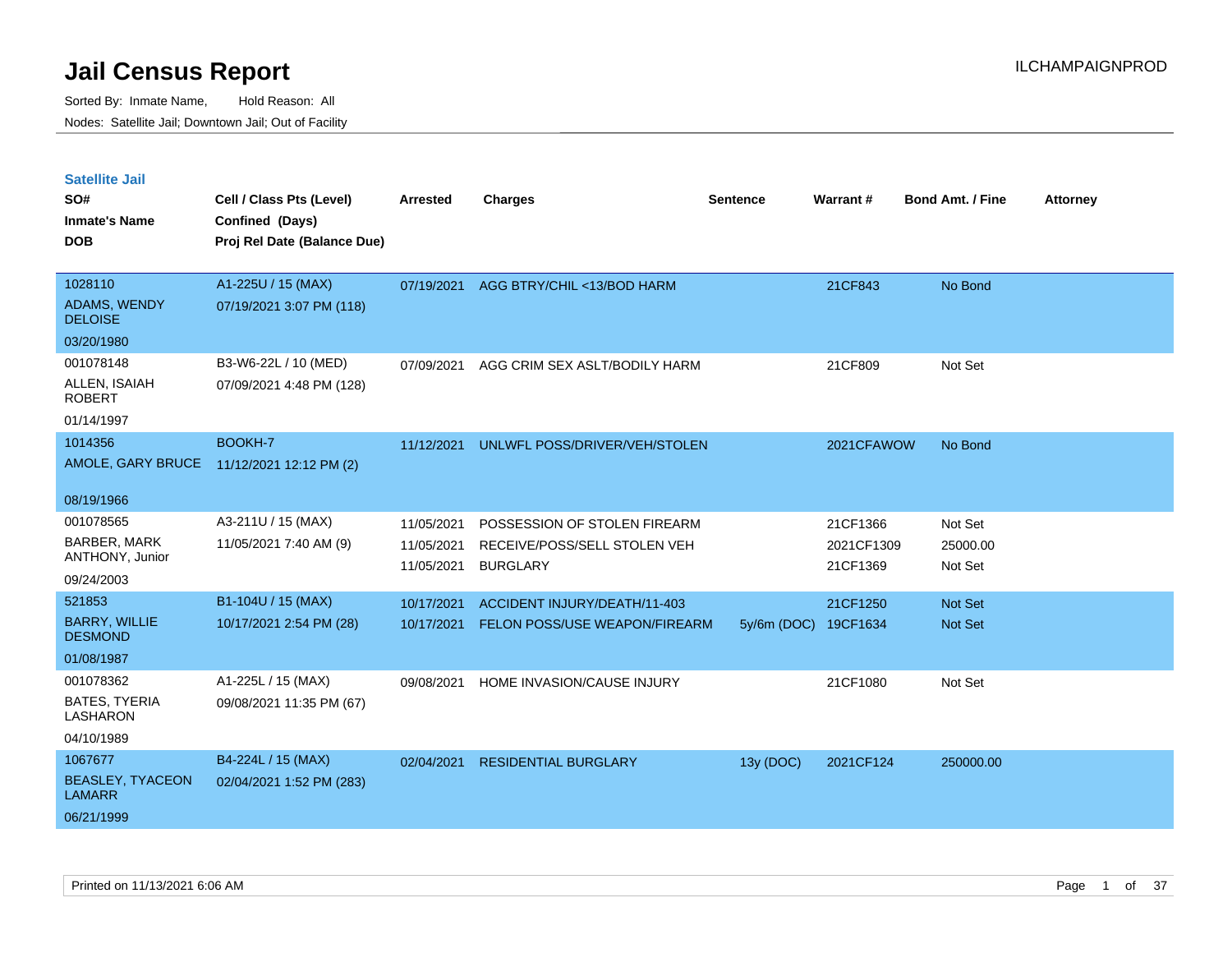| Noucs. Calcillite sail, Downtown sail, Out of Facility |                                            |                 |                                         |                 |          |                         |                 |
|--------------------------------------------------------|--------------------------------------------|-----------------|-----------------------------------------|-----------------|----------|-------------------------|-----------------|
| SO#                                                    | Cell / Class Pts (Level)                   | <b>Arrested</b> | <b>Charges</b>                          | <b>Sentence</b> | Warrant# | <b>Bond Amt. / Fine</b> | <b>Attorney</b> |
| <b>Inmate's Name</b>                                   | Confined (Days)                            |                 |                                         |                 |          |                         |                 |
| <b>DOB</b>                                             | Proj Rel Date (Balance Due)                |                 |                                         |                 |          |                         |                 |
|                                                        |                                            |                 |                                         |                 |          |                         |                 |
| 55826                                                  | B1-102L / 15 (MAX)                         |                 | 10/22/2021 MFG/DEL 100<400 GR COCA/ANLG |                 | 21CF1284 | Not Set                 |                 |
| <b>BEAUREGARD,</b><br><b>MAURICE RONALD,</b>           | 10/22/2021 7:57 AM (23)                    |                 |                                         |                 |          |                         |                 |
| 06/19/1982                                             |                                            |                 |                                         |                 |          |                         |                 |
| 001078535                                              | B2-T2-07U / 15 (SPH)                       | 10/26/2021      | <b>CRIM SEX ASSAULT/FORCE</b>           |                 | 21CF1305 | Not Set                 |                 |
| BERRY, DAVID ISAAC                                     | 10/26/2021 10:52 AM (19)                   |                 |                                         |                 |          |                         |                 |
|                                                        |                                            |                 |                                         |                 |          |                         |                 |
| 09/23/2000                                             |                                            |                 |                                         |                 |          |                         |                 |
| 1057334                                                | A4-201L / 10 (MED)                         | 10/27/2021      | MURDER/INTENT TO KILL/INJURE            |                 |          | No Bond                 |                 |
| <b>BEVERLY, DAVID</b><br><b>BENJAMIN</b>               | 10/27/2021 1:42 PM (18)                    |                 |                                         |                 |          |                         |                 |
| 03/31/1987                                             |                                            |                 |                                         |                 |          |                         |                 |
| 57176                                                  | A4-102L / 5 (ADS)                          | 11/04/2021      | DRIVING ON REVOKED LICENSE              |                 | 2021CF92 | Not Set                 |                 |
|                                                        | BICKERS, LARRY RAY 11/04/2021 4:37 PM (10) |                 |                                         |                 |          |                         |                 |
|                                                        |                                            |                 |                                         |                 |          |                         |                 |
| 03/03/1966                                             | 11/3/2021 (0.00)                           |                 |                                         |                 |          |                         |                 |
| 29626                                                  | <b>BOOKH-3 / 10 (MED)</b>                  | 11/09/2021      | MFG/DEL 15<100 GR COCA/ANALOG           |                 | 21CF1387 | <b>Not Set</b>          |                 |
| <b>BISHOP, DARRELL</b><br><b>EDWARD</b>                | 11/09/2021 4:46 PM (5)                     |                 |                                         |                 |          |                         |                 |
| 07/18/1968                                             |                                            |                 |                                         |                 |          |                         |                 |
| 51247                                                  | B1-202U / 10 (MED)                         | 04/15/2021      | FELON POSS/USE WEAPON/FIREARM           |                 | 21CF411  | Not Set                 |                 |
| <b>BROWN, DANTE</b><br><b>MAURICE</b>                  | 04/15/2021 6:24 PM (213)                   |                 |                                         |                 |          |                         |                 |
| 04/19/1979                                             |                                            |                 |                                         |                 |          |                         |                 |
| 1067476                                                | BOOKH-3                                    | 11/13/2021      | CRIM DMG TO PROP \$500-10K              |                 | 21CFAWOW | <b>Not Set</b>          |                 |
| <b>BROWN, JAMES</b>                                    | 11/13/2021 2:35 AM (1)                     | 11/13/2021      | AGG ASSAULT/TRANSIT EMPLOYEE            |                 | 21CFAWOW | <b>Not Set</b>          |                 |
| <b>BRONELL</b>                                         |                                            | 11/13/2021      | AGG DOMESTIC BATTERY/STRANGLE           |                 | 20CF575  | 5000.00                 |                 |
| 01/08/1996                                             |                                            | 11/13/2021      | LEAVING THE SCENE INVOLV VEHICLE        |                 | 20TR3784 | 5000.00                 |                 |
|                                                        |                                            | 11/13/2021      | <b>RESIDENTIAL BURGLARY</b>             |                 | 21CF385  | 25000.00                |                 |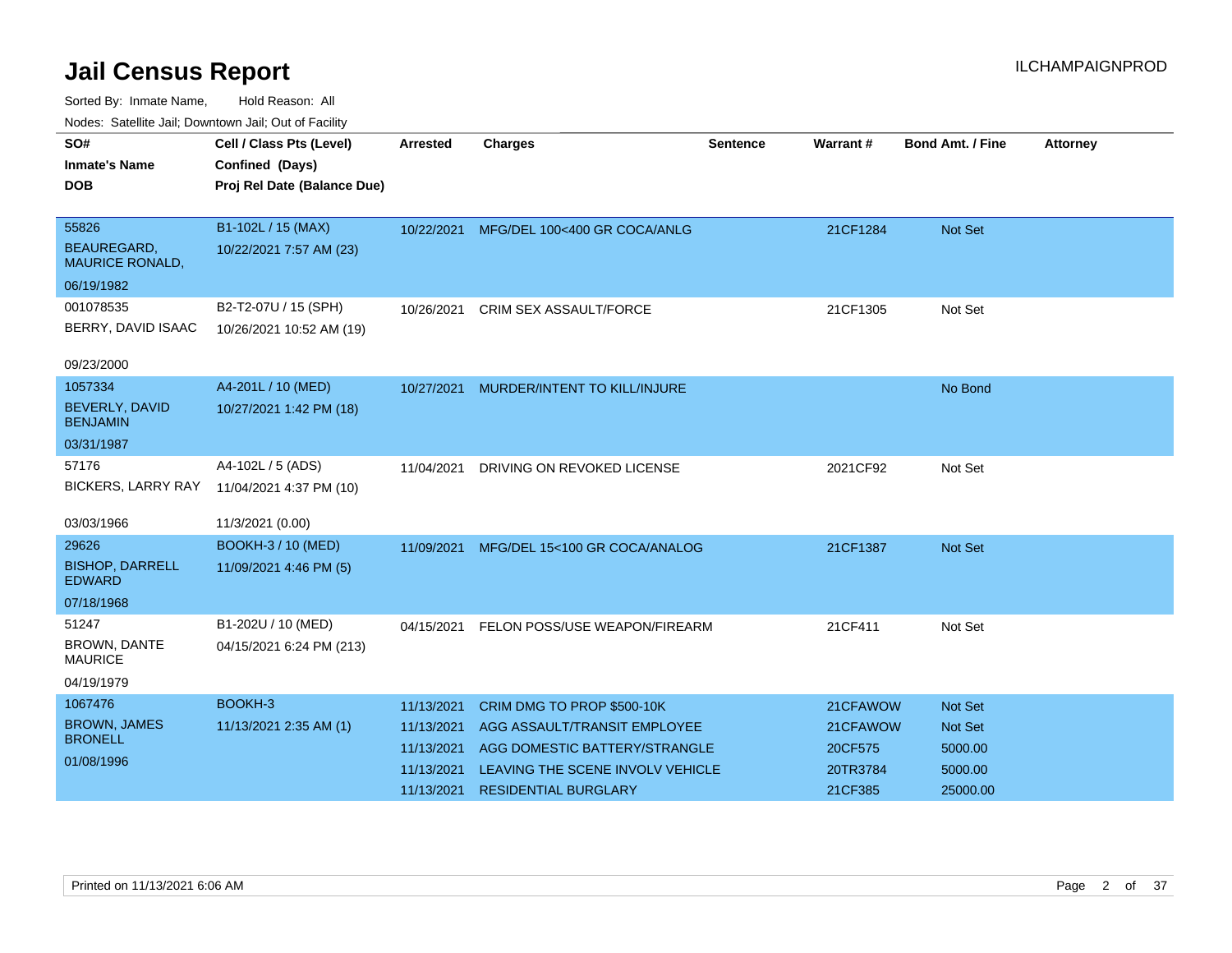| rouco. Calcinic Jan, Downtown Jan, Out of Facility         |                             |                 |                                     |                 |           |                         |                 |
|------------------------------------------------------------|-----------------------------|-----------------|-------------------------------------|-----------------|-----------|-------------------------|-----------------|
| SO#                                                        | Cell / Class Pts (Level)    | <b>Arrested</b> | <b>Charges</b>                      | <b>Sentence</b> | Warrant#  | <b>Bond Amt. / Fine</b> | <b>Attorney</b> |
| Inmate's Name                                              | Confined (Days)             |                 |                                     |                 |           |                         |                 |
| <b>DOB</b>                                                 | Proj Rel Date (Balance Due) |                 |                                     |                 |           |                         |                 |
|                                                            |                             |                 |                                     |                 |           |                         |                 |
| 1035923                                                    | B3-W3-12L / 10 (MED)        | 08/23/2021      | POSS STOLEN VEHICLE > \$25,000      |                 | 21CF1029  | Not Set                 |                 |
| <b>BROWN, KYRELL</b><br>NAJUAN                             | 08/23/2021 9:46 AM (83)     |                 |                                     |                 |           |                         |                 |
| 06/14/1993                                                 |                             |                 |                                     |                 |           |                         |                 |
| 524872                                                     | B1-202L / 10 (MED)          | 09/29/2021      | DOMESTIC BATTERY                    | 4y (DOC)        | 2021CF440 | No Bond                 |                 |
| <b>BROWN, ROBERT</b><br>ANTHONY                            | 09/29/2021 6:06 PM (46)     |                 |                                     |                 |           |                         |                 |
| 03/13/1987                                                 |                             |                 |                                     |                 |           |                         |                 |
| 001078572                                                  | A4-103U / 15 (MAX)          | 11/06/2021      | ARMED ROBBERY/NO FIREARM            |                 | 21CF1364  | No Bond                 |                 |
| BRUMMOND, DOMINIC 11/06/2021 2:24 AM (8)<br><b>ANTONIO</b> |                             |                 |                                     |                 |           |                         |                 |
| 10/30/2001                                                 |                             |                 |                                     |                 |           |                         |                 |
| 1071534                                                    | B2-T2-08L / 10 (SPH)        | 09/18/2020      | AGG BATTERY/DISCHARGE FIREARM       |                 | 20CF1049  | Not Set                 |                 |
| BRYANT, KETONE<br>LEVELL                                   | 09/18/2020 1:19 PM (422)    |                 |                                     |                 |           |                         |                 |
| 04/07/2000                                                 |                             |                 |                                     |                 |           |                         |                 |
| 56936                                                      | B4-225U / 15 (MAX)          | 11/01/2021      | PUBLIC INDECENCY/EXPOSURE/3+        |                 |           | <b>Not Set</b>          |                 |
| CALDWELL, STEVEN<br>ANDRE                                  | 11/01/2021 1:09 PM (13)     |                 |                                     |                 |           |                         |                 |
| 04/19/1982                                                 |                             |                 |                                     |                 |           |                         |                 |
| 39474                                                      | B1-101U / 10 (ADS)          | 07/06/2021      | MFG/DEL 15<100 GR HEROIN/ANLG       |                 | 21CF792   | Not Set                 |                 |
| CAMPBELL, AARON<br>JACOB                                   | 07/06/2021 11:56 PM (131)   |                 |                                     |                 |           |                         |                 |
| 07/18/1974                                                 |                             |                 |                                     |                 |           |                         |                 |
| 001078576                                                  | A3-111U / 15 (MAX)          |                 | 11/09/2021 UNLAWFUL USE OF A WEAPON |                 | 21CF1383  | Not Set                 |                 |
| CARTER, DEMONDRE<br>DAVON                                  | 11/09/2021 6:01 PM (5)      |                 |                                     |                 |           |                         |                 |
| 05/27/2001                                                 |                             |                 |                                     |                 |           |                         |                 |
| 45896                                                      | B2-T4-13U / 10 (SPH)        | 10/12/2021      | CRIM SEXUAL ABUSE/CONSENT           | 10 <sub>y</sub> |           | No Bond                 |                 |
| CARTER, MICHAEL<br>David                                   | 10/12/2021 6:26 PM (33)     |                 |                                     |                 |           |                         |                 |
| 07/11/1977                                                 |                             |                 |                                     |                 |           |                         |                 |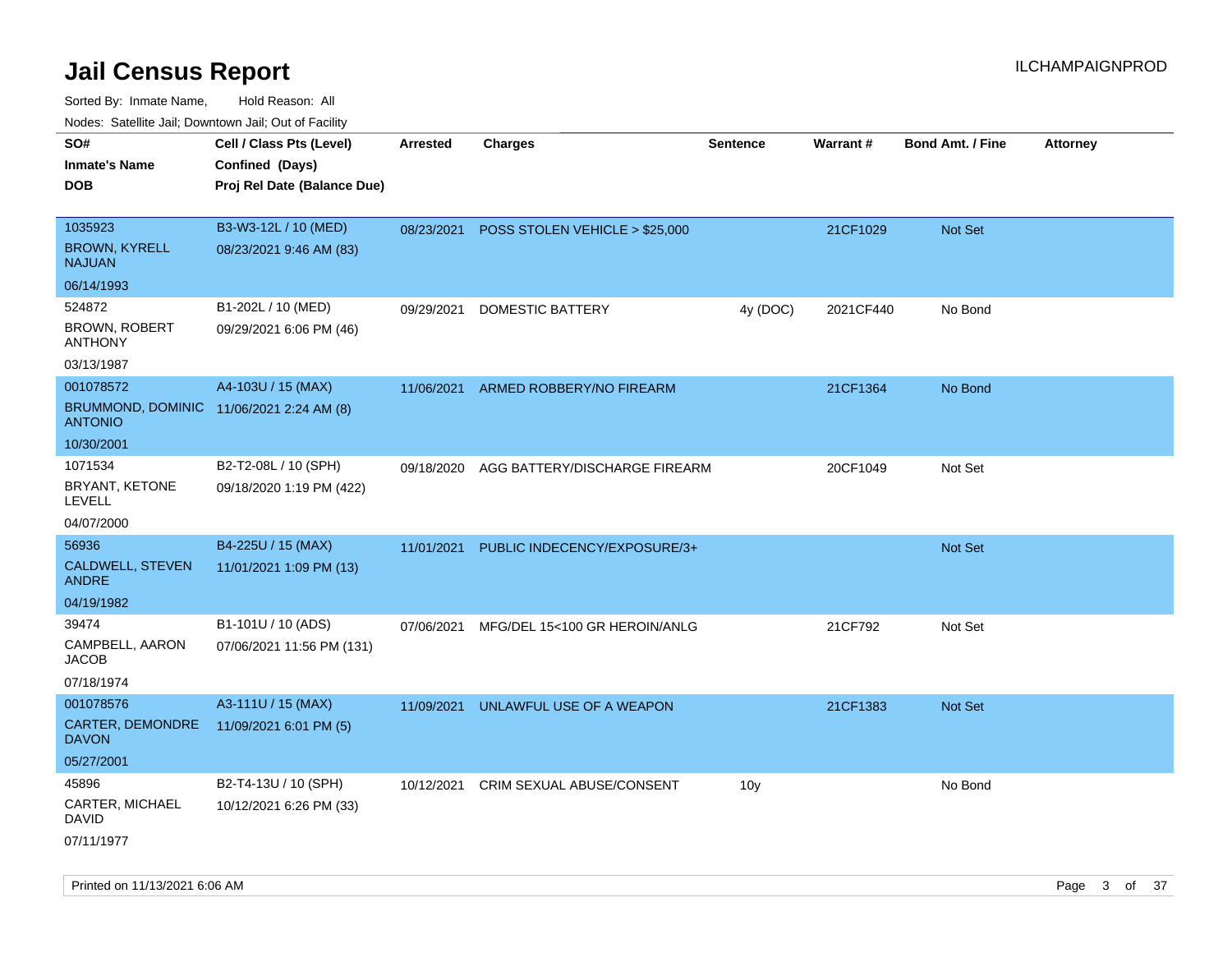| SO#<br><b>Inmate's Name</b><br><b>DOB</b>            | Cell / Class Pts (Level)<br>Confined (Days)<br>Proj Rel Date (Balance Due) | Arrested                               | <b>Charges</b>                                                                              | <b>Sentence</b> | <b>Warrant#</b>                  | <b>Bond Amt. / Fine</b>       | <b>Attorney</b> |
|------------------------------------------------------|----------------------------------------------------------------------------|----------------------------------------|---------------------------------------------------------------------------------------------|-----------------|----------------------------------|-------------------------------|-----------------|
| 960551<br><b>COFFIN, KYLE LAIR</b>                   | B4-225L / 10 (MED)<br>08/26/2021 4:43 AM (80)                              | 08/26/2021<br>08/26/2021               | DOMESTIC BATTERY/HARM/VIO O/P<br>POSS HYPO/SYRINGE/NEEDLES/1ST                              |                 | 21CF1035<br>2021 CM116           | 100000.00<br>1000.00          |                 |
| 09/21/1988                                           |                                                                            |                                        |                                                                                             |                 |                                  |                               |                 |
| 001078393                                            | B4-121L / 10 (MED)                                                         | 09/16/2021                             | THREAT SCHOOL BLDG/PERSN                                                                    |                 | 2021CF1106                       | 500000.00                     |                 |
| COLLIER, PEREZE<br><b>MARCEL</b>                     | 09/16/2021 4:51 PM (59)                                                    |                                        |                                                                                             |                 |                                  |                               |                 |
| 08/27/2003                                           |                                                                            |                                        |                                                                                             |                 |                                  |                               |                 |
| 34805<br>CONERLY, KIN JOSEPH 10/01/2021 1:53 AM (44) | B4-226L / 15 (MAX)                                                         | 10/01/2021<br>10/01/2021<br>10/06/2021 | <b>DOMESTIC BATTERY</b><br><b>ARMED HABITUAL CRIMINAL</b><br>POSS STOLEN VEHICLE > \$25,000 |                 | 21CF1183<br>21CF1184<br>19CF1786 | Not Set<br>Not Set<br>Not Set |                 |
| 11/16/1971                                           |                                                                            |                                        |                                                                                             |                 |                                  |                               |                 |
| 1074319<br>CRAIG, DAVUCCI<br><b>DAVION</b>           | A3-117L / 15 (ADS)<br>10/12/2021 11:36 AM (33)                             | 10/12/2021<br>10/14/2021               | AGGRAVATED CRUELTY TO ANIMALS<br><b>MURDER</b>                                              |                 | 21CF1238<br>21CF1239             | Not Set<br>Not Set            |                 |
| 08/02/2001                                           |                                                                            |                                        |                                                                                             |                 |                                  |                               |                 |
| 001077549                                            | B2-T3-10L / 10 (SPH)                                                       | 12/22/2020                             | PRED CRIM SEX ASLT/VICTIM <13                                                               |                 | 2020CF1469                       | Not Set                       |                 |
| CRISTOBAL-MATEO,<br><b>CRISTOBAL</b>                 | 12/22/2020 1:17 PM (327)                                                   |                                        |                                                                                             |                 |                                  |                               |                 |
| 12/02/1988                                           |                                                                            |                                        |                                                                                             |                 |                                  |                               |                 |
| 34111                                                | A3-212L / 5 (ADS)                                                          | 10/29/2021                             | OBSTRUCT JUST/DESTROY EVIDENCE                                                              |                 | 2018CF1243                       | 50000.00                      |                 |
| CROSSLAND, KEVIN<br><b>SHAWN</b>                     | 10/29/2021 10:15 PM (16)                                                   |                                        |                                                                                             |                 |                                  |                               |                 |
| 10/02/1967                                           |                                                                            |                                        |                                                                                             |                 |                                  |                               |                 |
| 001077536                                            | B2-T1-03U / 10 (SPH)                                                       | 12/20/2020                             | <b>ROBBERY</b>                                                                              |                 | 20CF1446                         | Not Set                       |                 |
| DAVIS, ARTRE LAVAE                                   | 12/20/2020 1:38 PM (329)                                                   |                                        |                                                                                             |                 |                                  |                               |                 |
| 06/26/2002                                           |                                                                            |                                        |                                                                                             |                 |                                  |                               |                 |
| 1067370                                              | A3-211L / 15 (MAX)                                                         | 11/05/2021                             | FIREARM/FOID INVALID/NOT ELIG                                                               |                 | 21CF1370                         | Not Set                       |                 |
| DAVIS, AUSTIN<br><b>CHRISTOPHER</b><br>08/11/1997    | 11/06/2021 12:23 AM (8)                                                    |                                        |                                                                                             |                 |                                  |                               |                 |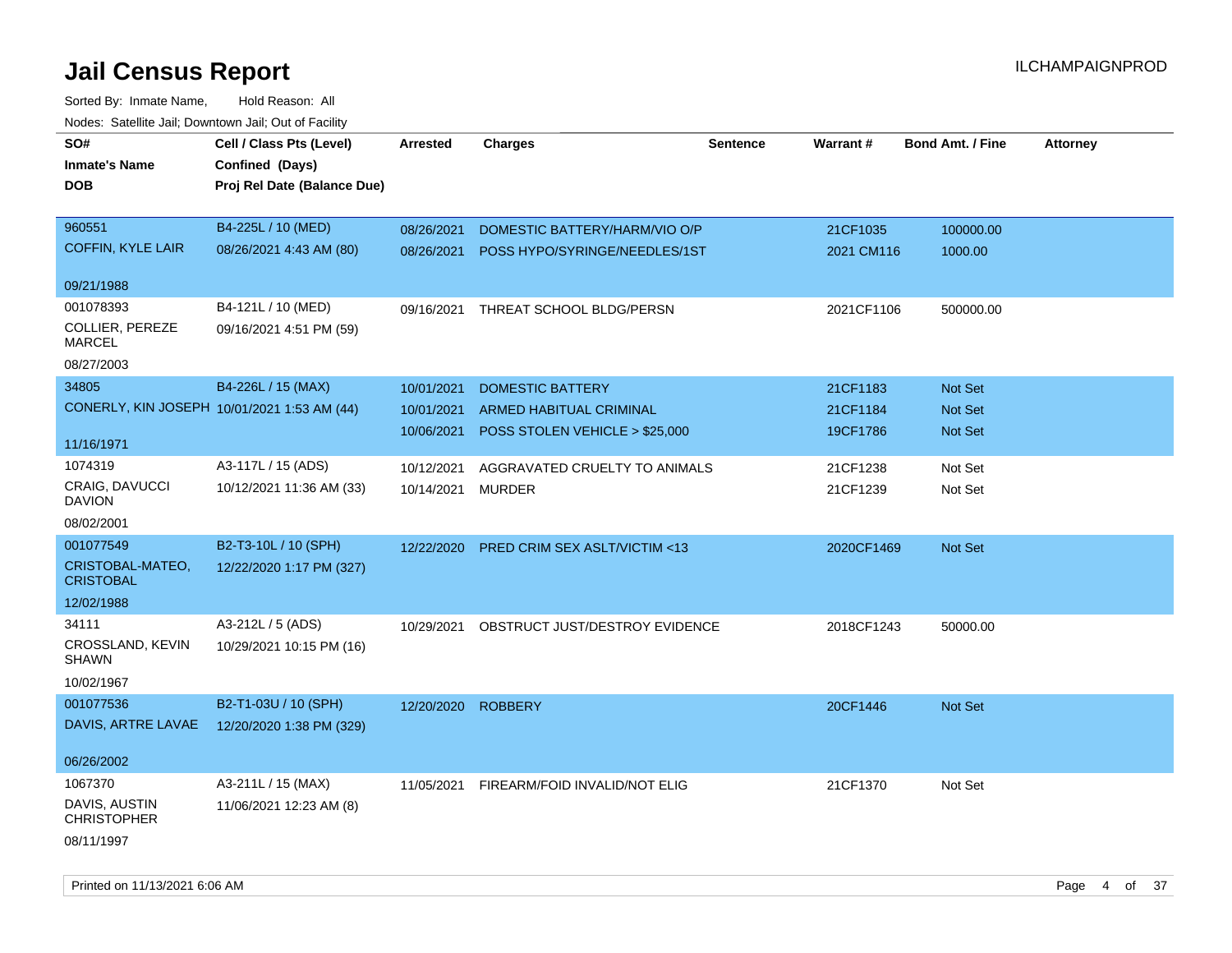| SO#<br><b>Inmate's Name</b><br><b>DOB</b>                 | Cell / Class Pts (Level)<br>Confined (Days)<br>Proj Rel Date (Balance Due) | Arrested                                             | <b>Charges</b>                                                                                                                                        | <b>Sentence</b> | <b>Warrant#</b>                                             | <b>Bond Amt. / Fine</b>                             | <b>Attorney</b> |
|-----------------------------------------------------------|----------------------------------------------------------------------------|------------------------------------------------------|-------------------------------------------------------------------------------------------------------------------------------------------------------|-----------------|-------------------------------------------------------------|-----------------------------------------------------|-----------------|
| 1023587<br>DAVIS, MARTIN<br><b>DENNIS</b><br>12/02/1994   | B1-203U / 15 (MAX)<br>09/24/2021 9:38 PM (51)                              | 09/24/2021                                           | MFG/DEL CANNABIS/2.5-10 GRAMS<br>09/24/2021 ARMED HABITUAL CRIMINAL                                                                                   |                 | 21CF1155<br>2021-CF681                                      | Not Set<br>500000.00                                |                 |
| 001077634<br>DAVIS, TAMIKA<br>03/11/1974                  | A2-223L / 5 (ADS)<br>09/23/2021 12:30 AM (52)                              | 09/23/2021                                           | OBSTRUCT JUST/DESTROY EVIDENCE                                                                                                                        |                 | 21CF887                                                     | 25000.00                                            |                 |
| 001078538<br><b>DAWKINS, LEN</b><br>03/23/1987            | B1-106U / 10 (MED)<br>10/26/2021 8:18 PM (19)                              | 10/26/2021                                           | <b>CRIM SEX ASSAULT/FORCE</b>                                                                                                                         |                 | 21CF1301                                                    | Not Set                                             |                 |
| 56972<br>DAY, DANIEL JOSEPH<br>10/16/1982                 | B4-227U / 10 (MED)<br>08/30/2021 3:07 PM (76)                              | 08/30/2021<br>09/04/2021                             | POSS STOLEN VEHICLE > \$25,000<br><b>BURGLARY</b>                                                                                                     |                 | 21CF1044<br>21CF1054                                        | Not Set<br>Not Set                                  |                 |
| 64070<br>DECKER, ANTHONY V<br>11/27/1982                  | B3-W8-32L / 10 (MED)<br>10/07/2021 9:14 AM (38)                            | 10/07/2021                                           | <b>RESIDENTIAL BURGLARY</b>                                                                                                                           |                 | 21CF001176                                                  | 25000.00                                            |                 |
| 989143<br>DIAL, CLAYTON COLE<br>07/28/1991                | B3-W2-06L / 10 (MED)<br>09/27/2021 4:12 PM (48)                            | 09/27/2021<br>09/27/2021<br>09/27/2021               | STALKING/CAUSE PERSON DISTRESS<br>VIOLATE ORDER PROTECTION<br>POSSESSION OF METH< 5 GRAMS                                                             |                 | 21CF1149<br>21CM440                                         | 50000.00<br>25000.00<br>9430.00                     |                 |
| 001078223<br>DIEGO-MATEO,<br><b>JOAQUIN</b><br>01/23/2002 | A3-214U / 5 (MIN)<br>11/09/2021 10:52 PM (5)                               | 11/09/2021                                           | AGG DUI/NO VALID DL                                                                                                                                   |                 | 21CF1382                                                    | Not Set                                             |                 |
| 001077846<br>DONAHUE, JEANICE<br>LUELLA<br>07/03/1993     | A1-224L / 5 (ADS)<br>04/12/2021 9:50 AM (216)                              | 04/12/2021<br>08/19/2021<br>08/19/2021<br>08/19/2021 | BATTERY/MAKES PHYSICAL CONTACT<br>CRIMINAL TRESPASS TO LAND<br>CRIM DAMAGE TO PROPERTY <\$500<br>CRIMINAL TRESPASS TO LAND<br>08/19/2021 RETAIL THEFT |                 | 21CM142<br>2019CM378<br>2020CM299<br>2020CM297<br>2020CM455 | Not Set<br>5000.00<br>1500.00<br>1500.00<br>1500.00 |                 |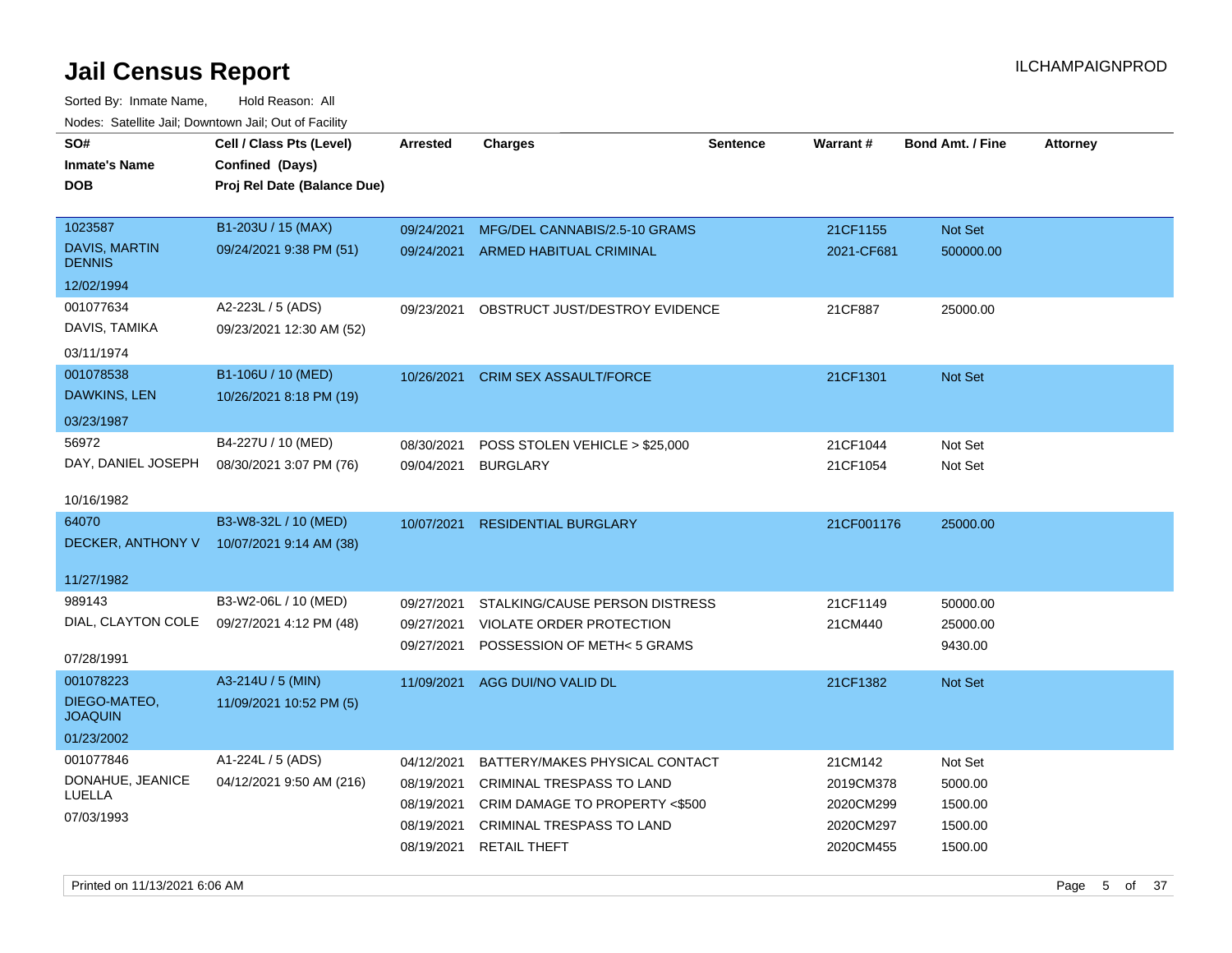| SO#<br><b>Inmate's Name</b><br><b>DOB</b>                      | Cell / Class Pts (Level)<br>Confined (Days)<br>Proj Rel Date (Balance Due) | <b>Arrested</b>          | <b>Charges</b>                                 | <b>Sentence</b> | Warrant#              | <b>Bond Amt. / Fine</b> | <b>Attorney</b> |
|----------------------------------------------------------------|----------------------------------------------------------------------------|--------------------------|------------------------------------------------|-----------------|-----------------------|-------------------------|-----------------|
| 25659<br>DORRIS, LORENZO<br>07/19/1966                         | B4-125L / 15 (MAX)<br>06/15/2021 6:17 AM (152)                             | 06/15/2021<br>06/15/2021 | <b>RESIDENTIAL BURGLARY</b><br><b>BURGLARY</b> |                 | 2020CF1218<br>21CF689 | 50000.00<br>Not Set     |                 |
| 55465<br>ELMORE, TONY PAUL                                     | B3-W3-10L / 5 (MIN)<br>10/25/2021 3:56 PM (20)                             | 10/25/2021               | DRIVING ON REVOKED LICENSE                     |                 | 21CF119               | No Bond                 |                 |
| 10/25/1966<br>45194<br><b>FALLS, ANDREW</b><br>08/15/1976      | B3-W1-01U / 10 (MED)<br>10/20/2021 12:59 AM (25)                           | 10/20/2021               | DOMESTIC BATTERY/OTHER PRIOR                   |                 | 21CF1265              | Not Set                 |                 |
| 527081<br>FERGUSON,<br><b>CHRISTOPHER</b><br>12/21/1981        | B3-W6-24L / 10 (MED)<br>09/06/2021 1:18 PM (69)                            | 09/06/2021               | ARSON/REAL/PERSONAL PROP>\$150                 |                 | 2021 CF 797           | 25000.00                |                 |
| 524764<br><b>FISCUS, ROBERT</b><br><b>LOWELL</b><br>02/17/1986 | B3-W2-08L / 5 (MIN)<br>09/18/2021 10:50 AM (57)                            | 09/18/2021               | METH DELIVERY/15<100 GRAMS                     |                 | 21CF627               | 50000.00                |                 |
| 997549<br>FLOWERS, FENTON<br>ARNEZ<br>12/14/1991               | B1-106L / 10 (MED)<br>10/12/2021 2:25 PM (33)                              | 10/12/2021               | FELON POSS/USE WEAPON/FIREARM                  | 3y (DOC)        | 19CF1089              | Not Set                 |                 |
| 518395<br>09/10/1985                                           | B2-T3-12L / 15 (SPH)<br>FRANDLE, MARK RYAN 07/07/2020 3:42 PM (495)        | 07/07/2020               | <b>CRIMINAL SEXUAL ASSAULT</b>                 |                 | 2020-CF735            | 250000.00               |                 |
| 001077934<br>FREED, LOGAN<br><b>SUZANNE</b><br>08/18/1996      | A1-124U / 10 (MED)<br>08/22/2021 11:45 PM (84)                             | 08/22/2021<br>08/22/2021 | DOMESTIC BATTERY<br>AGG DUI/ACCIDENT/DEATH     |                 | 21 CM 172<br>21CF1024 | 10000.00<br>Not Set     |                 |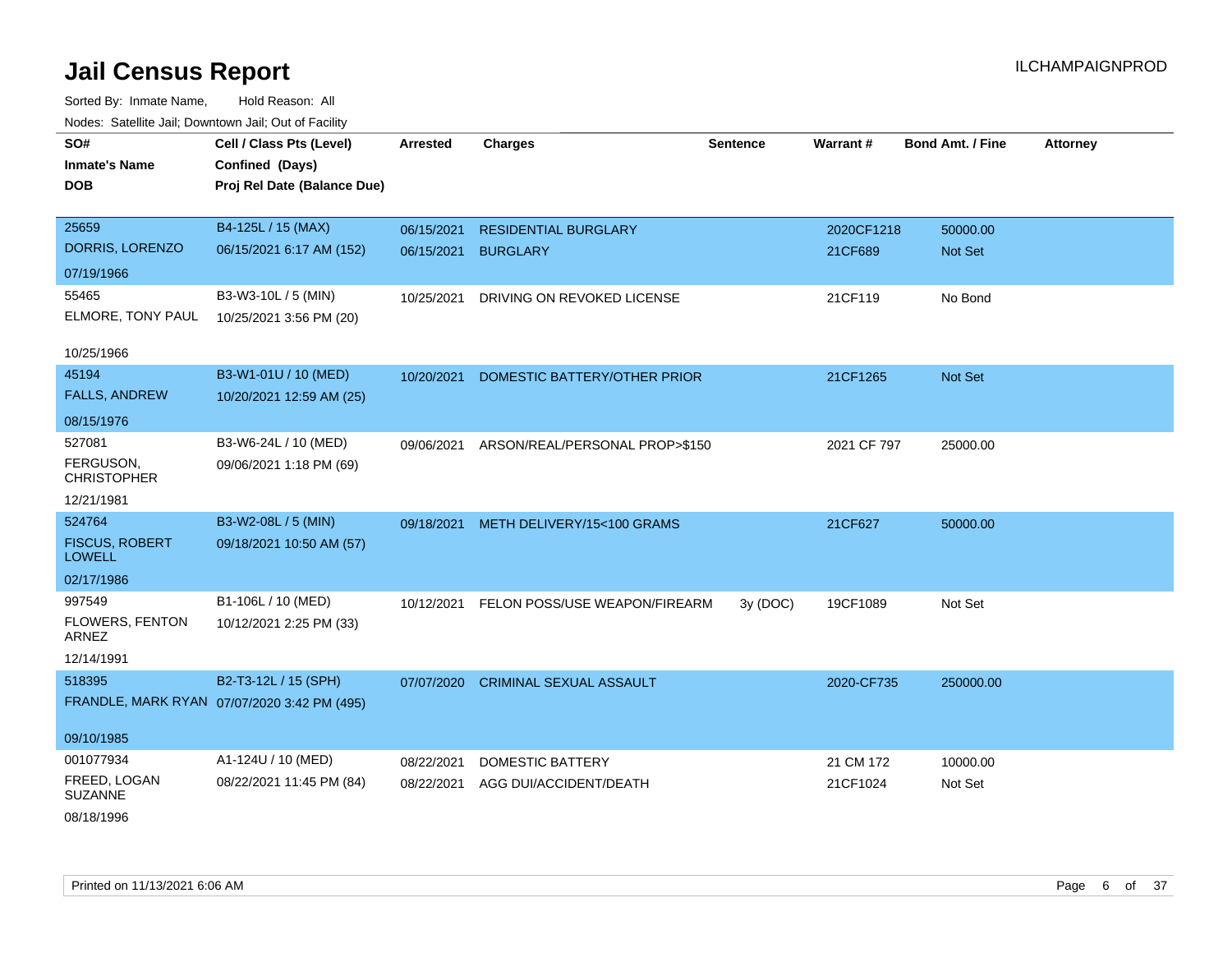| SO#                                        | Cell / Class Pts (Level)                     | <b>Arrested</b> | <b>Charges</b>                      | <b>Sentence</b> | Warrant#   | <b>Bond Amt. / Fine</b> | <b>Attorney</b> |
|--------------------------------------------|----------------------------------------------|-----------------|-------------------------------------|-----------------|------------|-------------------------|-----------------|
| <b>Inmate's Name</b>                       | Confined (Days)                              |                 |                                     |                 |            |                         |                 |
| <b>DOB</b>                                 | Proj Rel Date (Balance Due)                  |                 |                                     |                 |            |                         |                 |
|                                            |                                              |                 |                                     |                 |            |                         |                 |
| 001078290                                  | A1-124L / 10 (ADS)                           | 08/19/2021      | MACHINE GUN/AUTO WEAPON/VEH         |                 | 21CF1012   | Not Set                 |                 |
| <b>FREEMAN, ANGEL</b><br><b>JANILA KAY</b> | 08/19/2021 1:26 AM (87)                      |                 |                                     |                 |            |                         |                 |
| 12/25/1995                                 |                                              |                 |                                     |                 |            |                         |                 |
| 001078450                                  | B3-W2-05U / 10 (MED)                         | 10/26/2021      | AGGRAVATED BATTERY                  |                 |            | Not Set                 |                 |
| GAMBLE, HAKEEM<br><b>DARION</b>            | 10/26/2021 1:01 PM (19)                      | 10/26/2021      | BURGLARY W/O CAUSING DAMAGE         |                 |            | No Bond                 |                 |
| 12/17/1999                                 | 12/23/2021 (0.00)                            |                 |                                     |                 |            |                         |                 |
| 1013012                                    | B4-222L / 15 (MAX)                           | 07/08/2021      | ATTEMPT (FIRST DEGREE MURDER)       |                 | 2021CF790  | 1000000.00              |                 |
|                                            | GARY, XAVIER LAMAR  07/08/2021 9:24 AM (129) | 07/08/2021      | <b>FELON POSS/USE FIREARM PRIOR</b> |                 | 2020CF650  | 25000.00                |                 |
|                                            |                                              | 07/08/2021      | <b>FELON POSS/USE FIREARM PRIOR</b> |                 | 21CF798    | <b>Not Set</b>          |                 |
| 12/14/1991                                 |                                              |                 |                                     |                 |            |                         |                 |
| 56342                                      | B1-205L / 10 (MED)                           | 10/21/2021      | ARMED HABITUAL CRIMINAL             |                 | 21CF1279   | Not Set                 |                 |
| <b>GRIFFIN, NATHAN</b>                     | 10/21/2021 4:20 PM (24)                      | 10/21/2021      | THEFT CONTROL INTENT <\$500         |                 | 17CF1451   | 10000.00                |                 |
| <b>EUGENE</b>                              |                                              | 10/21/2021      | DRIVING ON REVOKED LICENSE          |                 | 20TR1979   | 3000.00                 |                 |
| 02/24/1969                                 |                                              |                 |                                     |                 |            |                         |                 |
| 1071098                                    | A4-104L / 10 (MED)                           | 11/06/2021      | AGG CRIM SEX ASSAULT/FIREARM        |                 | 21CF1368   | Not Set                 |                 |
| <b>HARRIS, SHEMAR</b><br><b>HARLEM</b>     | 11/06/2021 8:22 AM (8)                       |                 |                                     |                 |            |                         |                 |
| 07/22/2000                                 |                                              |                 |                                     |                 |            |                         |                 |
| 1041176                                    | B4-223U / 15 (MAX)                           | 10/05/2021      | PAROLE REVOCATION                   |                 |            | Not Set                 |                 |
| HART, DAVEON<br>LATTEEF                    | 10/05/2021 10:35 AM (40)                     | 10/06/2021      | AGGRAVATED DOMESTIC BATTERY         |                 |            | Not Set                 |                 |
| 03/15/1996                                 |                                              |                 |                                     |                 |            |                         |                 |
| 1038973                                    | A4-103L / 10 (MED)                           | 11/05/2021      | AGG DOMESTIC BATTERY/STRANGLE       |                 | 21CF1365   | Not Set                 |                 |
| HAYS, DAMIEN CLYDE 11/05/2021 8:59 PM (9)  |                                              |                 |                                     |                 |            |                         |                 |
|                                            |                                              |                 |                                     |                 |            |                         |                 |
| 03/19/1994                                 |                                              |                 |                                     |                 |            |                         |                 |
| 965829                                     | BOOKH-4 / 10 (ADS)                           | 09/09/2021      | HRSMT/NO CONVERSATION/KILL          |                 | 2021CF1072 | 25000.00                |                 |
| HEINZ, ANDREW<br><b>MICHAEL</b>            | 09/09/2021 5:21 PM (66)                      | 09/13/2021      | PROBATION VIOLATION                 |                 | 21CF7      | Not Set                 |                 |
| 07/01/1987                                 |                                              |                 |                                     |                 |            |                         |                 |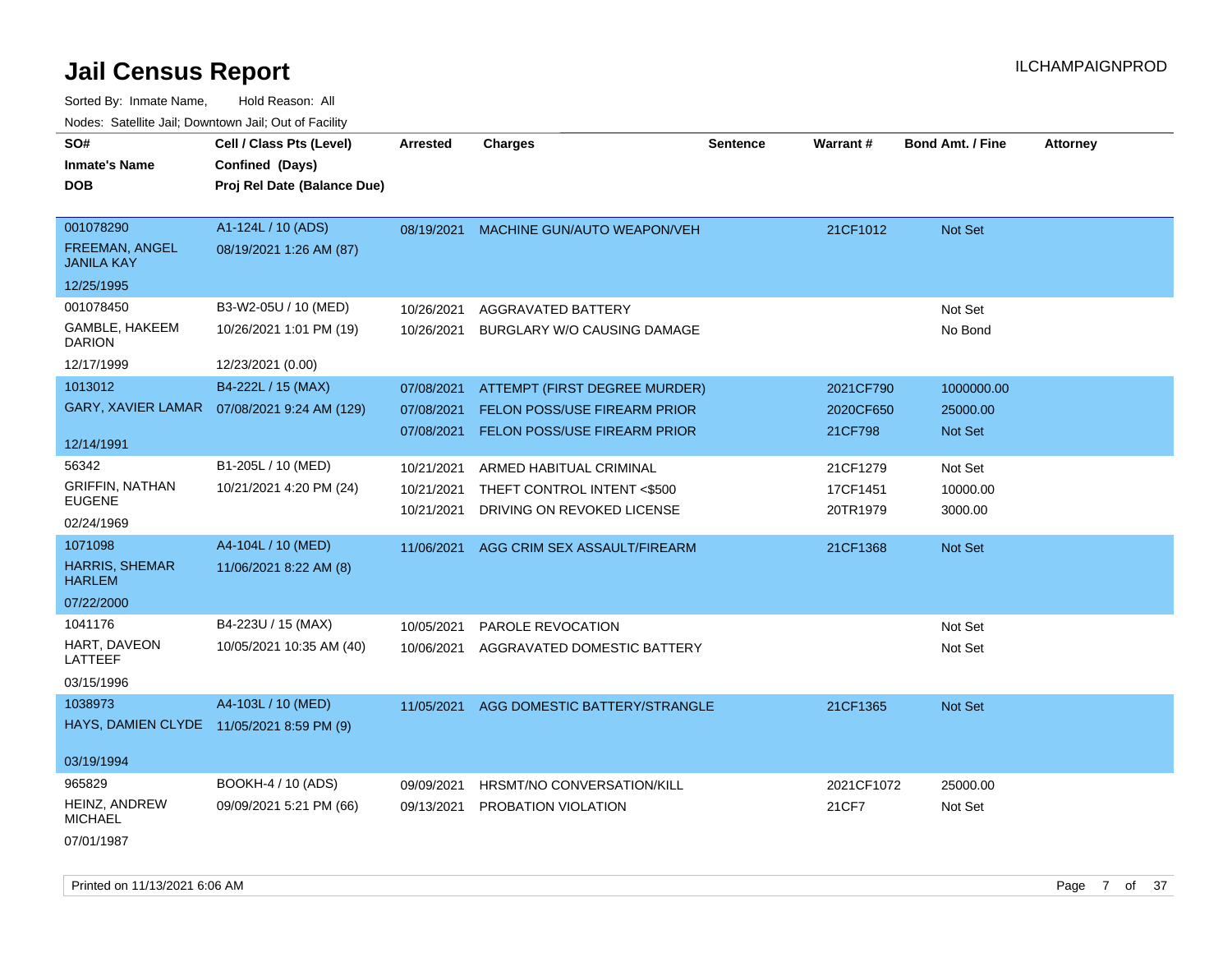| SO#                                    | Cell / Class Pts (Level)    | <b>Arrested</b> | <b>Charges</b>                           | <b>Sentence</b> | Warrant#   | <b>Bond Amt. / Fine</b> | <b>Attorney</b> |
|----------------------------------------|-----------------------------|-----------------|------------------------------------------|-----------------|------------|-------------------------|-----------------|
| <b>Inmate's Name</b>                   | Confined (Days)             |                 |                                          |                 |            |                         |                 |
| <b>DOB</b>                             | Proj Rel Date (Balance Due) |                 |                                          |                 |            |                         |                 |
|                                        |                             |                 |                                          |                 |            |                         |                 |
| 28016                                  | B3-W4-16L / 10 (MED)        | 08/30/2021      | DOM BTRY/CONTACT/4+ PRECONV              |                 | 21CF904    | 50000.00                |                 |
| <b>HENRY, CRAIG</b><br><b>ANDREW</b>   | 08/30/2021 3:34 PM (76)     |                 |                                          |                 |            |                         |                 |
| 12/04/1962                             |                             |                 |                                          |                 |            |                         |                 |
| 001078488                              | B2-T3-11U / 15 (SPH)        | 10/14/2021      | PRED CRIM SEX ASLT/VICTIM <13            |                 | 21CF1232   | 500000.00               |                 |
| HERNANDEZ-LOPEZ.<br><b>ERNESTO</b>     | 10/14/2021 3:15 PM (31)     |                 | 10/14/2021 FUGITIVE FROM JUSTICE         |                 | 21CF1246   | Not Set                 |                 |
| 11/28/1975                             |                             |                 |                                          |                 |            |                         |                 |
| 1041135                                | B1-107U / 15 (MAX)          |                 | 10/19/2021 ARMED VIOLENCE/CATEGORY I     |                 | 21CF1266   | No Bond                 |                 |
| HILL, DEONANCE<br><b>JAMES</b>         | 10/19/2021 5:46 PM (26)     |                 |                                          |                 |            |                         |                 |
| 04/28/1992                             |                             |                 |                                          |                 |            |                         |                 |
| 975293                                 | B2-T4-14L / 10 (SPH)        | 07/21/2021      | <b>STALKING</b>                          |                 | 2021CF863  | Not Set                 |                 |
| HILL, JACOB MILES                      | 07/21/2021 8:43 PM (116)    | 07/21/2021      | VIO ORDER/PRIOR VIO OF ORDER             |                 | 21CF914    | No Bond                 |                 |
|                                        |                             | 07/25/2021      | PAROLE REVOCATION                        |                 | CH2104646  | Not Set                 |                 |
| 02/06/1988                             |                             | 08/18/2021      | HARASS WITNESS/FAMILY MBR/REP            |                 | 21CF992    | Not Set                 |                 |
|                                        |                             | 09/09/2021      | AGG STALKING/BODILY HARM                 |                 | 21CF1073   | Not Set                 |                 |
| 48471                                  | B1-207L / 15 (MAX)          |                 | 08/08/2021 AGG BATTERY/DISCHARGE FIREARM |                 | 21CF946    | Not Set                 |                 |
| <b>HILL, RAMESH</b><br><b>JERMAINE</b> | 08/08/2021 4:45 AM (98)     |                 |                                          |                 |            |                         |                 |
| 12/11/1978                             |                             |                 |                                          |                 |            |                         |                 |
| 1061996                                | A1-227U / 5 (MIN)           | 10/30/2021      | <b>THEFT</b>                             |                 | 21CF1321   | No Bond                 |                 |
| HUBBARD, REBEKIAH                      | 10/30/2021 1:37 PM (15)     | 10/30/2021      | DRVG UNDER INFLUENCE OF DRUG             |                 | 2021DT71   | 7500.00                 |                 |
| <b>DIONA</b>                           |                             | 10/30/2021      | CRIM DAMAGE TO PROPERTY <\$500           |                 | 2021CM156  | 660.00                  |                 |
| 04/08/1998                             |                             | 10/30/2021      | RETAIL THEFT/DISP MERCH/<\$300           |                 | 2018CF1302 | 20000.00                |                 |
|                                        |                             | 10/31/2021      | USE FORGED CR/DEBIT CARD/<\$300          | 2y (DOC)        | 2020CF670  | No Bond                 |                 |
| 1063119                                | A4-105U / 10 (ADS)          | 11/05/2021      | THEFT/STOLEN/INTENT<\$500                |                 | 2020CM14   | 5000.00                 |                 |
| HUNT, KHALLEEL                         | 11/05/2021 7:47 AM (9)      | 11/05/2021      | <b>BURGLARY</b>                          |                 | 2018CF877  | 10000.00                |                 |
| <b>MALIK</b><br>03/28/1999             |                             | 11/05/2021      | <b>BURGLARY W/O CAUSING DAMAGE</b>       |                 | 2018CF1687 | 10000.00                |                 |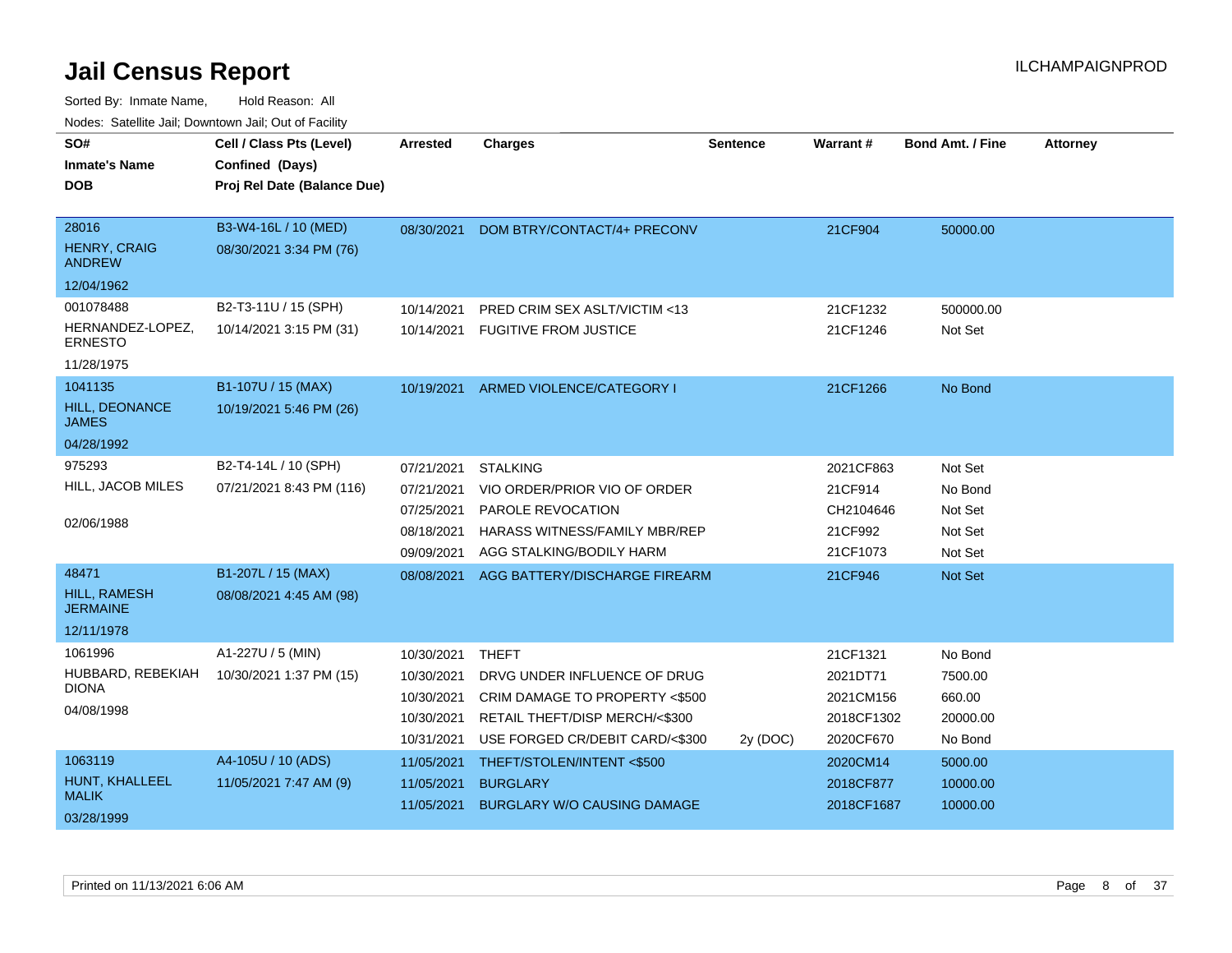| rougs. Calcing Jan, Downtown Jan, Out of Facility |                                            |                 |                                           |                 |                       |                         |                 |
|---------------------------------------------------|--------------------------------------------|-----------------|-------------------------------------------|-----------------|-----------------------|-------------------------|-----------------|
| SO#                                               | Cell / Class Pts (Level)                   | <b>Arrested</b> | <b>Charges</b>                            | <b>Sentence</b> | Warrant#              | <b>Bond Amt. / Fine</b> | <b>Attorney</b> |
| <b>Inmate's Name</b>                              | Confined (Days)                            |                 |                                           |                 |                       |                         |                 |
| <b>DOB</b>                                        | Proj Rel Date (Balance Due)                |                 |                                           |                 |                       |                         |                 |
|                                                   |                                            |                 |                                           |                 |                       |                         |                 |
| 953555                                            | B4-122L / 15 (MAX)                         | 03/10/2021      | <b>CRIM TRESPASS TO RESIDENCE</b>         |                 | 21CF272               | Not Set                 |                 |
| HUNT, TAVARIS EARL                                | 03/10/2021 4:58 AM (249)                   |                 | 04/14/2021 AGG FLEEING POLICE/21 MPH OVER | 3y (DOC)        | 2020CF94              | 10000.00                |                 |
|                                                   |                                            |                 |                                           |                 |                       |                         |                 |
| 12/29/1987                                        |                                            |                 |                                           |                 |                       |                         |                 |
| 38993                                             | B4-127U / 15 (MAX)                         |                 | 02/13/2021 ATTEMPT (FIRST DEGREE MURDER)  |                 | 21CF181               | Not Set                 |                 |
| JACKSON, LAMONT<br><b>JEREMIE</b>                 | 02/13/2021 7:45 AM (274)                   |                 |                                           |                 |                       |                         |                 |
| 07/31/1973                                        |                                            |                 |                                           |                 |                       |                         |                 |
| 532426                                            | A1-126L / 10 (ADS)                         | 05/16/2021      | AGGRAVATED BATTERY/NURSE                  |                 | 2021CF344             | No Bond                 |                 |
| <b>JACKSON, NATASHA</b><br><b>RENETTA</b>         | 05/16/2021 12:24 AM (182)                  |                 |                                           |                 |                       |                         |                 |
| 01/02/1987                                        |                                            |                 |                                           |                 |                       |                         |                 |
| 001077487                                         | B3-W8-30L / 10 (MED)                       | 12/03/2020      | FELON POSS/USE WEAPON/FIREARM             |                 | 20CF1377              | Not Set                 |                 |
| JACKSON, TERREL<br><b>DANDRE</b>                  | 12/03/2020 10:18 AM (346)                  |                 | 11/09/2021 AGG DISCHARGE FIREARM/OCC VEH  |                 | 21CR0331401           | No Bond                 |                 |
| 08/11/1990                                        |                                            |                 |                                           |                 |                       |                         |                 |
| 001077864                                         | B1-103L / 15 (MAX)                         | 04/18/2021      | FELON POSS/USE WEAPON/FIREARM             |                 | 21CF428               | Not Set                 |                 |
| D.                                                | JAMERSON, ANTHONY 04/18/2021 7:21 PM (210) |                 |                                           |                 |                       |                         |                 |
| 01/26/1990                                        |                                            |                 |                                           |                 |                       |                         |                 |
| 001077437                                         | B1-205U / 10 (MED)                         | 08/23/2021      | DOM BTRY/CONTACT/1-2 PRECONV              |                 | 21CF1025              | Not Set                 |                 |
| JOHNSON, ANTONIO<br>LASHAUN                       | 08/23/2021 7:48 PM (83)                    |                 |                                           |                 |                       |                         |                 |
| 01/06/1980                                        |                                            |                 |                                           |                 |                       |                         |                 |
| 1007508                                           | B4-222U / 10 (MED)                         | 09/28/2021      | FELON POSS/USE FIREARM PRIOR              |                 | 4y/6m (DOC) 2021CF200 | 50000.00                |                 |
| JOHNSON, KAWAME<br><b>TERRENCEIM</b>              | 09/28/2021 1:55 PM (47)                    |                 |                                           |                 |                       |                         |                 |
| 06/08/1990                                        |                                            |                 |                                           |                 |                       |                         |                 |
| 29206                                             | A4-101L / 15 (MAX)                         | 11/09/2021      | AGGRAVATED BATTERY                        |                 | 21CF1381              | No Bond                 |                 |
| JOHNSON, REUBEN<br><b>MONTE</b>                   | 11/09/2021 11:30 AM (5)                    |                 |                                           |                 |                       |                         |                 |
| 04/07/1956                                        |                                            |                 |                                           |                 |                       |                         |                 |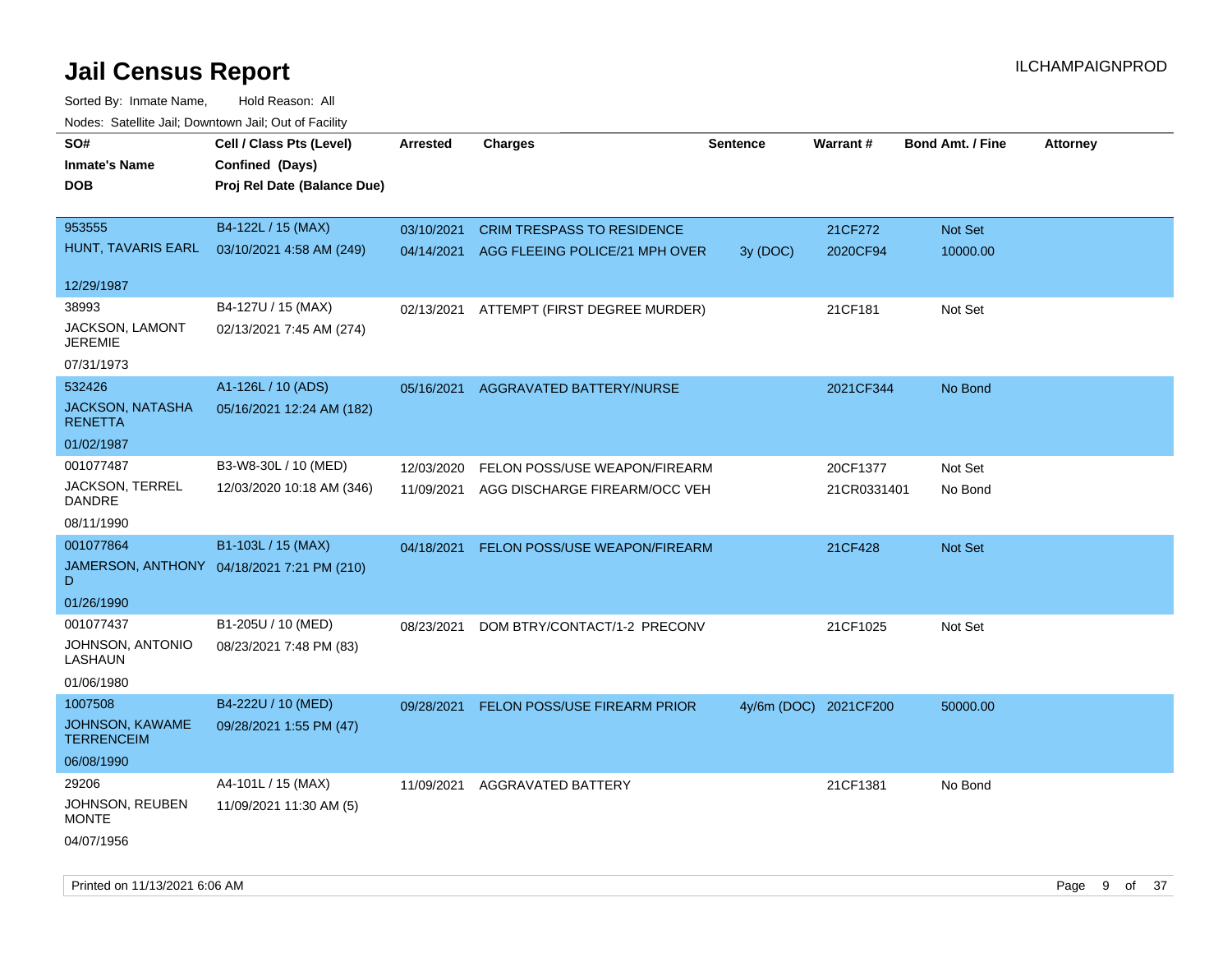Sorted By: Inmate Name, Hold Reason: All

|                                        | Nodes: Satellite Jail; Downtown Jail; Out of Facility |                 |                                          |                 |              |                         |                 |
|----------------------------------------|-------------------------------------------------------|-----------------|------------------------------------------|-----------------|--------------|-------------------------|-----------------|
| SO#                                    | Cell / Class Pts (Level)                              | <b>Arrested</b> | <b>Charges</b>                           | <b>Sentence</b> | Warrant#     | <b>Bond Amt. / Fine</b> | <b>Attorney</b> |
| <b>Inmate's Name</b>                   | Confined (Days)                                       |                 |                                          |                 |              |                         |                 |
| <b>DOB</b>                             | Proj Rel Date (Balance Due)                           |                 |                                          |                 |              |                         |                 |
|                                        |                                                       |                 |                                          |                 |              |                         |                 |
| 1071536                                | B1-206U / 15 (MAX)                                    | 06/17/2021      | ATTEMPT (FIRST DEGREE MURDER)            |                 | 21CF702      | Not Set                 |                 |
| JOHNSON, ZACHERY<br><b>EDWARD</b>      | 06/17/2021 2:00 AM (150)                              |                 |                                          |                 |              |                         |                 |
| 10/30/1987                             |                                                       |                 |                                          |                 |              |                         |                 |
| 001077784                              | B2-T1-01U / 10 (SPH)                                  | 10/21/2021      | DELIVERY OF OR POSSESSION OF W/INT       |                 | 21CF1278     | Not Set                 |                 |
| JONES, KEEFER                          | 10/21/2021 10:30 AM (24)                              |                 |                                          |                 |              |                         |                 |
| <b>LAMONT</b>                          |                                                       |                 |                                          |                 |              |                         |                 |
| 07/26/1970                             |                                                       |                 |                                          |                 |              |                         |                 |
| 506244                                 | B1-204L / 15 (MAX)                                    | 07/15/2021      | ARMED ROBBERY/ARMED W/FIREARM            |                 | 2021CF791    | 250000.00               |                 |
| <b>JOSLIN, JASON LEE</b>               | 07/15/2021 4:38 AM (122)                              |                 |                                          |                 |              |                         |                 |
|                                        |                                                       |                 |                                          |                 |              |                         |                 |
| 12/22/1985                             |                                                       |                 |                                          |                 |              |                         |                 |
| 49797                                  | B1-107L / 10 (MED)                                    | 10/12/2021      | POSSESSING A CONTROLLED SUBSTAN(4y (DOC) |                 | 21CF365      | No Bond                 |                 |
| <b>KELLY, WARREN</b><br><b>DYTRALE</b> | 10/12/2021 2:59 PM (33)                               |                 |                                          |                 |              |                         |                 |
| 10/23/1979                             |                                                       |                 |                                          |                 |              |                         |                 |
| 001077231                              | A3-215L / 10 (ADS)                                    | 11/02/2021      | RECEIVE/POSS/SELL STOLEN VEH             |                 | 21CF25       | 15000.00                |                 |
| KOLESAR, JEREMY J                      | 11/02/2021 5:51 PM (12)                               | 11/02/2021      | <b>VIOLATE SEX OFFENDER REGIS</b>        |                 | 21CF924      | 10000.00                |                 |
|                                        |                                                       |                 |                                          |                 |              |                         |                 |
| 10/20/1979                             |                                                       |                 |                                          |                 |              |                         |                 |
| 1070011                                | B4-124U / 15 (MAX)                                    | 08/03/2021      | AGG DISCH FIREARM/1ST AID PERS           |                 | 21CF929      | Not Set                 |                 |
| LAWS, WILLIAM<br>ZARAK, Third          | 08/03/2021 3:53 PM (103)                              |                 |                                          |                 |              |                         |                 |
| 07/06/1999                             |                                                       |                 |                                          |                 |              |                         |                 |
| 548089                                 | B1-204U / 15 (MAX)                                    | 12/04/2020      | ATTEMPT (FIRST DEGREE MURDER)            |                 | 20CF1378     | Not Set                 |                 |
| LEWIS, LAWRENCE                        | 12/04/2020 4:42 AM (345)                              | 12/04/2020      | METH DELIVERY/100<400 GRAMS              |                 | 20CF1481     | Not Set                 |                 |
| PAUL, Third                            |                                                       | 12/04/2020      | AGG DOMESTIC BATTERY/STRANGLE            |                 | 18CF1507     | 10000.00                |                 |
| 02/08/1993                             |                                                       |                 |                                          |                 |              |                         |                 |
| 001077524                              | B2-T4-15U / 10 (SPH)                                  | 12/14/2020      | AGG BATTERY/JUDGE/EMT                    |                 | 2020-CF-1212 | 10000.00                |                 |
| LEWIS, TREVOR                          | 12/14/2020 5:16 PM (335)                              | 12/14/2020      | <b>RESIDENTIAL ARSON</b>                 |                 | 2020-CF-1388 | 150000.00               |                 |
| DANIEL                                 |                                                       | 12/14/2020      | AGG BATTERY/PUBLIC PLACE                 |                 | 2020-CF-1231 | 50000.00                |                 |
| 06/03/2002                             |                                                       | 12/14/2020      | AGG BATTERY/PEACE OFFICER                |                 | 2020-CF-1211 | 10000.00                |                 |
|                                        |                                                       |                 |                                          |                 |              |                         |                 |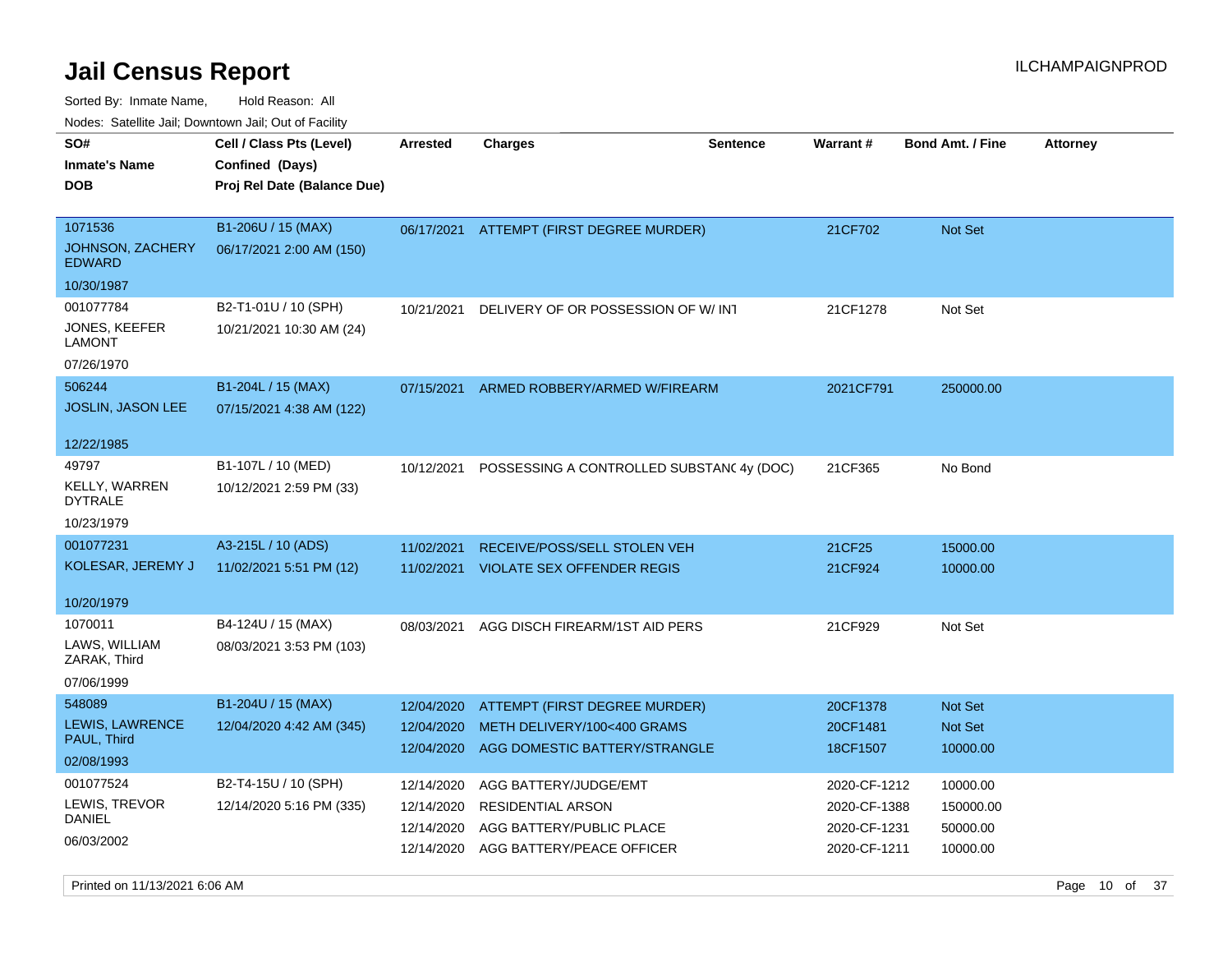Sorted By: Inmate Name, Hold Reason: All Nodes: Satellite Jail; Downtown Jail; Out of Facility

| SO#                                                  | Cell / Class Pts (Level)                     | <b>Arrested</b> | <b>Charges</b>                 | <b>Sentence</b> | Warrant#    | <b>Bond Amt. / Fine</b> | <b>Attorney</b> |
|------------------------------------------------------|----------------------------------------------|-----------------|--------------------------------|-----------------|-------------|-------------------------|-----------------|
| <b>Inmate's Name</b>                                 | Confined (Days)                              |                 |                                |                 |             |                         |                 |
| <b>DOB</b>                                           | Proj Rel Date (Balance Due)                  |                 |                                |                 |             |                         |                 |
|                                                      |                                              |                 |                                |                 |             |                         |                 |
| 1000869                                              | B1-201L / 15 (MAX)                           | 09/11/2021      | FELON POSS/USE WEAPON/FIREARM  |                 | 21CF1102    | Not Set                 |                 |
| MARTIN, MANNIX<br><b>TILMOND</b>                     | 09/12/2021 12:40 AM (63)                     |                 |                                |                 |             |                         |                 |
| 07/19/1991                                           |                                              |                 |                                |                 |             |                         |                 |
| 001077938                                            | BOOKH-2 / 15 (ADS)                           | 05/10/2021      | AGG KIDNAPING DISCH FIR/HARM   |                 | 21CF532     | Not Set                 |                 |
| MCGAHA,                                              | 05/10/2021 7:02 PM (188)                     | 05/11/2021      | MURDER                         |                 | 2021-CF-215 | No Bond                 |                 |
| CHRISTOPHER D                                        |                                              | 05/27/2021      | ESCAPE FROM DEPT OF CORRECTION |                 | 21CF600     | Not Set                 |                 |
| 07/27/1991                                           |                                              |                 |                                |                 |             |                         |                 |
| 001078575                                            | A3-111L / 10 (MED)                           | 11/09/2021      | <b>GUNRUNNING</b>              |                 | 21CF1330    | 750000.00               |                 |
| MCLAURIN, KEYON A                                    | 11/09/2021 12:41 PM (5)                      |                 |                                |                 |             |                         |                 |
|                                                      |                                              |                 |                                |                 |             |                         |                 |
| 11/19/2002                                           |                                              |                 |                                |                 |             |                         |                 |
| 1043071                                              | BOOKF-1 / 10 (MED)                           | 11/08/2021      | CRIM DMG/GOVT PROP/<\$500      |                 | 21CF1378    | Not Set                 |                 |
| MERRELL-<br>SUTHERLAND, ALICIA                       | 11/08/2021 2:22 AM (6)                       | 11/08/2021      | CRIM TRESPASS TO STATE LAND    |                 | 2021CM208   | 25000.00                |                 |
| 11/26/1972                                           |                                              |                 |                                |                 |             |                         |                 |
| 1029510                                              | A3-113L / 15 (MAX)                           | 06/26/2021      | ATTEMPT DISARM PC OFF/CORR EMP | 5y (DOC)        | 21CF751     | Not Set                 |                 |
| MESSER, CODY<br><b>JAMES</b>                         | 06/22/2021 1:47 AM (145)                     |                 |                                |                 |             |                         |                 |
| 05/24/1991                                           |                                              |                 |                                |                 |             |                         |                 |
| 1007540                                              | BOOKH-3                                      | 11/12/2021      | AGG ROBBERY/INDICATE ARM W/FIR |                 | 2021CFAWOW  | No Bond                 |                 |
| MOLINA, PABLO<br><b>DAMIEN</b>                       | 11/12/2021 3:42 PM (2)                       |                 |                                |                 |             |                         |                 |
| 07/21/1978                                           |                                              |                 |                                |                 |             |                         |                 |
| 39106                                                | B2-T3-09U / 10 (SPH)                         | 10/12/2021      | DOMESTIC BATTERY/OTHER PRIOR   |                 | 21CF1217    | Not Set                 |                 |
| MOORE, ANDREW LEE, 10/12/2021 1:02 AM (33)<br>Junior |                                              |                 |                                |                 |             |                         |                 |
| 04/12/1973                                           |                                              |                 |                                |                 |             |                         |                 |
| 1076384                                              | A2-120L / 5 (ADS)                            | 10/28/2021      | RETAIL THEFT/DISP MERCH/<\$300 |                 | 21CM149     | 12500.00                |                 |
|                                                      | MURPHY, AZIA CIMONE 10/29/2021 12:49 AM (16) |                 |                                |                 |             |                         |                 |

09/23/1995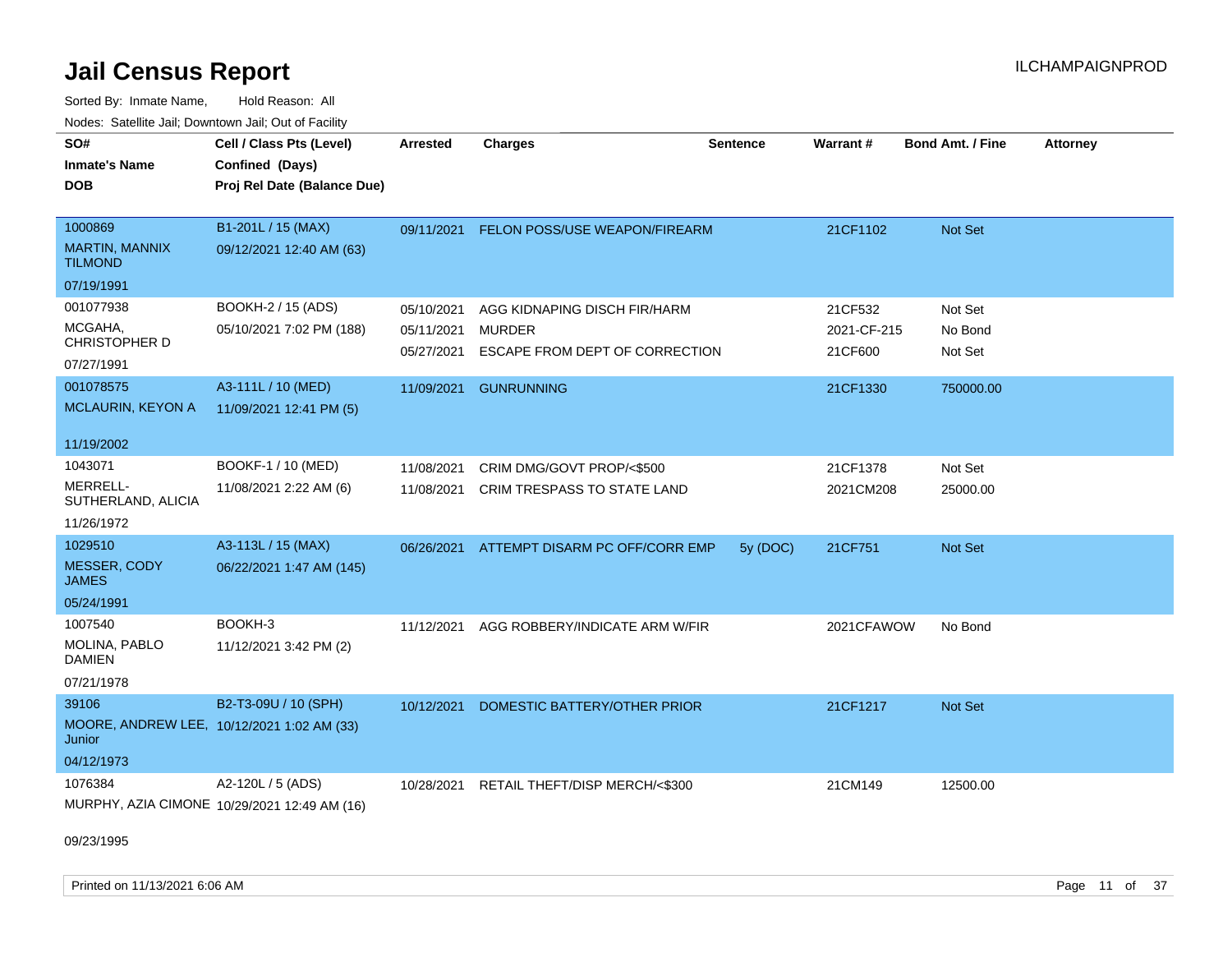| ivouss. Saleline Jali, Downtown Jali, Out of Facility |                             |            |                                                          |                 |             |                         |                 |
|-------------------------------------------------------|-----------------------------|------------|----------------------------------------------------------|-----------------|-------------|-------------------------|-----------------|
| SO#                                                   | Cell / Class Pts (Level)    | Arrested   | <b>Charges</b>                                           | <b>Sentence</b> | Warrant#    | <b>Bond Amt. / Fine</b> | <b>Attorney</b> |
| <b>Inmate's Name</b>                                  | Confined (Days)             |            |                                                          |                 |             |                         |                 |
| <b>DOB</b>                                            | Proj Rel Date (Balance Due) |            |                                                          |                 |             |                         |                 |
|                                                       |                             |            |                                                          |                 |             |                         |                 |
| 966887                                                | A4-105L / 15 (ADS)          | 11/05/2021 | DELIVERY OF OR POSSESSION OF W/IN110y/0m/0d (DC 19CF1425 |                 |             | No Bond                 |                 |
| NELSON, DARRYL<br><b>WAYNE</b>                        | 11/05/2021 11:00 AM (9)     |            |                                                          |                 |             |                         |                 |
| 01/16/1984                                            |                             |            |                                                          |                 |             |                         |                 |
| 001078517                                             | B2-T1-02L / 15 (SPH)        | 10/19/2021 | ATTEMPT (FIRST DEGREE MURDER)                            |                 | 21CF1267    | Not Set                 |                 |
| NELSON, RORY<br><b>DEMOND</b>                         | 10/19/2021 3:55 AM (26)     |            |                                                          |                 |             |                         |                 |
| 08/14/1984                                            |                             |            |                                                          |                 |             |                         |                 |
| 526895                                                | A1-125U / 5 (ADS)           | 09/27/2021 | <b>RETAIL THEFT</b>                                      | 1y (DOC)        | 2016 CF 717 | No Bond                 |                 |
| <b>OWENS, ANDREA</b><br><b>MICHELLE</b>               | 09/27/2021 11:50 AM (48)    |            |                                                          |                 |             |                         |                 |
| 02/01/1988                                            |                             |            |                                                          |                 |             |                         |                 |
| 001077516                                             | B1-105U / 15 (MAX)          | 10/25/2021 | FELON POSS/USE WEAPON/FIREARM                            | 5y (DOC)        | 2021CF769   | No Bond                 |                 |
| PAGET, GREGORY<br>LAMAR                               | 10/25/2021 12:47 PM (20)    |            |                                                          |                 |             |                         |                 |
| 05/27/1986                                            |                             |            |                                                          |                 |             |                         |                 |
| 1064809                                               | A3-217L / 10 (ADS)          | 11/03/2021 | <b>CRIMINAL TRESPASS TO LAND</b>                         |                 | 21CF1318    | 50000.00                |                 |
| PARKER, ALVIN<br><b>JARELL</b>                        | 11/03/2021 2:39 PM (11)     | 11/08/2021 | <b>FELON POSS/USE FIREARM PRIOR</b>                      |                 | 21CF635     | 25000.00                |                 |
| 08/24/1982                                            |                             |            |                                                          |                 |             |                         |                 |
| 001078558                                             | A3-112L / 5 (ADS)           | 11/03/2021 | UNLAWFUL USE OF A WEAPON                                 |                 | 21CF1352    | Not Set                 |                 |
| PARRISH, DOMINIC<br>WALTER                            | 11/03/2021 1:25 PM (11)     |            |                                                          |                 |             |                         |                 |
| 08/23/2001                                            |                             |            |                                                          |                 |             |                         |                 |
| 999352                                                | B3-W5-20L / 10 (MED)        | 09/09/2021 | <b>VIOLATE OP/OTHER PRIOR</b>                            |                 | 21CF1092    | <b>Not Set</b>          |                 |
| PIRLOT, JUSTIN LEE                                    | 09/09/2021 11:28 AM (66)    | 10/23/2021 | FALSE REPORT OF OFFENSE                                  |                 | 2019CF836   | 5000.00                 |                 |
|                                                       |                             |            |                                                          |                 |             |                         |                 |
| 11/08/1982                                            |                             |            |                                                          |                 |             |                         |                 |
| 1069524                                               | B4-221L / 15 (MAX)          | 08/08/2021 | MFG/DEL CANNABIS/30-500 GRAMS                            |                 | 21CF953     | Not Set                 |                 |
| RAY DAVIS, KAMARI<br><b>DAYVON</b>                    | 08/09/2021 2:44 AM (97)     |            |                                                          |                 |             |                         |                 |
| 03/30/2000                                            |                             |            |                                                          |                 |             |                         |                 |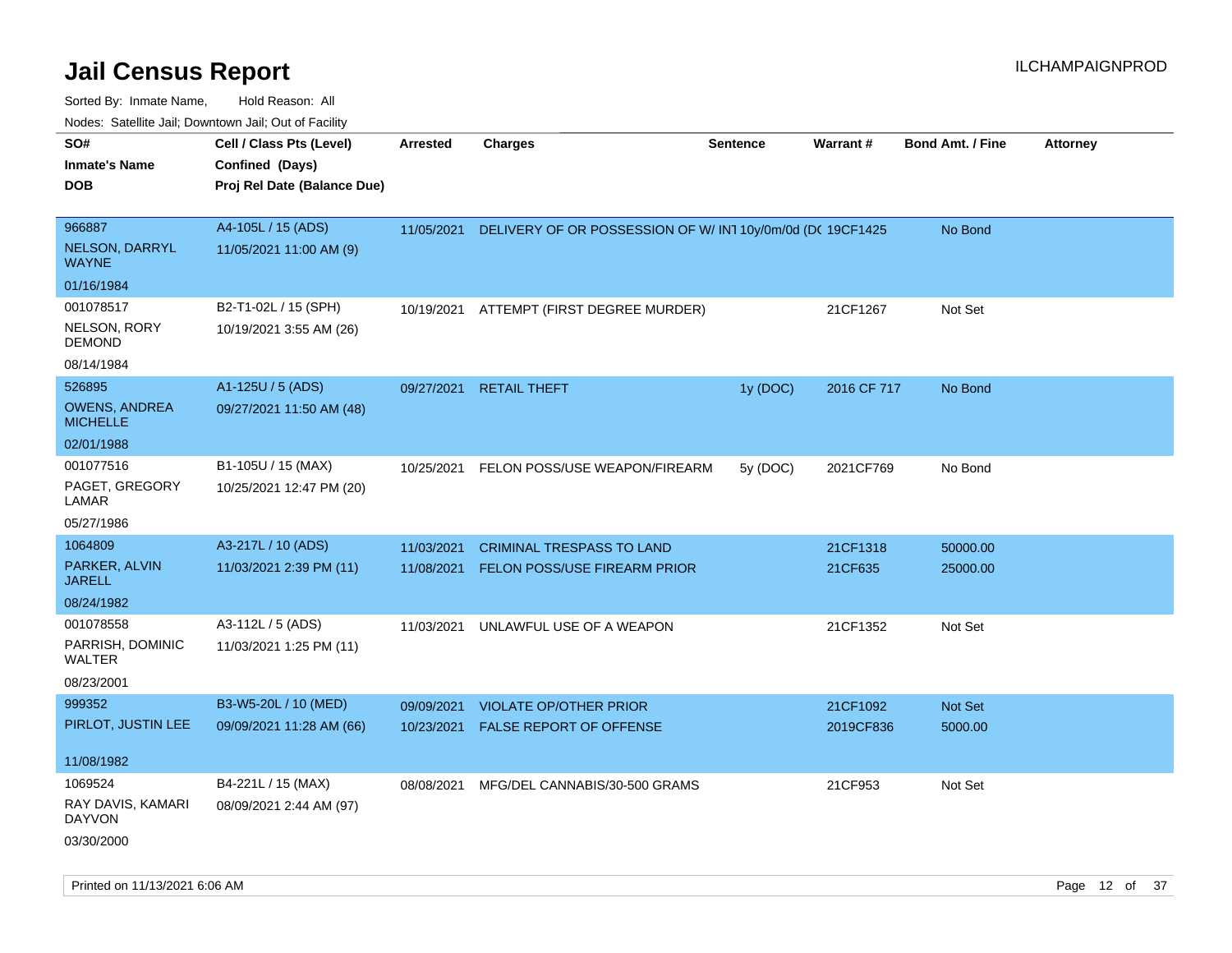Sorted By: Inmate Name, Hold Reason: All

Nodes: Satellite Jail; Downtown Jail; Out of Facility

| rouco. Calcinic Jan, Downtown Jan, Out of Facility |                                              |                 |                                             |                 |            |                         |                 |
|----------------------------------------------------|----------------------------------------------|-----------------|---------------------------------------------|-----------------|------------|-------------------------|-----------------|
| SO#                                                | Cell / Class Pts (Level)                     | <b>Arrested</b> | <b>Charges</b>                              | <b>Sentence</b> | Warrant#   | <b>Bond Amt. / Fine</b> | <b>Attorney</b> |
| <b>Inmate's Name</b>                               | Confined (Days)                              |                 |                                             |                 |            |                         |                 |
| <b>DOB</b>                                         | Proj Rel Date (Balance Due)                  |                 |                                             |                 |            |                         |                 |
|                                                    |                                              |                 |                                             |                 |            |                         |                 |
| 1053270                                            | B4-121U                                      | 08/11/2021      | ARM VIOLENCE/CATEGORY III/2ND               | 8y (DOC)        | 21CF957    | Not Set                 |                 |
| RICHARDSON, WILLIE<br><b>LEE</b>                   | 08/11/2021 3:07 AM (95)                      |                 |                                             |                 |            |                         |                 |
| 07/20/1994                                         |                                              |                 |                                             |                 |            |                         |                 |
| 979485                                             | B2-T4-16L / 15 (ADS)                         | 03/12/2021      | PRED CRIM SEX ASLT/VICTIM <13               |                 | 21CF282    | Not Set                 |                 |
| RODRIGUEZ, JOSHUA<br><b>ANTHONY</b>                | 03/12/2021 1:57 PM (247)                     |                 |                                             |                 |            |                         |                 |
| 04/06/1990                                         |                                              |                 |                                             |                 |            |                         |                 |
| 1075587                                            | B4-126L / 15 (MAX)                           | 10/18/2021      | AGG UNLAWFUL USE WEAPON/PERSON 2y/0m/0d (DO |                 |            | No Bond                 |                 |
| <b>ROSS, JAMARQUIS</b><br><b>ANTHONY TYREE</b>     | 10/18/2021 9:46 AM (27)                      |                 |                                             |                 |            |                         |                 |
| 05/03/2000                                         |                                              |                 |                                             |                 |            |                         |                 |
| 1068592                                            | BOOKH-7                                      | 11/12/2021      | AGGRAVATED BATTERY                          |                 | 2021CFAWOW | No Bond                 |                 |
| ROSS, TEVONTAE                                     | 11/12/2021 8:41 AM (2)                       | 11/12/2021      | <b>BURGLARY</b>                             |                 | 2021CFAWOW | Not Set                 |                 |
| <b>TERRANCE</b>                                    |                                              | 11/12/2021      | RESIST/OBSTRUCTING A PEACE OFFICEF          |                 | 2021CMAWOW | Not Set                 |                 |
| 12/15/1998                                         |                                              |                 |                                             |                 |            |                         |                 |
| 1071161                                            | B4-124L / 15 (MAX)                           | 08/18/2021      | DELIVERY OF OR POSSESSION OF W/INT          |                 | 21CF1008   | No Bond                 |                 |
| SANDERS, MARKELL<br><b>LAMAR</b>                   | 08/18/2021 6:18 PM (88)                      | 08/19/2021      | PAROLE REVOCATION                           |                 | CH2105176  | No Bond                 |                 |
| 02/02/2000                                         |                                              |                 |                                             |                 |            |                         |                 |
| 1047469                                            | B3-W5-18L / 10 (MED)                         | 07/03/2021      | CRIMINAL SEX ASSAULT/CONSENT                |                 | 21CF773    | Not Set                 |                 |
| ALLEN                                              | SCHINDLER, RICHARD 07/03/2021 10:25 PM (134) |                 |                                             |                 |            |                         |                 |
| 10/16/1979                                         |                                              |                 |                                             |                 |            |                         |                 |
| 001077488                                          | <b>BOOKH-8 / 5 (MIN)</b>                     | 11/07/2021      | POSSESSING A CONTROLLED SUBSTAND            |                 | 21CF1371   | <b>Not Set</b>          |                 |
| SESSUM, NICHOLAS C 11/07/2021 9:33 PM (7)          |                                              |                 |                                             |                 |            |                         |                 |
|                                                    |                                              |                 |                                             |                 |            |                         |                 |
| 06/22/1989                                         |                                              |                 |                                             |                 |            |                         |                 |
| 001078441                                          | BOOKF-3 / 15 (ADS)                           |                 | 10/01/2021 ARMED HABITUAL CRIMINAL          |                 | 21CF1182   | Not Set                 |                 |
| SINGLETON, CORRIE<br><b>DERRELL</b>                | 10/01/2021 12:36 PM (44)                     |                 |                                             |                 |            |                         |                 |
| 05/07/1983                                         |                                              |                 |                                             |                 |            |                         |                 |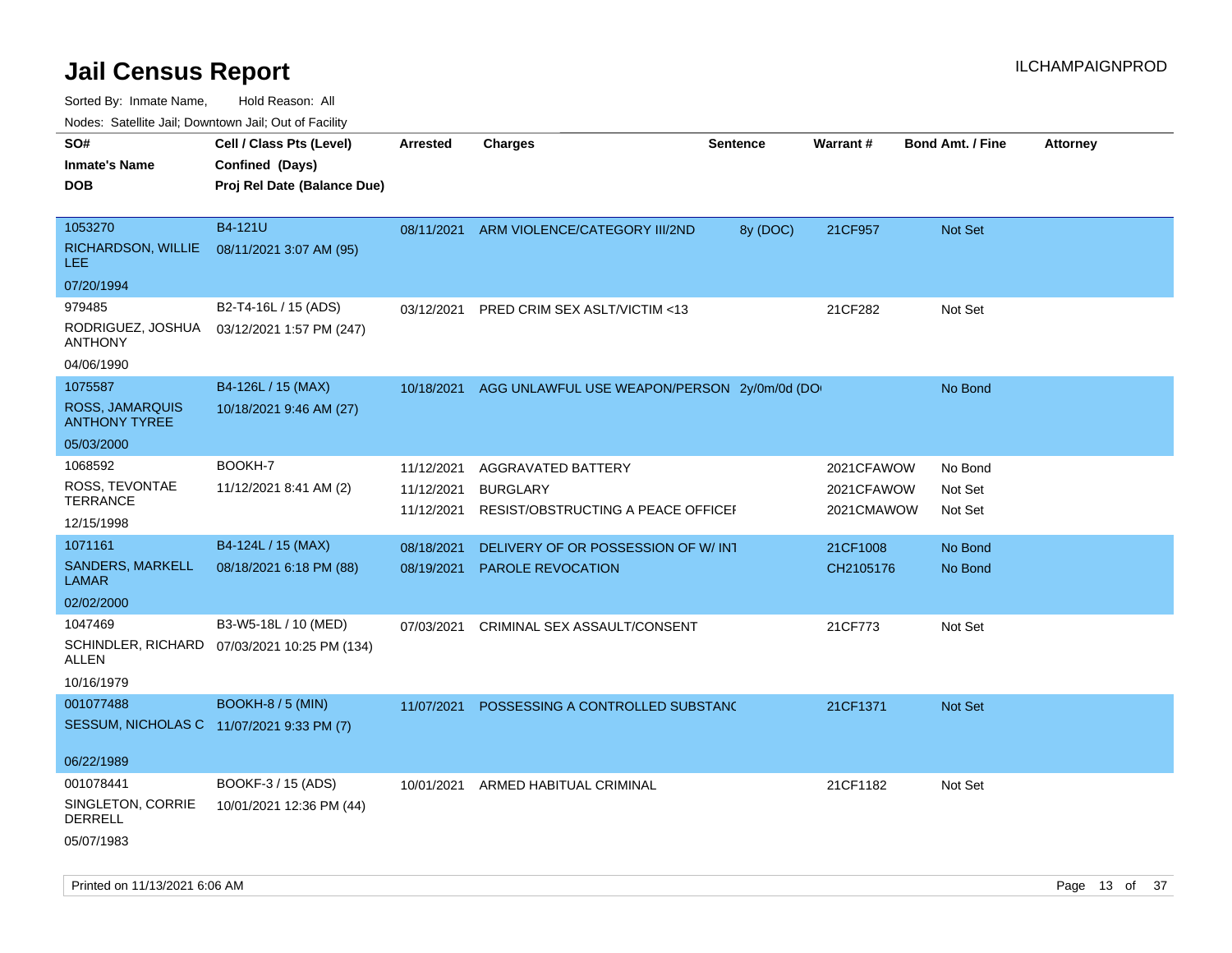| rouco. Calcinic Jan, Downtown Jan, Out of Facility |                                                                            |                 |                               |                 |            |                         |                 |
|----------------------------------------------------|----------------------------------------------------------------------------|-----------------|-------------------------------|-----------------|------------|-------------------------|-----------------|
| SO#<br>Inmate's Name<br><b>DOB</b>                 | Cell / Class Pts (Level)<br>Confined (Days)<br>Proj Rel Date (Balance Due) | <b>Arrested</b> | <b>Charges</b>                | <b>Sentence</b> | Warrant#   | <b>Bond Amt. / Fine</b> | <b>Attorney</b> |
| 001078347<br>SMITH, CRYSTAL<br>MARGARET            | A1-125L / 5 (MIN)<br>09/04/2021 3:34 PM (71)                               | 09/04/2021      | CHILD ABDUCTN/CONCEAL/DETAIN  |                 | 21CF942    | 500000.00               |                 |
| 10/15/1992                                         |                                                                            |                 |                               |                 |            |                         |                 |
| 001078115                                          | B4-224U / 15 (MAX)                                                         | 07/01/2021      | ARMED VIOLENCE/CATEGORY I     |                 | 21CF772    | Not Set                 |                 |
| SMITH, JAMES<br>NASHAUN, Junior                    | 07/01/2021 2:44 PM (136)                                                   | 07/30/2021      | DRIVING ON SUSPENDED LICENSE  |                 | 21TR5804   | 1500.00                 |                 |
| 09/18/2000                                         |                                                                            |                 |                               |                 |            |                         |                 |
| 001077269                                          | B3-W1-03U / 5 (MIN)                                                        | 10/13/2021      | RECEIVE/POSS/SELL STOLEN VEH  |                 | 2020CF1122 | 15000.00                |                 |
|                                                    | SPURLIN, DAVID ELLIS 10/13/2021 7:36 AM (32)                               |                 |                               |                 |            |                         |                 |
| 03/25/1987                                         |                                                                            |                 |                               |                 |            |                         |                 |
| 1025740                                            | B1-105L / 10 (MED)                                                         | 03/19/2021      | AGG DOMESTIC BATTERY/STRANGLE | 4y/0m/0d (DO    |            | Not Set                 |                 |
| STANFORD,<br>TERRANCE NAWOUN                       | 03/20/2021 12:48 AM (239)                                                  |                 |                               |                 |            |                         |                 |
| 12/06/1992                                         |                                                                            |                 |                               |                 |            |                         |                 |
| 960772                                             | <b>BOOKH-6 / 5 (MIN)</b>                                                   | 11/11/2021      | POSSESSION OF METH<5 GRAMS    |                 | 2020CF362  | 100000.00               |                 |
| <b>STARK, FARON</b><br>MICHAEL                     | 11/11/2021 10:28 PM (3)                                                    |                 |                               |                 |            |                         |                 |
| 05/12/1988                                         |                                                                            |                 |                               |                 |            |                         |                 |
| 1057312                                            | BOOKH-3 / 10 (MED)                                                         | 11/10/2021      | HOME INVASION/FIREARM         |                 | 21CF1388   | Not Set                 |                 |
| STARKS, RAMEON<br><b>TAHZIER</b>                   | 11/10/2021 9:51 PM (4)                                                     |                 |                               |                 |            |                         |                 |
| 12/18/1996                                         |                                                                            |                 |                               |                 |            |                         |                 |
| 38305                                              | B2-T2-06L / 10 (SPH)                                                       | 03/18/2020      | <b>CRIMINAL SEXUAL ABUSE</b>  |                 | 20CF-343   | 500000.00               |                 |
| STOVER, JOSH<br><b>ANDREW</b>                      | 03/18/2020 10:24 AM (606)                                                  |                 |                               |                 |            |                         |                 |
| 08/18/1973                                         |                                                                            |                 |                               |                 |            |                         |                 |
| 001078436                                          | B2-T1-04L / 10 (SPH)                                                       | 09/30/2021      | CRIMINAL SEX ASSAULT/CONSENT  |                 | 20CF255    | 150000.00               |                 |
| STRONG, CORTEZ                                     | 09/30/2021 2:47 PM (45)                                                    |                 |                               |                 |            |                         |                 |
| 04/13/1996                                         |                                                                            |                 |                               |                 |            |                         |                 |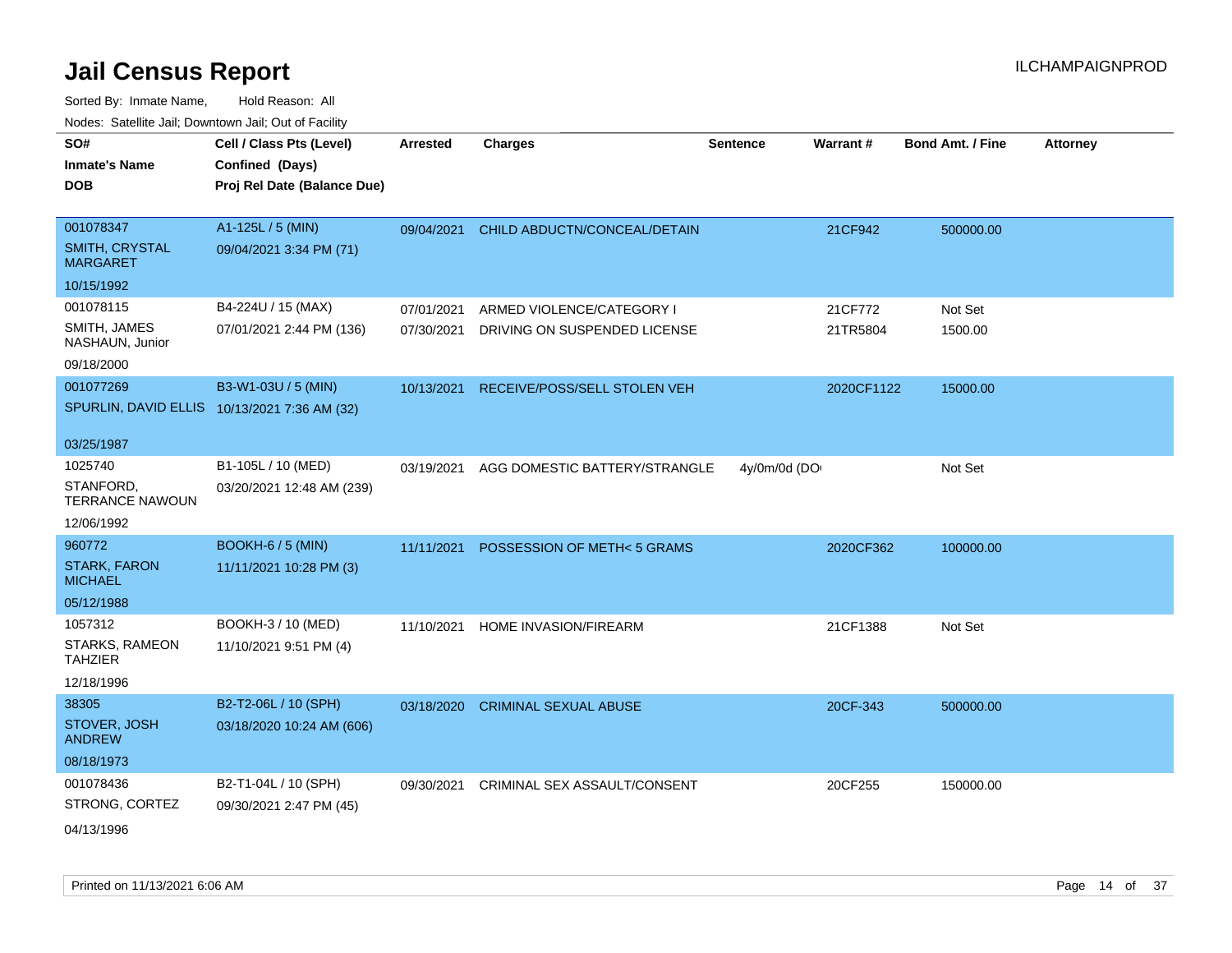| SO#<br><b>Inmate's Name</b><br><b>DOB</b>     | Cell / Class Pts (Level)<br>Confined (Days)<br>Proj Rel Date (Balance Due) | Arrested   | <b>Charges</b>                      | <b>Sentence</b> | <b>Warrant#</b> | <b>Bond Amt. / Fine</b> | <b>Attorney</b> |
|-----------------------------------------------|----------------------------------------------------------------------------|------------|-------------------------------------|-----------------|-----------------|-------------------------|-----------------|
| 1035647                                       | A3-115L / 10 (ADS)                                                         | 10/29/2021 | CRIM DMG TO PROP \$500-10K          |                 | 21CF983         | 10000.00                |                 |
| SUMO, DAVID KLON                              | 10/29/2021 6:36 PM (16)                                                    | 10/29/2021 | CRIM DMG/GOVT PROP/>\$500-\$10K     |                 | 21CF984         | 10000.00                |                 |
| 06/23/1975                                    |                                                                            |            |                                     |                 |                 |                         |                 |
| 1066794                                       | B3-W2-07U / 5 (MIN)                                                        |            | 09/07/2021 VIOLATE OP/OTHER PRIOR   |                 | 21CF1061        | Not Set                 |                 |
| TAYLOR, STANLEY<br>JAMES                      | 09/07/2021 7:01 AM (68)                                                    |            |                                     |                 |                 |                         |                 |
| 01/05/1994                                    |                                                                            |            |                                     |                 |                 |                         |                 |
| 001078471                                     | B4-227L / 10 (MED)                                                         | 10/11/2021 | AGG UUW/VEHICLE/<21                 |                 | 21CF1210        | 100.00                  |                 |
| THATCH, OMARION<br><b>DIAMONTE</b>            | 10/11/2021 1:26 AM (34)                                                    |            |                                     |                 |                 |                         |                 |
| 09/05/2003                                    |                                                                            |            |                                     |                 |                 |                         |                 |
| 21252                                         | B4-123L / 15 (MAX)                                                         | 10/18/2021 | MFG/DEL 1<15 GR COCAINE/ANLG        |                 | 2021CF172       | 25000.00                |                 |
| THOMAS, ELIJAH                                | 10/18/2021 12:35 AM (27)                                                   |            |                                     |                 |                 |                         |                 |
| 07/31/1962                                    |                                                                            |            |                                     |                 |                 |                         |                 |
| 32058                                         | B4-123U / 15 (MAX)                                                         |            | 06/14/2021 AGG DISCH FIREARM        |                 | 21CF690         | Not Set                 |                 |
| THOMPSON, STEVEN<br><b>ONEAL</b>              | 06/14/2021 6:44 AM (153)                                                   |            |                                     |                 |                 |                         |                 |
| 03/14/1969                                    |                                                                            |            |                                     |                 |                 |                         |                 |
| 32910                                         | B2-T2-05U / 10 (SPH)                                                       | 10/04/2021 | DOM BTRY/HARM/1-2 PRECONV           |                 | 21CF1189        | Not Set                 |                 |
| <b>TULL, CHRISTOPHER</b><br><b>MICHAEL</b>    | 10/04/2021 10:53 PM (41)                                                   |            |                                     |                 |                 |                         |                 |
| 04/02/1971                                    |                                                                            |            |                                     |                 |                 |                         |                 |
| 001078529                                     | A2-122L / 10 (ADS)                                                         |            | 10/23/2021 ARMED ROBBERY/NO FIREARM |                 | 21CF1286        | Not Set                 |                 |
| VANHOOK, ALEXIS<br><b>ANNE</b>                | 10/23/2021 5:50 PM (22)                                                    |            |                                     |                 |                 |                         |                 |
| 10/25/1998                                    |                                                                            |            |                                     |                 |                 |                         |                 |
| 1070737                                       | A1-226L / 15 (MAX)                                                         | 10/14/2021 | AGG KIDNAPG/<13/INTEL DISABL        |                 | 2020CF418       | 250000.00               |                 |
| <b>WASHINGTON,</b><br><b>JASTINA VIRGINIA</b> | 10/14/2021 12:02 PM (31)                                                   |            |                                     |                 |                 |                         |                 |
| 04/11/2000                                    |                                                                            |            |                                     |                 |                 |                         |                 |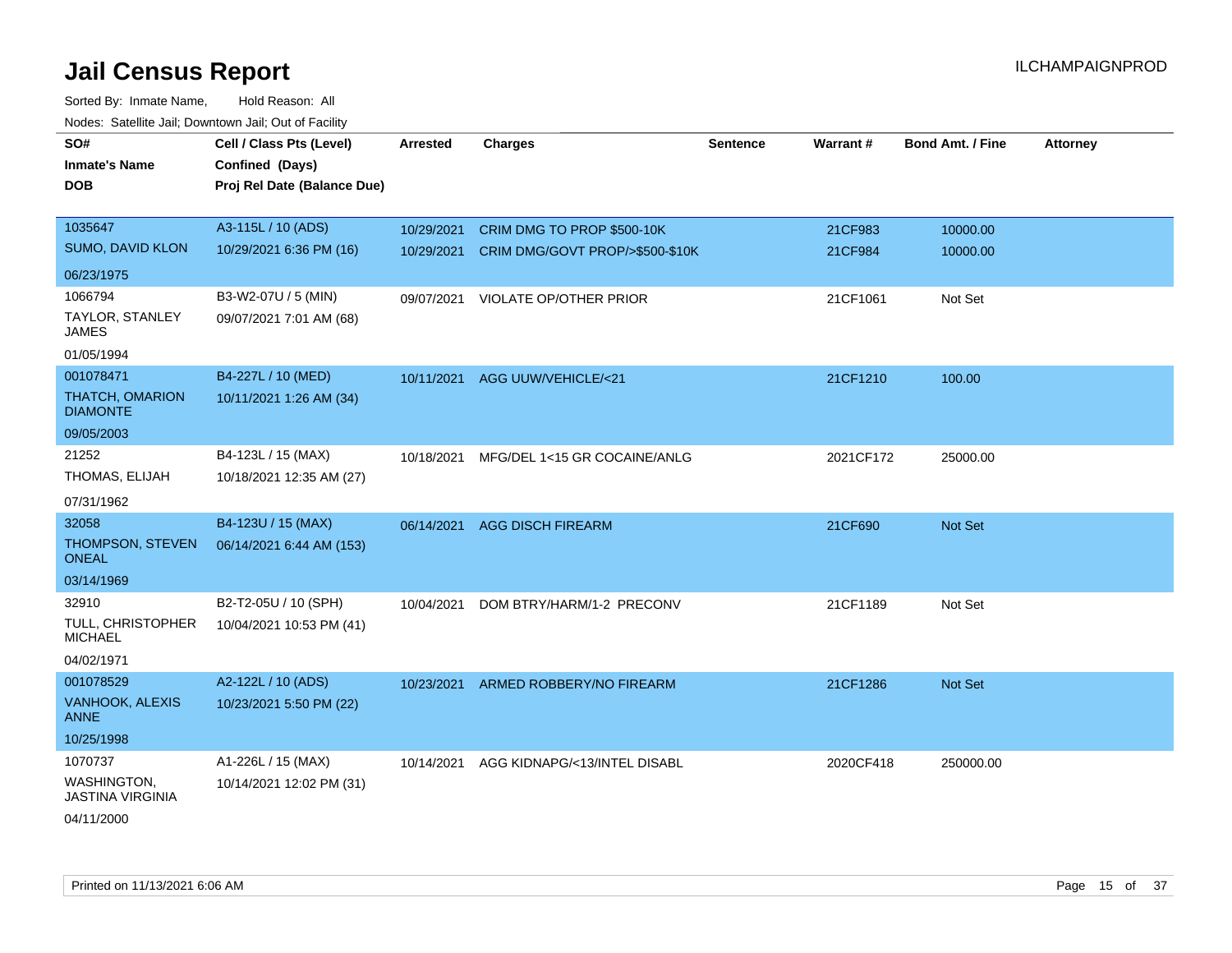| roaco. Calcinio dan, Downtown dan, Cal or Fability                  |                                                                            |                                                      |                                                                                                            |                 |                                              |                                            |                 |
|---------------------------------------------------------------------|----------------------------------------------------------------------------|------------------------------------------------------|------------------------------------------------------------------------------------------------------------|-----------------|----------------------------------------------|--------------------------------------------|-----------------|
| SO#<br><b>Inmate's Name</b><br>DOB                                  | Cell / Class Pts (Level)<br>Confined (Days)<br>Proj Rel Date (Balance Due) | <b>Arrested</b>                                      | Charges                                                                                                    | <b>Sentence</b> | <b>Warrant#</b>                              | <b>Bond Amt. / Fine</b>                    | <b>Attorney</b> |
| 977140<br><b>WEBSTER, DERRIAL</b><br><b>DEVON</b>                   | B1-203L / 10 (MED)<br>10/24/2021 2:46 AM (21)                              | 10/24/2021                                           | <b>ARMED HABITUAL CRIMINAL</b>                                                                             |                 | 21CF1289                                     | <b>Not Set</b>                             |                 |
| 01/14/1990<br>001078096<br>WELLS, HAYLEY<br><b>CHRISTINE</b>        | A1-227L / 5 (MIN)<br>10/30/2021 5:03 AM (15)                               | 10/30/2021<br>10/30/2021                             | DOM BTRY/BOD HARM/3 PRECONV<br>AGGRAVATED DOMESTIC BATTERY                                                 |                 | 21CM264<br>21CF1319                          | 1000.00<br>Not Set                         |                 |
| 08/19/1995<br>44836<br><b>WESLEY, FRANK</b><br>LADELL<br>09/17/1977 | A4-107L / 15 (ADS)<br>11/02/2021 4:08 AM (12)                              | 11/02/2021<br>11/02/2021<br>11/02/2021 THEFT         | DISORDERLY CONDUCT<br><b>CRIM TRESPASS TO STATE LAND</b>                                                   |                 | 21118875                                     | Not Set<br><b>Not Set</b><br>Not Set       |                 |
| 001078328<br>WHITE, JUSTIN<br><b>STEVEN</b><br>10/25/1995           | B1-207U / 15 (MAX)<br>08/30/2021 10:48 AM (76)                             | 08/30/2021                                           | FELON POSS/USE WEAPON/FIREARM                                                                              |                 | 21CF1045                                     | Not Set                                    |                 |
| 503631<br>WILLIAMS, DOUGLAS<br>LAMAR<br>03/01/1991<br>001077467     | <b>BOOKH-3 / 10 (MED)</b><br>11/10/2021 1:11 PM (4)<br>BOOKH-1 / 10 (MED)  | 11/10/2021<br>11/10/2021<br>11/10/2021<br>11/11/2021 | PAROLE REVOCATION<br><b>DOMESTIC BATTERY</b><br>AGG BATTERY/USE DEADLY WEAPON<br>AGG BATTERY/PEACE OFFICER |                 | CH2100061<br>18CM124<br>20CF1340<br>20CF1363 | No Bond<br>6000.00<br>25000.00<br>25000.00 |                 |
| WILLIAMS, KEITH<br>LAMAR<br>03/25/1993                              | 11/11/2021 11:38 PM (3)                                                    |                                                      |                                                                                                            |                 |                                              |                                            |                 |
| 638552<br>WILLIAMS, MICHAEL<br>JAMES<br>03/29/1964                  | B2-DR / 5 (SPH)<br>10/07/2021 12:20 PM (38)                                | 10/07/2021                                           | CHILD PORNOGRAPHY/PHOTOGRAPH                                                                               |                 | 2021CF1207                                   | No Bond                                    |                 |
| 1066370<br>WILLIAMS, REONTE<br>REMIR<br>05/14/1999                  | B1-101L / 15 (MAX)<br>07/28/2021 5:40 AM (109)                             | 07/28/2021                                           | ARMED VIOLENCE/CATEGORY III                                                                                |                 | 2021 CF 882                                  | Not Set                                    |                 |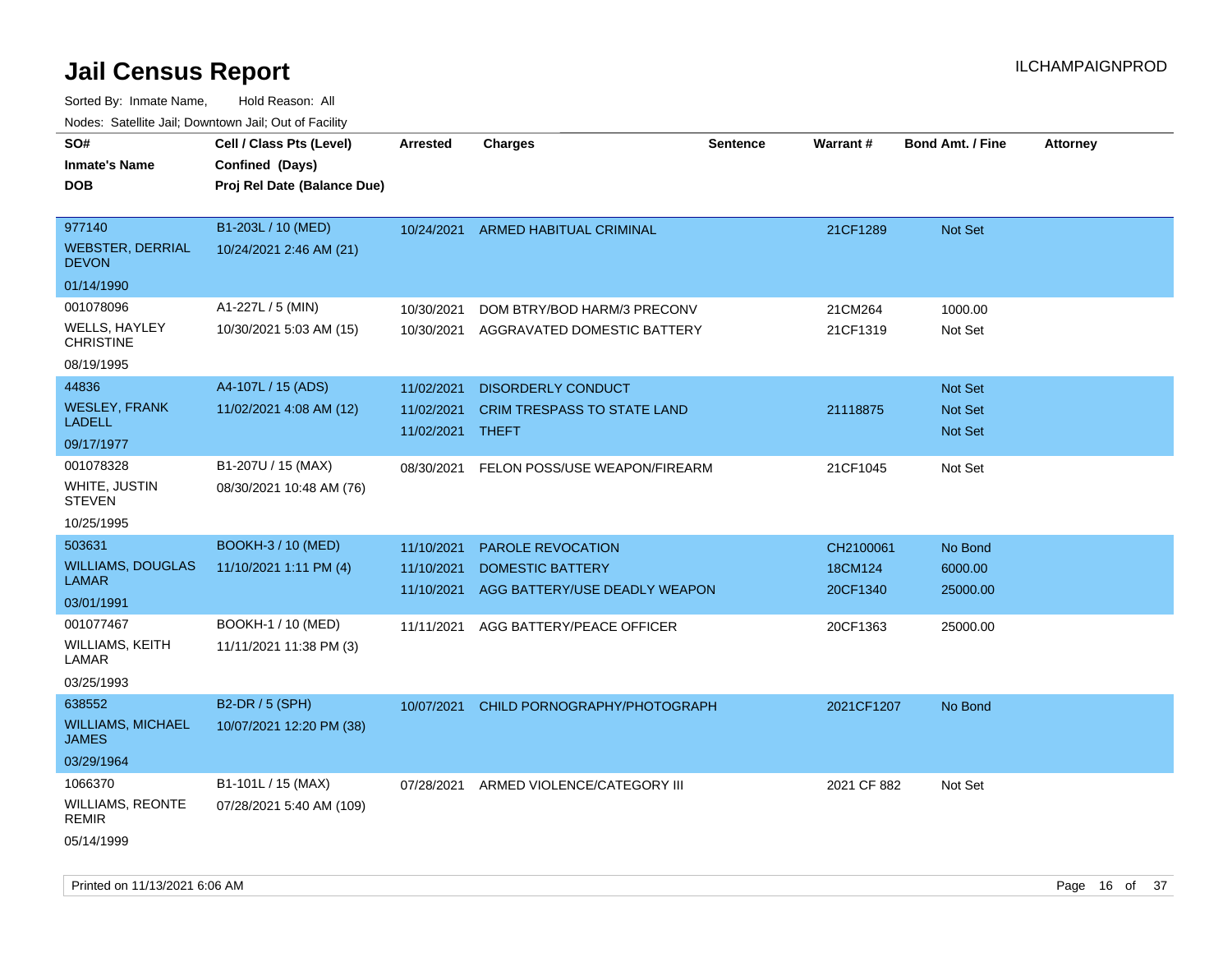| SO#                                        | Cell / Class Pts (Level)    | Arrested   | <b>Charges</b>                 | <b>Sentence</b> | Warrant# | <b>Bond Amt. / Fine</b> | <b>Attorney</b> |
|--------------------------------------------|-----------------------------|------------|--------------------------------|-----------------|----------|-------------------------|-----------------|
| <b>Inmate's Name</b>                       | Confined (Days)             |            |                                |                 |          |                         |                 |
| <b>DOB</b>                                 | Proj Rel Date (Balance Due) |            |                                |                 |          |                         |                 |
|                                            |                             |            |                                |                 |          |                         |                 |
| 001078494                                  | B1-104L / 15 (MAX)          | 10/15/2021 | AGG UNLAWFUL USE OF WEAPON/VEH |                 | 21CF1254 | No Bond                 |                 |
| <b>WILLIAMS, TAVARAZ</b><br><b>LASHAWN</b> | 10/15/2021 12:17 PM (30)    |            |                                |                 |          |                         |                 |
| 04/19/1990                                 |                             |            |                                |                 |          |                         |                 |
| 996311                                     | B1-201U / 5 (MIN)           | 10/29/2021 | DOMESTIC BATTERY/OTHER PRIOR   |                 | 21CF1326 | No Bond                 |                 |
| WILLIAMS,<br><b>TRAYSHAUN DEVONTA</b>      | 10/29/2021 10:51 PM (16)    |            |                                |                 |          |                         |                 |
| 02/18/1992                                 |                             |            |                                |                 |          |                         |                 |
| 972160                                     | A4-106L / 5 (ADS)           | 11/02/2021 | AGG DOMESTIC BATTERY/STRANGLE  |                 | 21CF1348 | Not Set                 |                 |
| <b>WOOD, ANTONIO</b>                       | 11/02/2021 10:51 AM (12)    |            |                                |                 |          |                         |                 |
| 10/16/1981                                 |                             |            |                                |                 |          |                         |                 |
| 001078539                                  | B4-221U / 15 (MAX)          | 10/27/2021 | AGG DISCHARGE FIREARM          |                 | 21CF1296 | 750000.00               |                 |
| <b>WRIGHT, AMARION</b><br><b>MALIK</b>     | 10/27/2021 7:31 AM (18)     |            |                                |                 |          |                         |                 |
| 10/31/2002                                 |                             |            |                                |                 |          |                         |                 |
| <b>Total Satellite Jail: 129</b>           |                             | Males: 114 | Females: 15<br>Unknown: 0      |                 |          |                         |                 |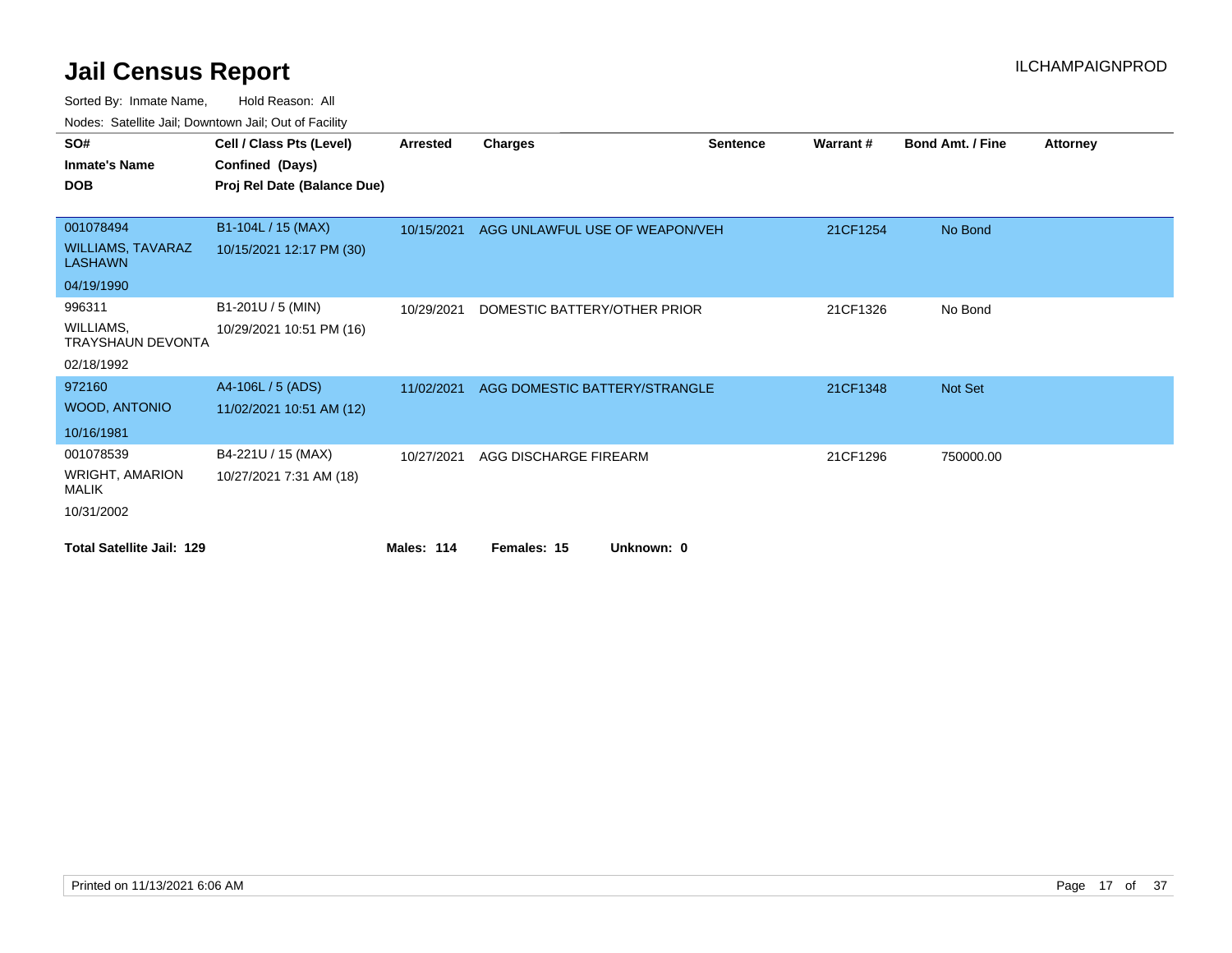| <b>Downtown Jail</b> |  |  |
|----------------------|--|--|

| SO#<br><b>Inmate's Name</b><br><b>DOB</b>                                 | Cell / Class Pts (Level)<br>Confined (Days)<br>Proj Rel Date (Balance Due) | <b>Arrested</b>                                      | <b>Charges</b>                                                                                                       | <b>Sentence</b> | Warrant#                                   | <b>Bond Amt. / Fine</b>                                         | <b>Attorney</b> |
|---------------------------------------------------------------------------|----------------------------------------------------------------------------|------------------------------------------------------|----------------------------------------------------------------------------------------------------------------------|-----------------|--------------------------------------------|-----------------------------------------------------------------|-----------------|
| 1073165<br>ACKERMAN, CODY<br><b>JAMES</b><br>02/01/1989                   | G4L / 5 (MIN)<br>04/30/2021 4:48 PM (198)                                  | 04/30/2021<br>04/30/2021<br>04/30/2021<br>05/03/2021 | UNLWFL POSS/DRIVER/VEH/STOLEN<br>FORGERY/ISSUE/DELIVER DOCUMENT<br><b>BURGLARY</b><br>FORGERY/ISSUE/DELIVER DOCUMENT |                 | 21CF486<br>19CF143<br>21CF516<br>2018CF689 | <b>Not Set</b><br>75000.00<br><b>Not Set</b><br>2500.00 / 75.00 |                 |
| 1058975<br>ANDERSON, LAROME<br><b>ROMEO</b><br>11/19/1996                 | J5U / 10 (MED)<br>09/20/2021 11:18 PM (55)                                 | 09/20/2021                                           | DOMESTIC BATTERY                                                                                                     | 2y (DOC)        | 21CF1136                                   | Not Set                                                         |                 |
| 517915<br><b>BOXLEY, CHARLES</b><br><b>OMAR</b><br>01/10/1985             | G8U / 5 (MIN)<br>08/03/2021 2:18 PM (103)                                  | 08/03/2021<br>08/03/2021<br>08/03/2021               | <b>BURGLARY</b><br><b>BURGLARY</b><br>FORGERY/ISSUE/DELIVER DOCUMENT                                                 |                 | 21CF289<br>21CF679                         | 20000.00<br>20000.00<br>No Bond                                 |                 |
| 995432<br>BROWN, JAVON<br><b>SHANTEZ</b><br>10/14/1991                    | 11/10 (ADS)<br>10/22/2021 2:36 AM (23)                                     | 10/22/2021<br>10/22/2021                             | RESIST/OBSTRUCTING A PEACE OFFICEI<br>POSSESS DRUG PARAPHERNALIA                                                     |                 | 21CM489<br>20CM650                         | Not Set<br>10000.00                                             |                 |
| 1075941<br><b>BROWN, LIONEL</b><br><b>TERRELL</b><br>10/19/1981           | G2L / 5 (MIN)<br>10/08/2021 5:16 PM (37)                                   | 10/08/2021                                           | <b>HARASS WITNESS/FAMILY MBR/REP</b>                                                                                 |                 | 2021CF1188                                 | 500000.00                                                       |                 |
| 61904<br><b>BURNETT, TIMOTHY</b><br><b>LYNN</b><br>09/09/1983             | D <sub>4</sub> / 15 (ADS)<br>10/23/2021 5:43 PM (22)                       | 10/23/2021                                           | <b>ROBBERY</b>                                                                                                       |                 | 21CF1287                                   | Not Set                                                         |                 |
| 1075361<br><b>COWART, TORREY</b><br><b>BENJAMEN, Junior</b><br>11/22/1987 | <b>J6L / 5 (ADS)</b><br>04/16/2021 9:17 PM (212)                           | 04/16/2021                                           | <b>BURGLARY</b>                                                                                                      |                 | 21CF414                                    | Not Set                                                         |                 |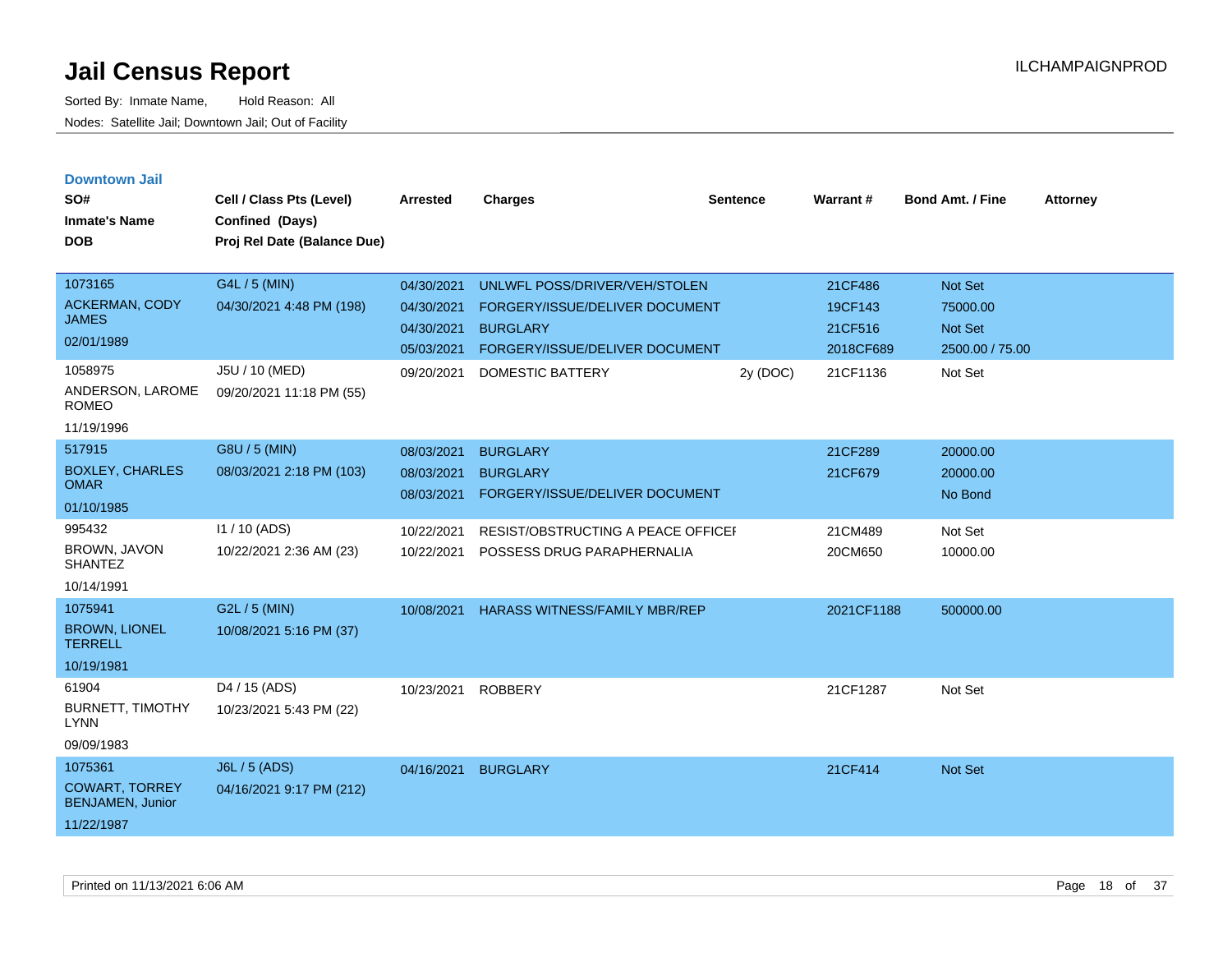Sorted By: Inmate Name, Hold Reason: All

| Nodes: Satellite Jail; Downtown Jail; Out of Facility |                                              |                 |                                        |          |            |                         |                 |
|-------------------------------------------------------|----------------------------------------------|-----------------|----------------------------------------|----------|------------|-------------------------|-----------------|
| SO#                                                   | Cell / Class Pts (Level)                     | <b>Arrested</b> | <b>Charges</b>                         | Sentence | Warrant#   | <b>Bond Amt. / Fine</b> | <b>Attorney</b> |
| <b>Inmate's Name</b>                                  | Confined (Days)                              |                 |                                        |          |            |                         |                 |
| <b>DOB</b>                                            | Proj Rel Date (Balance Due)                  |                 |                                        |          |            |                         |                 |
|                                                       |                                              |                 |                                        |          |            |                         |                 |
| 001078067                                             | 14 / 10 (ADS)                                | 06/25/2021      | AGG BATTERY/PUBLIC PLACE               |          | 21CF749    | <b>Not Set</b>          |                 |
| <b>CRAYTON, MARSALIS</b><br><b>DBOAH</b>              | 06/25/2021 1:11 PM (142)                     | 06/25/2021      | AGG BATTERY/PUBLIC PLACE               |          | 21CF748    | Not Set                 |                 |
| 03/27/1991                                            |                                              |                 |                                        |          |            |                         |                 |
| 56063                                                 | H4L / 10 (ADS)                               | 09/18/2021      | AGGRAVATED BATTERY                     |          | 21CF1127   | Not Set                 |                 |
| DAVIS, DAMIEN<br><b>DOMINIQUE</b>                     | 09/18/2021 4:25 AM (57)                      | 09/19/2021      | AGGRAVATED BATTERY                     |          | 21CF1132   | Not Set                 |                 |
| 02/28/1977                                            |                                              |                 |                                        |          |            |                         |                 |
| 1066719                                               | C5L / 10 (MED)                               | 06/09/2021      | AGG DOMESTIC BATTERY/STRANGLE          |          | 21CF310    | 100000.00               |                 |
| DAVIS, TAVEON                                         | 06/09/2021 10:50 PM (158)                    | 06/09/2021      | RET THEFT/DISP MERCH/>\$300            |          | 19CF959    | 5000.00                 |                 |
| <b>CORNELIUS</b>                                      |                                              | 06/09/2021      | RETAIL THEFT/DISP MERCH/<\$300         |          | 19CM897    | 3000.00                 |                 |
| 12/21/1997                                            |                                              |                 |                                        |          |            |                         |                 |
| 571307                                                | J3L / 15 (ADS)                               | 09/14/2020      | CRIM SEXUAL ABUSE/CONSENT              |          | 2020CF1026 | Not Set                 |                 |
| DOMINGO-<br>CASTANEDA,                                | 09/14/2020 11:19 PM (426)                    | 09/14/2020      | PRED CRIM SEX ASLT/VICTIM <13          |          | 2020CF1025 | Not Set                 |                 |
| 09/29/1989                                            |                                              |                 |                                        |          |            |                         |                 |
| 527379                                                | C9U / 15 (ADS)                               | 10/25/2021      | <b>ARMED HABITUAL CRIMINAL</b>         |          | 21CF1297   | <b>Not Set</b>          |                 |
| DRAKE, MARCELL<br><b>DEON</b>                         | 10/25/2021 5:05 PM (20)                      | 10/27/2021      | AGG DOMESTIC BATTERY/STRANGLE          |          | 21CF1245   | <b>Not Set</b>          |                 |
| 04/20/1987                                            |                                              |                 |                                        |          |            |                         |                 |
| 959292                                                | K1 / 15 (ADS)                                | 04/01/2021      | ATTEMPT (FIRST DEGREE MURDER)          |          | 2020CF565  | 2000000.00              |                 |
| DUNCAN, COREYON<br><b>ANTHONY</b>                     | 04/01/2021 8:46 PM (227)                     |                 |                                        |          |            |                         |                 |
| 01/17/1989                                            |                                              |                 |                                        |          |            |                         |                 |
| 1053207                                               | K <sub>2</sub> / 15 (SPH)                    | 06/06/2019      | MURDER/INTENT TO KILL/INJURE           |          | 2019-CF849 | 2000000.00              |                 |
| FAUST, JAQUAVEON<br><b>LAVELL</b>                     | 06/06/2019 2:24 PM (892)                     |                 |                                        |          |            |                         |                 |
| 07/25/1996                                            |                                              |                 |                                        |          |            |                         |                 |
| 962759                                                | E6L / 5 (ADS)                                | 07/16/2021      | METH DELIVERY<5 GRAMS                  |          | 21CF833    | Not Set                 |                 |
|                                                       | FINLEY, KEVIN DANTE 07/16/2021 9:44 PM (121) |                 | 07/29/2021 AGG CRIM SEX ASSAULT/FELONY |          | 21CF891    | No Bond                 |                 |

12/28/1988

Printed on 11/13/2021 6:06 AM **Page 19 of 37**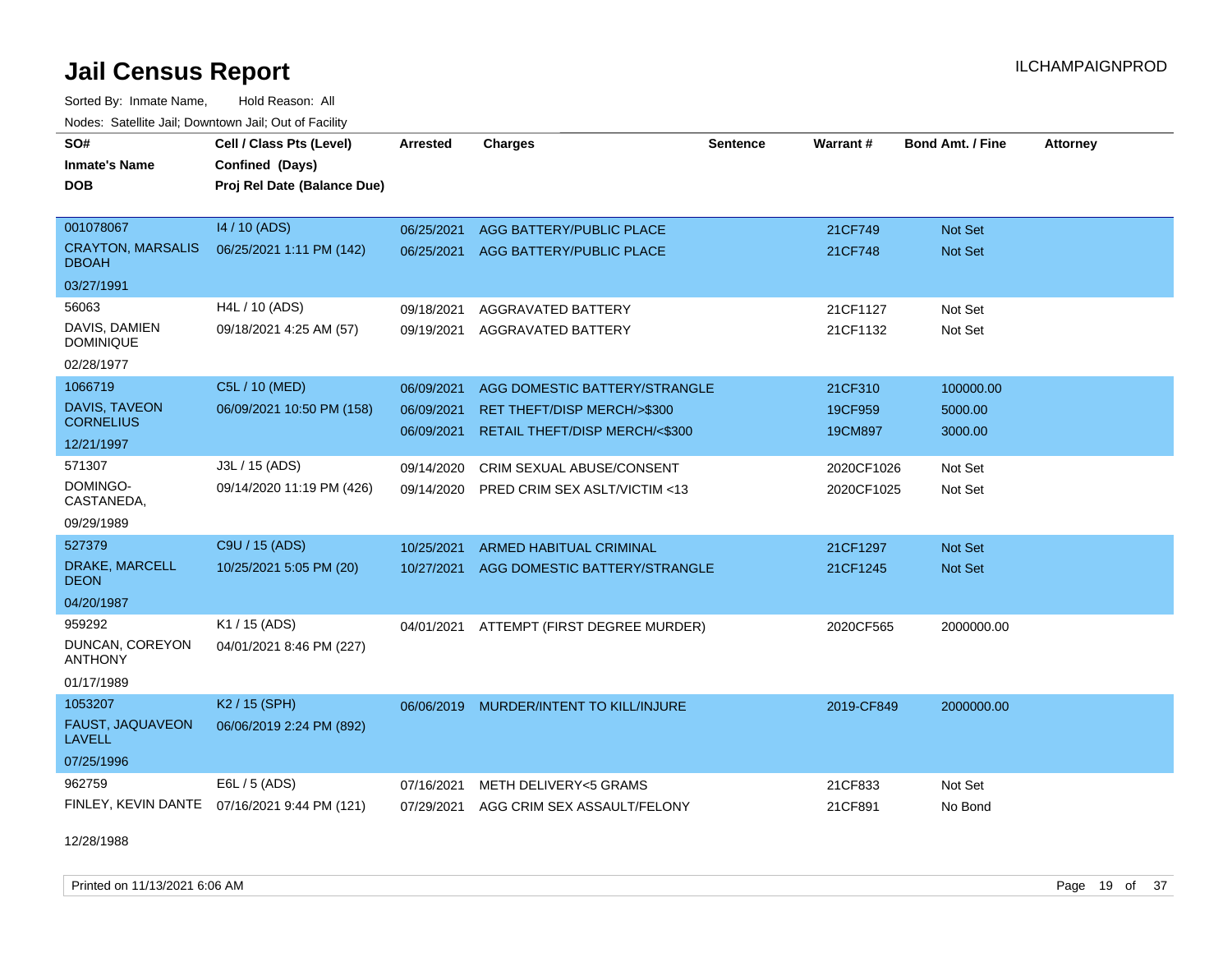| rouco. Calcillo Jali, Downtown Jali, Out of Facility |                                                                            |                          |                                                              |                 |                      |                         |                 |
|------------------------------------------------------|----------------------------------------------------------------------------|--------------------------|--------------------------------------------------------------|-----------------|----------------------|-------------------------|-----------------|
| SO#<br>Inmate's Name<br><b>DOB</b>                   | Cell / Class Pts (Level)<br>Confined (Days)<br>Proj Rel Date (Balance Due) | <b>Arrested</b>          | Charges                                                      | <b>Sentence</b> | Warrant#             | <b>Bond Amt. / Fine</b> | <b>Attorney</b> |
| 1068917<br><b>GARCIA, JUAN</b><br><b>CARLOS</b>      | H <sub>1</sub> L / 5 (MIN)<br>08/11/2021 9:24 PM (95)                      |                          | 08/11/2021 VIO ORDER/PRIOR VIO OF ORDER                      |                 | 21CF965              | Not Set                 |                 |
| 10/21/1997                                           |                                                                            |                          |                                                              |                 |                      |                         |                 |
| 001077490<br>GOURDINE, XAVIER<br>CHRISTOPHER         | J7L / 5 (ADS)<br>07/12/2021 12:31 AM (125)                                 | 07/12/2021               | BATTERY/MAKES PHYSICAL CONTACT                               |                 | 20CM761              | 7500.00                 |                 |
| 09/28/1997                                           |                                                                            |                          |                                                              |                 |                      |                         |                 |
| 1073611                                              | G5L / 5 (MIN)                                                              | 02/09/2021               | DELIVERY OF OR POSSESSION OF W/INT                           |                 | 21CF160              | <b>Not Set</b>          |                 |
| HAYES, CAMERON<br>TAYLOR MALEEK                      | 02/09/2021 3:10 PM (278)                                                   | 02/09/2021               | MFG 15>100 GR ECSTASY/ANALOG                                 |                 | 21CF121              | 500000.00               |                 |
| 08/10/1998                                           |                                                                            |                          |                                                              |                 |                      |                         |                 |
| 544770<br>HAYES, DEVON<br>JERMAINE                   | C7L / 10 (MED)<br>08/14/2021 2:56 AM (92)                                  | 08/14/2021<br>08/14/2021 | AGG DOMESTIC BATTERY/STRANGLE<br>AGGRAVATED DOMESTIC BATTERY |                 | 2021CF514<br>21CF977 | 25000.00<br>No Bond     |                 |
| 11/07/1987                                           |                                                                            |                          |                                                              |                 |                      |                         |                 |
| 1015002                                              | J1L / 10 (ADS)                                                             | 07/22/2021               | <b>AGGRAVATED BATTERY</b>                                    |                 | 2021CF861            | <b>Not Set</b>          |                 |
| HERRERA, ANDREW<br>WESLEY                            | 07/22/2021 9:17 PM (115)                                                   |                          |                                                              |                 |                      |                         |                 |
| 12/17/1993                                           |                                                                            |                          |                                                              |                 |                      |                         |                 |
| 1024228                                              | K3 / 15 (SPH)                                                              | 04/24/2018               | *MURDER/INTENT TO KILL/INJURE                                |                 | 2018-CF1170          | 5000000.00              |                 |
| HILL, JAMONTE<br>RASHAD                              | 04/24/2018 4:07 PM (1,300)                                                 |                          |                                                              |                 |                      |                         |                 |
| 05/23/1994                                           |                                                                            |                          |                                                              |                 |                      |                         |                 |
| 49618                                                | G6U / 5 (MIN)                                                              | 10/26/2021               | AGG FLEEING POLICE/21 MPH OVER                               |                 | 21CF1300             | No Bond                 |                 |
| HITES, STEVEN<br>WAYNE                               | 10/26/2021 7:42 AM (19)                                                    |                          |                                                              |                 |                      |                         |                 |
| 12/31/1979                                           |                                                                            |                          |                                                              |                 |                      |                         |                 |
| 1043704                                              | C8L / 15 (ADS)                                                             | 07/13/2021               | ARMED ROBBERY/ARMED W/FIREARM                                |                 | 21CF815              | Not Set                 |                 |
| HOUSTON, STEVEN<br>CORDELL                           | 07/13/2021 5:56 AM (124)                                                   | 07/13/2021<br>07/13/2021 | PROBATION VIOLATION<br><b>PROBATION VIOLATION</b>            |                 | 18CF1697<br>19CF1295 | 25000.00<br>25000.00    |                 |
| 01/24/1989                                           |                                                                            |                          |                                                              |                 |                      |                         |                 |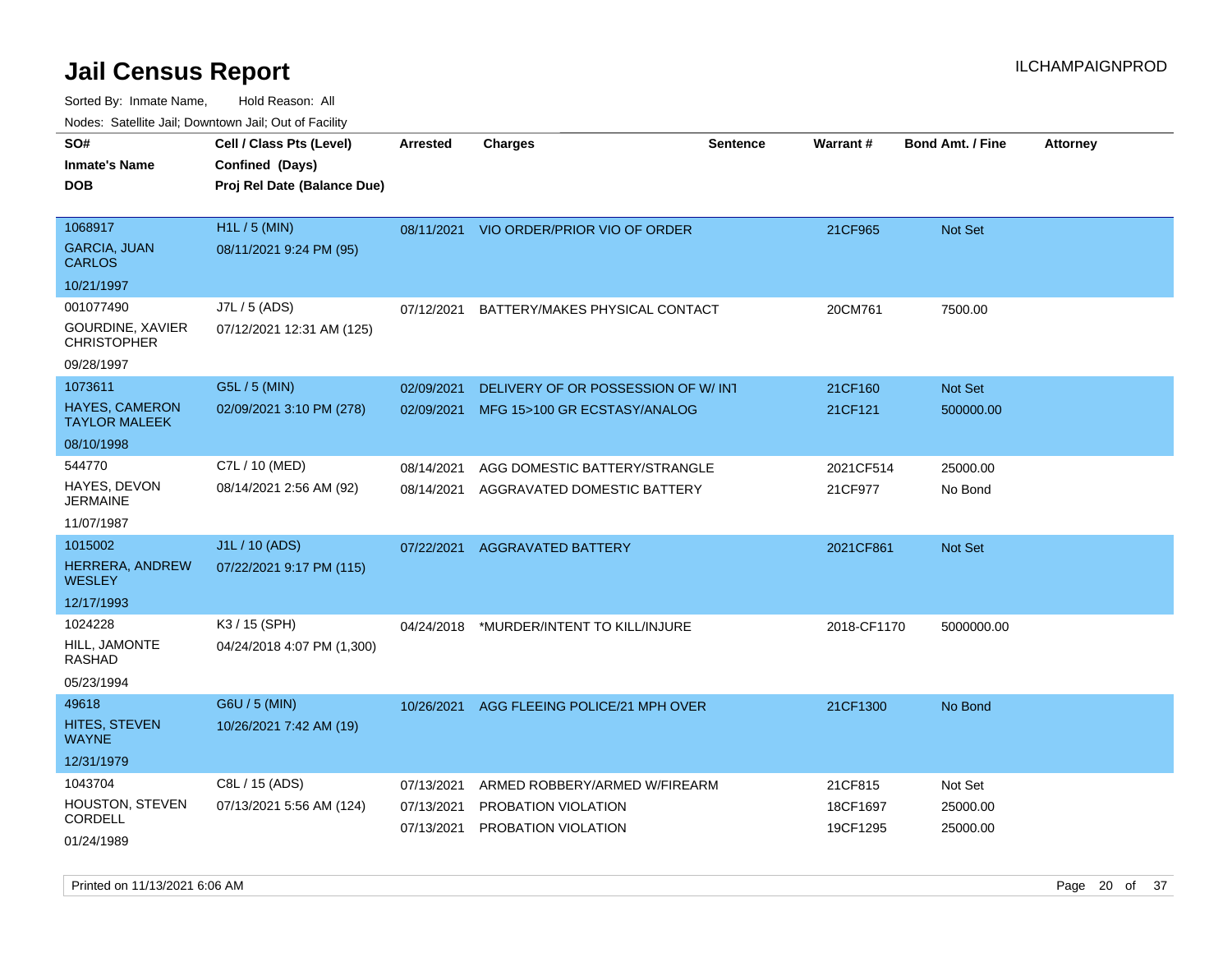| ivouss. Saleling Jali, Downtown Jali, Out of Facility |            |                           |                                                                                                                          |                                                                                                     |                         |                 |
|-------------------------------------------------------|------------|---------------------------|--------------------------------------------------------------------------------------------------------------------------|-----------------------------------------------------------------------------------------------------|-------------------------|-----------------|
| Cell / Class Pts (Level)                              | Arrested   | <b>Charges</b>            | <b>Sentence</b>                                                                                                          |                                                                                                     | <b>Bond Amt. / Fine</b> | <b>Attorney</b> |
| Confined (Days)                                       |            |                           |                                                                                                                          |                                                                                                     |                         |                 |
| Proj Rel Date (Balance Due)                           |            |                           |                                                                                                                          |                                                                                                     |                         |                 |
|                                                       |            |                           |                                                                                                                          |                                                                                                     |                         |                 |
| E2L / 10 (ADS)                                        | 09/09/2021 |                           |                                                                                                                          | 2021CF920                                                                                           | 10000.00                |                 |
| JOKICH, ANTON VEGO 09/09/2021 2:14 PM (66)            |            |                           |                                                                                                                          |                                                                                                     |                         |                 |
|                                                       |            |                           |                                                                                                                          |                                                                                                     |                         |                 |
| D1 / 15 (MAX)                                         | 06/17/2021 | STALKING/TRANSMITS THREAT |                                                                                                                          | 18CF1332                                                                                            | Not Set                 |                 |
| 06/17/2021 12:51 PM (150)                             | 06/17/2021 |                           |                                                                                                                          | 18-CF-1333                                                                                          | Not Set                 |                 |
|                                                       |            |                           |                                                                                                                          |                                                                                                     |                         |                 |
| G9L / 5 (MIN)                                         | 10/29/2021 | BATTERY/CAUSE BODILY HARM |                                                                                                                          | 21CM498                                                                                             | <b>Not Set</b>          |                 |
| JONES, JOSHUA LYNN 10/29/2021 3:15 AM (16)            | 10/29/2021 |                           |                                                                                                                          | 21CM452                                                                                             | 2500.00                 |                 |
|                                                       |            |                           |                                                                                                                          |                                                                                                     |                         |                 |
| D2 / 15 (MAX)                                         | 06/03/2021 |                           |                                                                                                                          | 21CF625                                                                                             | No Bond                 |                 |
| 06/03/2021 10:40 PM (164)                             |            |                           |                                                                                                                          |                                                                                                     |                         |                 |
|                                                       |            |                           |                                                                                                                          |                                                                                                     |                         |                 |
| C <sub>2</sub> U / 10 (ADS)                           | 09/09/2021 |                           |                                                                                                                          | 2019 CF 559                                                                                         | 200000.00               |                 |
| 09/09/2021 1:44 AM (66)                               |            |                           |                                                                                                                          |                                                                                                     |                         |                 |
|                                                       |            |                           |                                                                                                                          |                                                                                                     |                         |                 |
| J2L / 15 (ADS)                                        | 07/14/2020 |                           |                                                                                                                          | 20CF-781                                                                                            | 250000.00               |                 |
| 07/14/2020 12:51 PM (488)                             |            |                           |                                                                                                                          |                                                                                                     |                         |                 |
|                                                       |            |                           |                                                                                                                          |                                                                                                     |                         |                 |
| B3 / 10 (MED)                                         | 08/07/2021 |                           |                                                                                                                          | 21CF947                                                                                             | <b>Not Set</b>          |                 |
| 08/07/2021 8:56 AM (99)                               |            |                           |                                                                                                                          |                                                                                                     |                         |                 |
|                                                       |            |                           |                                                                                                                          |                                                                                                     |                         |                 |
| G9U / 5 (MIN)                                         | 10/04/2021 |                           |                                                                                                                          | 2021CF1145                                                                                          | 35000.00                |                 |
| 10/04/2021 4:41 PM (41)                               |            |                           |                                                                                                                          |                                                                                                     |                         |                 |
|                                                       |            |                           |                                                                                                                          |                                                                                                     |                         |                 |
|                                                       |            |                           | VIOLATE SEX OFFENDER REGIS/2+<br>AGG CRIM SEXUAL ABUSE/FELONY<br>AGG ASLT/USE DDLY WEAPON<br><b>ROBBERY</b><br>AGG DUI/4 | FORGERY/ISSUE DOCUMENT/1 UPC<br>PREDATORY CRIMINAL SEX ASSLT/CHILD<br>FELON POSS/USE WEAPON/FIREARM | Warrant#                |                 |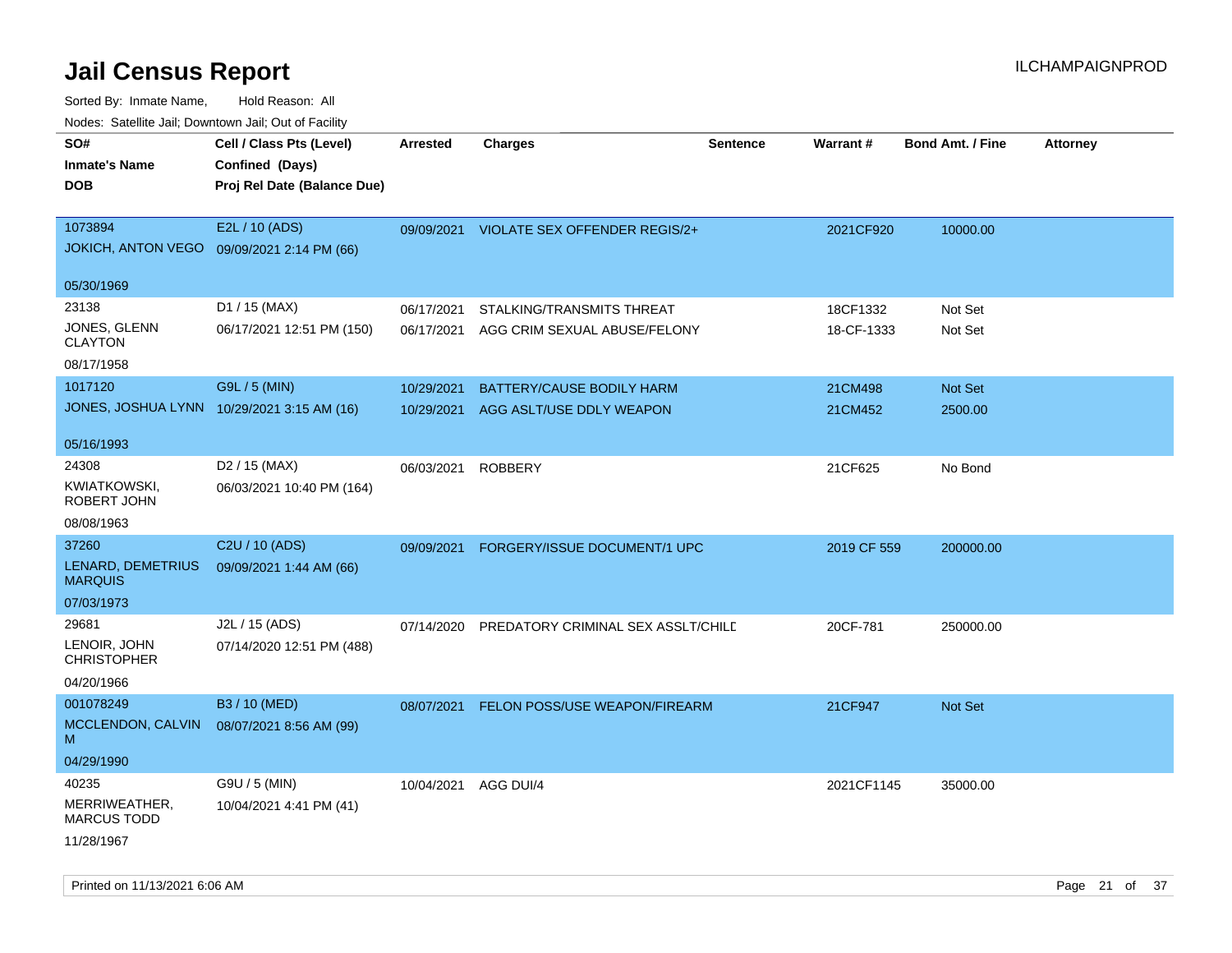Sorted By: Inmate Name, Hold Reason: All

|  | Nodes: Satellite Jail; Downtown Jail; Out of Facility |
|--|-------------------------------------------------------|
|  |                                                       |

| SO#<br><b>Inmate's Name</b><br><b>DOB</b>                               | Cell / Class Pts (Level)<br>Confined (Days)<br>Proj Rel Date (Balance Due) | <b>Arrested</b>                        | <b>Charges</b>                                                                                  | <b>Sentence</b> | <b>Warrant#</b>                   | <b>Bond Amt. / Fine</b>          | <b>Attorney</b> |
|-------------------------------------------------------------------------|----------------------------------------------------------------------------|----------------------------------------|-------------------------------------------------------------------------------------------------|-----------------|-----------------------------------|----------------------------------|-----------------|
| 1040273<br>METCALFE, LANELL<br><b>JARON</b><br>09/22/1988               | E3U / 15 (ADS)<br>09/30/2021 11:32 PM (45)                                 | 09/30/2021                             | PRED CRIM SEX ASLT/VICTIM <13                                                                   |                 | 21CF329                           | 500000.00                        |                 |
| 1075635<br>MILES, DEVLON VON,<br>Junior<br>11/04/2000                   | B2 / 10 (ADS)<br>05/11/2021 10:39 PM (187)                                 | 05/11/2021<br>05/11/2021               | AGG DISCHARGE FIREARM/OCC VEH<br>MFG/DEL CANNABIS/30-500 GRAMS                                  |                 | 21CF538<br>20CF1402               | Not Set<br>100000.00             |                 |
| 1069209<br>MOORE, DEVONTE<br><b>JAMAL</b><br>09/24/1995                 | H2L / 10 (ADS)<br>04/07/2021 6:25 PM (221)                                 | 04/07/2021                             | AGG BATTERY/GREAT BODILY HARM                                                                   |                 | 21CF376                           | Not Set                          |                 |
| 001078357<br>PETTIGREW, CAREY<br><b>CORNITRIAS DEOBLO</b><br>08/31/1986 | H6L / 15 (ADS)<br>09/17/2021 9:56 AM (58)                                  | 09/17/2021<br>09/17/2021<br>09/17/2021 | ARMED ROBBERY/ARMED W/FIREARM<br>ARMED ROBBERY/ARMED W/FIREARM<br>ARMED ROBBERY/ARMED W/FIREARM |                 | 21CF1128<br>21CF1129<br>21CF1230  | Not Set<br>Not Set<br>Not Set    |                 |
| 1022441<br>PICKENS, DONTRELL<br><b>DEMAR</b><br>12/10/1993              | H3L / 10 (ADS)<br>10/27/2021 1:39 PM (18)                                  | 10/27/2021                             | <b>AGG BATTERY/PEACE OFFICER</b><br>10/27/2021 AGG BATTERY/PEACE OFFICER                        |                 | 2021 CF 12<br>2020 CF 1488        | No Bond<br>No Bond               |                 |
| 1072114<br>ROBINSON, DONNELL<br><b>LEVON</b><br>10/23/2000              | A1U / 15 (SPH)<br>01/17/2021 2:40 PM (301)                                 | 01/17/2021<br>01/17/2021<br>02/17/2021 | ATTEMPT (FIRST DEGREE MURDER)<br>ARMED ROBBERY/NO FIREARM<br>AGGRAVATED BATTERY                 | 4y (DOC)        | 2021CF65<br>2020CF824             | Not Set<br>75000.00<br>250000.00 |                 |
| 980761<br><b>ROBINSON, LEON</b><br><b>SOLOMON</b><br>10/22/1983         | B1 / 10 (MED)<br>06/07/2021 1:53 AM (160)                                  | 06/07/2021                             | DOMESTIC BATTERY/OTHER PRIOR                                                                    |                 | 21CF639                           | Not Set                          |                 |
| 1006507<br>RODGERS, DYLAN<br><b>ROBERT</b><br>12/12/1991                | D3 / 10 (ADS)<br>10/21/2021 12:34 AM (24)                                  | 10/21/2021<br>10/21/2021               | DOMESTIC BATTERY/OTHER PRIOR<br>PROBATION VIOLATION<br>10/21/2021 AGG ASLT/USE DDLY WEAPON      |                 | 21CF1269<br>2019CF1220<br>21CM123 | Not Set<br>10000.00<br>1000.00   |                 |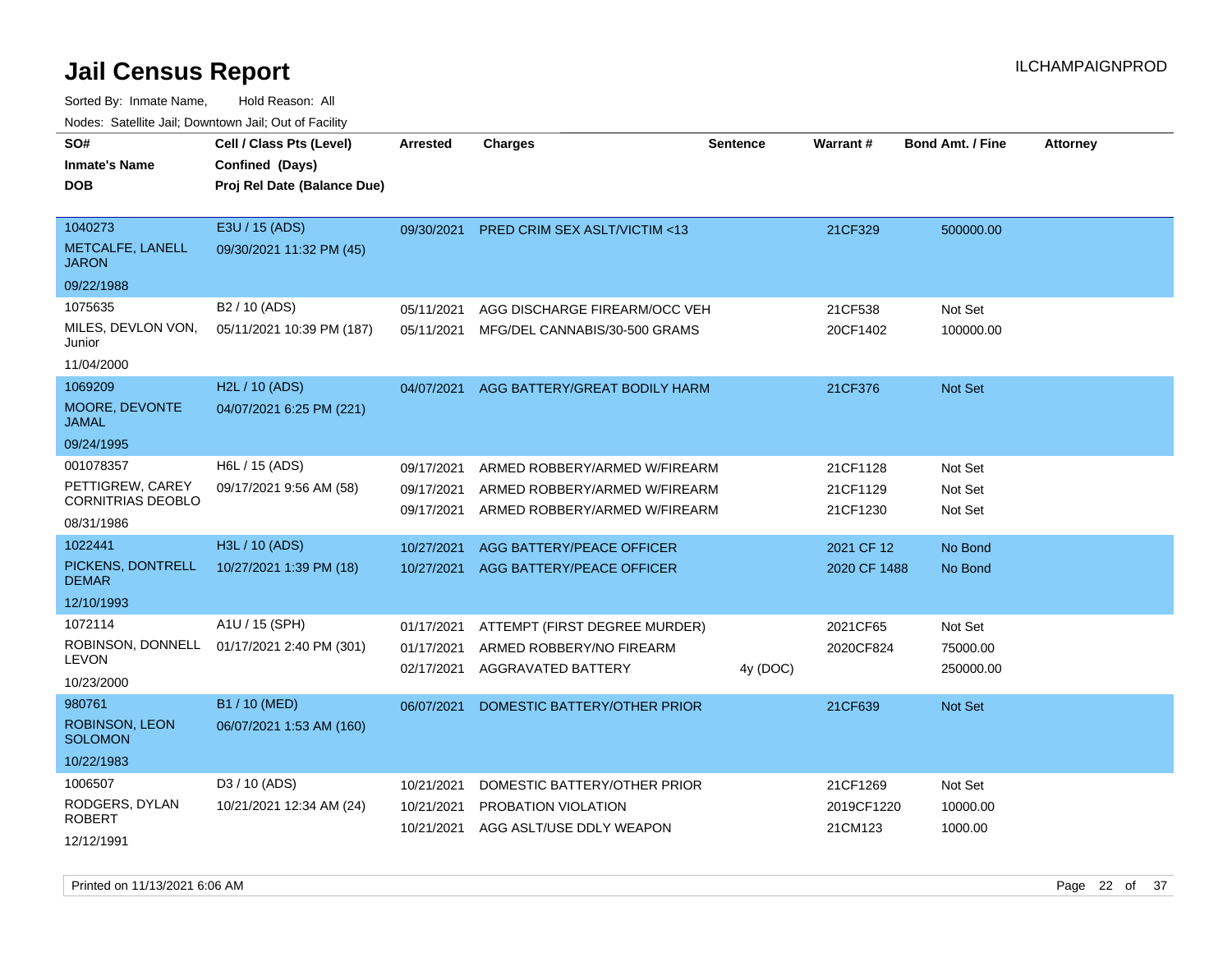Sorted By: Inmate Name, Hold Reason: All

Nodes: Satellite Jail; Downtown Jail; Out of Facility

| SO#                                    | Cell / Class Pts (Level)                    | <b>Arrested</b>          | <b>Charges</b>                                         | <b>Sentence</b> | <b>Warrant#</b>     | <b>Bond Amt. / Fine</b>          | <b>Attorney</b> |
|----------------------------------------|---------------------------------------------|--------------------------|--------------------------------------------------------|-----------------|---------------------|----------------------------------|-----------------|
| <b>Inmate's Name</b>                   | Confined (Days)                             |                          |                                                        |                 |                     |                                  |                 |
| <b>DOB</b>                             | Proj Rel Date (Balance Due)                 |                          |                                                        |                 |                     |                                  |                 |
|                                        |                                             |                          |                                                        |                 |                     |                                  |                 |
| 001077772                              | E5L / 5 (ADS)                               | 03/16/2021               | PUBLIC INDECENCY/SEX CONDUCT                           |                 | 21CM102             | Not Set                          |                 |
| RUSH, MARION EARL,<br>Junior           | 03/16/2021 7:40 PM (243)                    |                          |                                                        |                 |                     |                                  |                 |
| 10/21/1967                             |                                             |                          |                                                        |                 |                     |                                  |                 |
| 1069960                                | G7L / 5 (MIN)                               | 09/28/2021               | IDENTITY THEFT/\$2K-\$10K                              |                 | 21CF952             | 10000.00                         |                 |
| SHELTON, JOSIAH<br><b>TIMOTHY</b>      | 09/28/2021 2:04 AM (47)                     |                          |                                                        |                 |                     |                                  |                 |
| 02/23/1980                             |                                             |                          |                                                        |                 |                     |                                  |                 |
| 1034452                                | F9U / 10 (MED)                              | 09/24/2021               | MFG/DEL 1<15 GR HEROIN/ANALOG                          | 4y (DOC)        | 20CF001071          | 500000.00                        |                 |
| SMITH, CHERNENKO<br><b>CONSTANTINE</b> | 09/24/2021 11:57 AM (51)                    |                          |                                                        |                 |                     |                                  |                 |
| 08/17/1985                             |                                             |                          |                                                        |                 |                     |                                  |                 |
| 1034702                                | F3L / 10 (MED)                              | 10/22/2021               | AGG DOMESTIC BATTERY/STRANGLE                          |                 | 21CF1123            | 50000.00                         |                 |
|                                        | SOULE, AUSTIN TYLER 10/22/2021 6:49 AM (23) |                          |                                                        |                 |                     |                                  |                 |
| 03/18/1995                             |                                             |                          |                                                        |                 |                     |                                  |                 |
| 1051104                                | G1U / 5 (MIN)                               | 05/26/2021               | <b>BURGLARY</b>                                        |                 | 21CF667             | <b>Not Set</b>                   |                 |
| <b>STOVER, ANDREW</b><br><b>WADE</b>   | 05/27/2021 12:59 AM (171)                   | 05/26/2021<br>05/26/2021 | METH DELIVERY/5<15 GRAMS<br>DRIVING ON REVOKED LICENSE |                 | 21CF598<br>21TR4000 | <b>Not Set</b><br><b>Not Set</b> |                 |
| 07/20/1994                             |                                             |                          |                                                        |                 |                     |                                  |                 |
| 1024184                                | H5L / 10 (ADS)                              | 09/08/2021               | AGG ASLT PEACE OFF/FIRE/ER WRK                         |                 | 20CF1051            | No Bond                          |                 |
| SULLIVAN, CODY<br><b>MICHAEL</b>       | 09/08/2021 3:28 PM (67)                     |                          |                                                        |                 |                     |                                  |                 |
| 08/15/1994                             |                                             |                          |                                                        |                 |                     |                                  |                 |
| 1068839                                | F8L / 15 (MAX)                              | 08/07/2020               | <b>HOMICIDE</b>                                        |                 | 2020-CF851          | 1000000.00                       |                 |
| TAYLOR, LONDON<br><b>JAVON</b>         | 08/07/2020 10:30 AM (464)                   |                          |                                                        |                 |                     |                                  |                 |
| 08/16/1999                             |                                             |                          |                                                        |                 |                     |                                  |                 |
| 54881                                  | E1L / 10 (ADS)                              | 05/18/2021               | AGGRAVATED ASSAULT/PUBLIC PROP                         |                 | 21CM185             | 100.00                           |                 |
| THOMAS, BRYANT                         | 05/18/2021 9:03 PM (180)                    |                          |                                                        |                 |                     |                                  |                 |
| 11/12/1973                             |                                             |                          |                                                        |                 |                     |                                  |                 |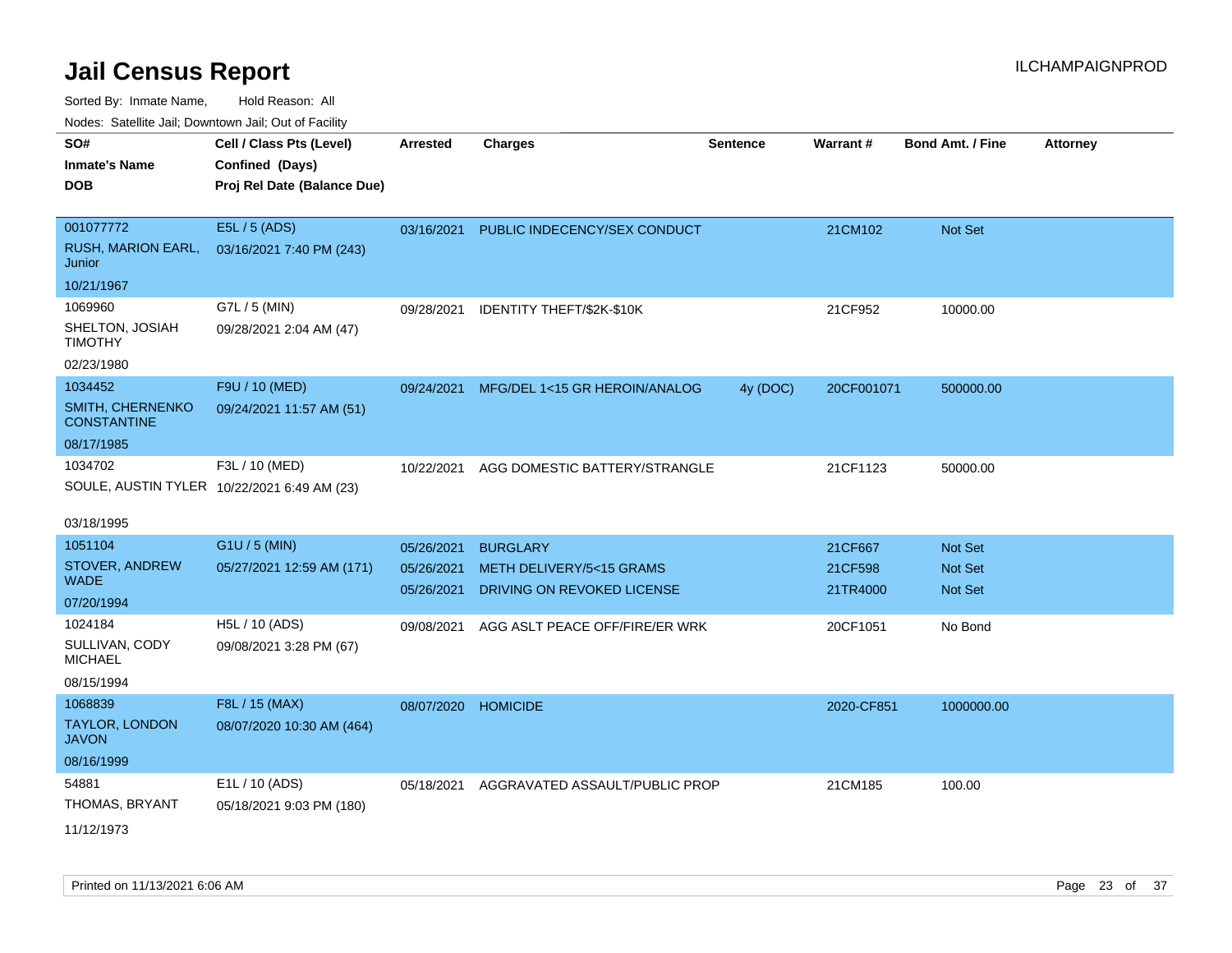| rouce. Calcinic Jan, Downtown Jan, Out or Facility |                             |                 |                                |                 |                 |                         |                 |
|----------------------------------------------------|-----------------------------|-----------------|--------------------------------|-----------------|-----------------|-------------------------|-----------------|
| SO#                                                | Cell / Class Pts (Level)    | <b>Arrested</b> | <b>Charges</b>                 | <b>Sentence</b> | <b>Warrant#</b> | <b>Bond Amt. / Fine</b> | <b>Attorney</b> |
| <b>Inmate's Name</b>                               | Confined (Days)             |                 |                                |                 |                 |                         |                 |
| <b>DOB</b>                                         | Proj Rel Date (Balance Due) |                 |                                |                 |                 |                         |                 |
|                                                    |                             |                 |                                |                 |                 |                         |                 |
| 1004142                                            | F9L / 15 (MAX)              | 10/22/2021      | PAROLE REVOCATION              |                 |                 | Not Set                 |                 |
| TOY, KAYON LARENZ                                  | 10/22/2021 1:01 PM (23)     | 10/27/2021      | POSSESSION OF METH/15<100GRAMS |                 | 2021CF1298      | 1500000.00              |                 |
| 09/12/1991                                         |                             |                 |                                |                 |                 |                         |                 |
| 1056971                                            | D6 / 10 (ADS)               | 08/07/2021      | FELON POSS/USE WEAPON/FIREARM  |                 | 21CF948         | No Bond                 |                 |
| TRAVIS, DENZEL                                     | 08/07/2021 7:36 AM (99)     | 08/08/2021      | AGG BATTERY/PUBLIC PLACE       |                 | 2020CF647       | 25000.00                |                 |
| <b>DANTRELL</b>                                    |                             |                 |                                |                 |                 |                         |                 |
| 03/21/1993                                         |                             |                 |                                |                 |                 |                         |                 |
| 001078250                                          | F2L / 10 (MED)              | 08/07/2021      | FELON POSS WEAPON/BODY ARMOR   |                 | 21CF950         | Not Set                 |                 |
| TRAVIS, JORDAN<br><b>TESHAUN</b>                   | 08/07/2021 10:27 AM (99)    |                 |                                |                 |                 |                         |                 |
| 03/03/1996                                         |                             |                 |                                |                 |                 |                         |                 |
| 969709                                             | C <sub>1</sub> L / 5 (ADS)  | 10/29/2021      | CRIM DMG TO PROP \$500-10K     |                 |                 | Not Set                 |                 |
| <b>TUFTE, BRYCE</b><br><b>MATTHEW</b>              | 10/29/2021 3:14 PM (16)     | 10/29/2021      | DRIVING ON SUSPENDED LICENSE   |                 | 20TR2181        | 5000.00                 |                 |
| 05/30/1988                                         | 12/20/2021 (0.00)           |                 |                                |                 |                 |                         |                 |
| 30108                                              | J4L / 15 (ADS)              | 07/30/2021      | <b>MURDER</b>                  |                 | 21CF902         | 2000000.00              |                 |
| VANDYKE, DARYL<br><b>ANTHONY</b>                   | 07/30/2021 8:29 PM (107)    |                 |                                |                 |                 |                         |                 |
| 10/04/1965                                         |                             |                 |                                |                 |                 |                         |                 |
| 968681                                             | D5 / 15 (ADS)               | 08/27/2021      | AGG CRIM SX AB/VIC 13<18/TRUST |                 | 2020CF499       | 250000.00               |                 |
| WADE, DEMETRIUS<br>DARYL                           | 08/27/2021 2:25 AM (79)     | 08/27/2021      | INDIRECT CRIMINAL CONTEMPT     | 5y (DOC)        | 2021CC16        | No Bond                 |                 |
| 01/07/1987                                         |                             |                 |                                |                 |                 |                         |                 |
| 1070904                                            | G7U / 5 (MIN)               | 10/28/2021      | <b>BURGLARY</b>                |                 | 2021CF321       | 15000.00                |                 |
| WANKEL, JONAH<br><b>JAMES</b>                      | 10/28/2021 3:42 AM (17)     |                 |                                |                 |                 |                         |                 |
| 12/15/1993                                         |                             |                 |                                |                 |                 |                         |                 |
| 001078511                                          | G3U / 5 (MIN)               | 10/18/2021      | <b>WRIT</b>                    |                 | 20CF1318        | No Bond                 |                 |
| WILLIAMS, KANAAN<br><b>AUBREY</b>                  | 10/18/2021 2:21 PM (27)     |                 |                                |                 |                 |                         |                 |
| 03/17/2000                                         |                             |                 |                                |                 |                 |                         |                 |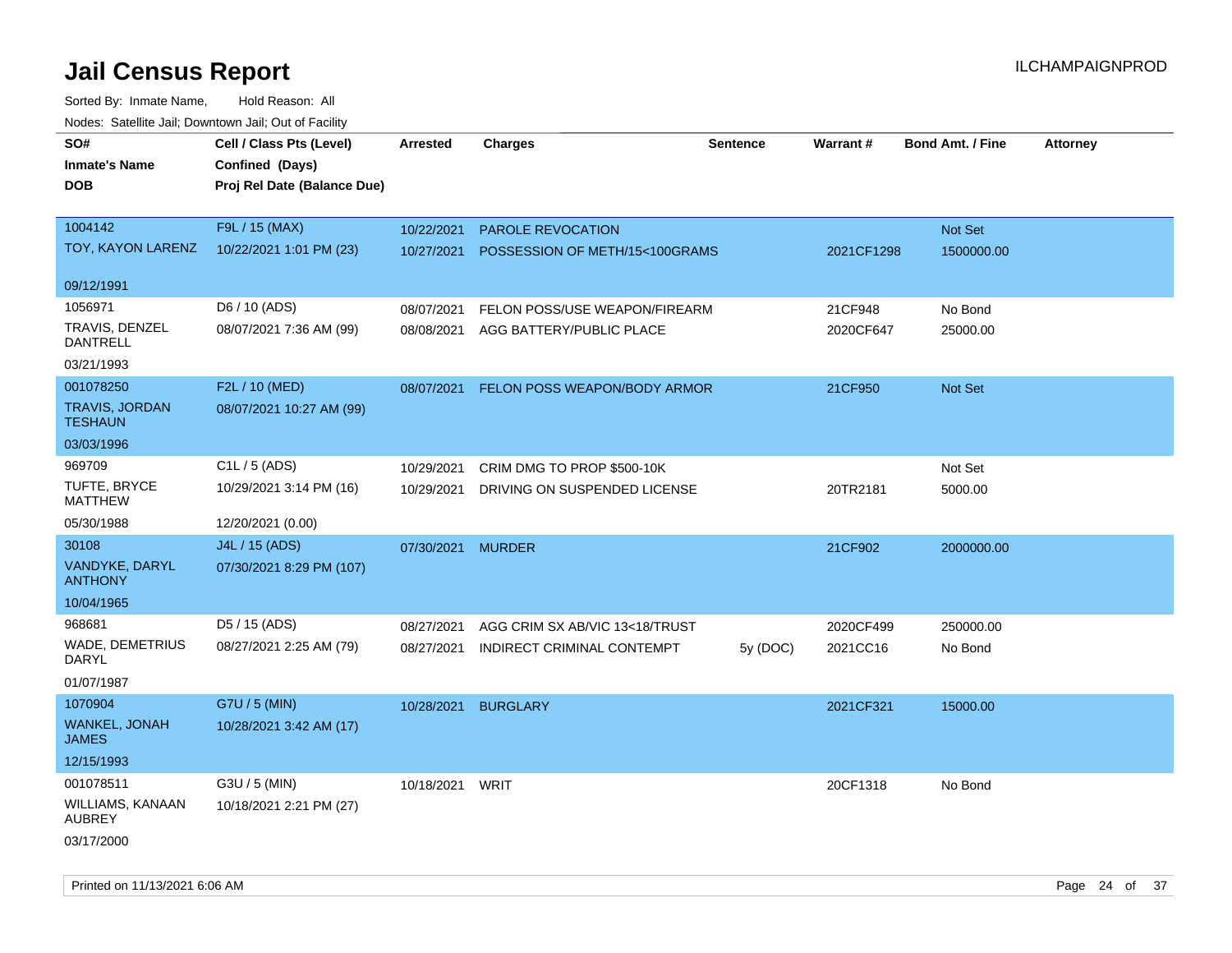| SO#                                        | Cell / Class Pts (Level)    | Arrested   | <b>Charges</b>           | <b>Sentence</b> | Warrant#    | <b>Bond Amt. / Fine</b> | <b>Attorney</b> |
|--------------------------------------------|-----------------------------|------------|--------------------------|-----------------|-------------|-------------------------|-----------------|
| <b>Inmate's Name</b>                       | Confined (Days)             |            |                          |                 |             |                         |                 |
| <b>DOB</b>                                 | Proj Rel Date (Balance Due) |            |                          |                 |             |                         |                 |
|                                            |                             |            |                          |                 |             |                         |                 |
| 1058072                                    | A2U / 15 (SPH)              | 02/25/2021 | ARMED HABITUAL CRIMINAL  |                 |             | Not Set                 |                 |
| <b>WILLIAMS, KENNETH</b><br><b>BERNARD</b> | 02/25/2021 3:24 PM (262)    |            |                          |                 |             |                         |                 |
| 10/04/1985                                 |                             |            |                          |                 |             |                         |                 |
| 53518                                      | $15/15$ (ADS)               | 08/19/2021 | AGGRAVATED BATTERY       |                 | 21CF1014    | Not Set                 |                 |
| <b>WILLIAMS, TORREY</b><br><b>TOSHIBA</b>  | 08/19/2021 10:10 AM (87)    | 09/01/2021 | PROBATION VIOLATION      |                 | 20CF381     | Not Set                 |                 |
| 03/30/1975                                 |                             |            |                          |                 |             |                         |                 |
| 9326                                       | $12/5$ (ADS)                | 06/14/2021 | <b>BURGLARY</b>          |                 | 2020-CF-625 | Not Set                 |                 |
| YOUNG, ANTHONY<br><b>PAUL</b>              | 06/14/2021 12:07 PM (153)   |            |                          |                 |             |                         |                 |
| 03/13/1954                                 |                             |            |                          |                 |             |                         |                 |
| <b>Total Downtown Jail: 58</b>             |                             | Males: 58  | Unknown: 0<br>Females: 0 |                 |             |                         |                 |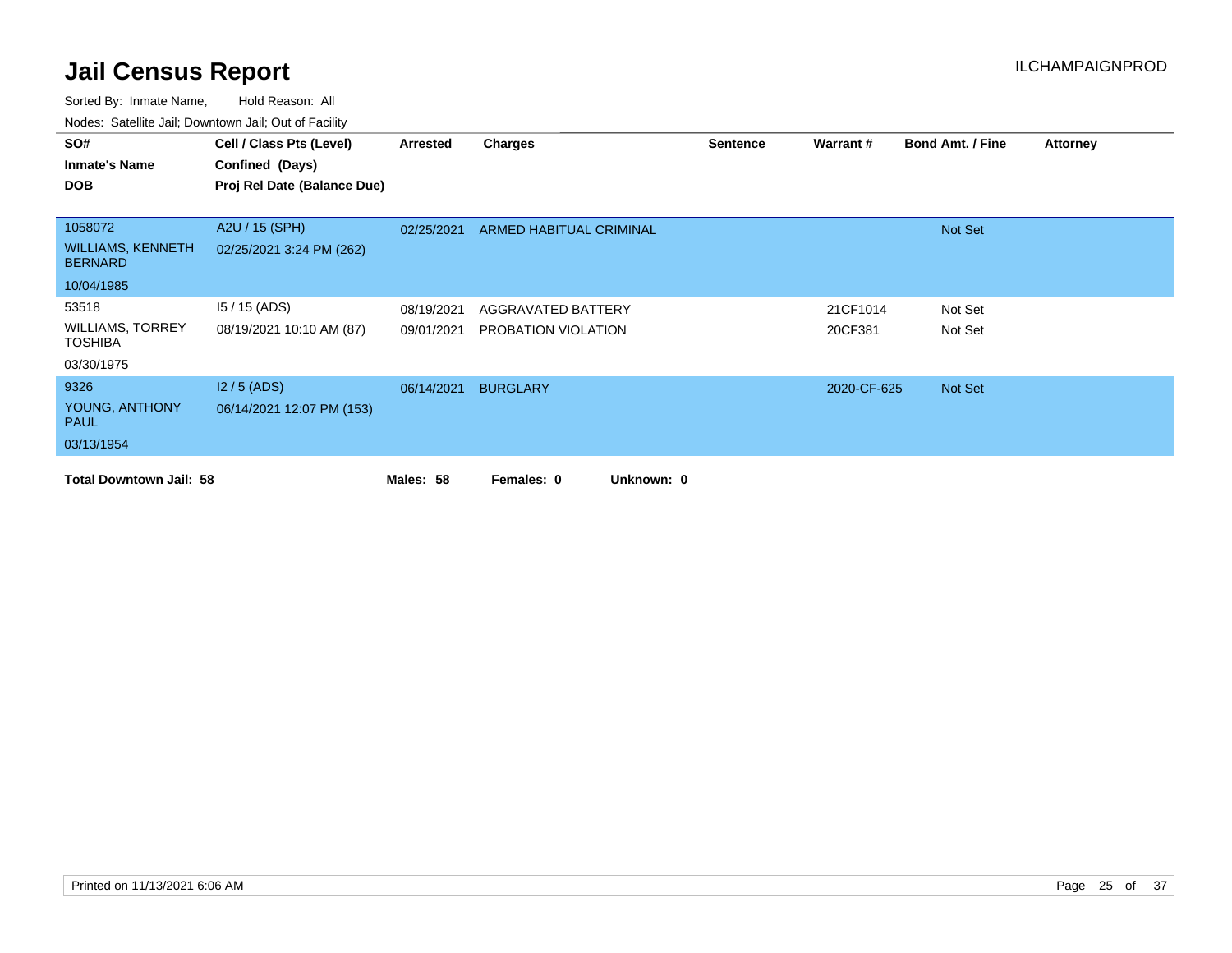|  | <b>Out of Facility</b> |  |
|--|------------------------|--|

| SO#<br><b>Inmate's Name</b>             | Cell / Class Pts (Level)<br>Confined (Days)   | <b>Arrested</b> | <b>Charges</b>                     | <b>Sentence</b> | <b>Warrant#</b> | <b>Bond Amt. / Fine</b> | <b>Attorney</b> |
|-----------------------------------------|-----------------------------------------------|-----------------|------------------------------------|-----------------|-----------------|-------------------------|-----------------|
| <b>DOB</b>                              | Proj Rel Date (Balance Due)                   |                 |                                    |                 |                 |                         |                 |
| 61095                                   | <b>DEW / 10 (ADS)</b>                         | 05/02/2021      | HOME INVASION/CAUSE INJURY         |                 | 2021CF323       | 100000.00               |                 |
| AMOS, DERRICK<br><b>JAMES</b>           | 05/02/2021 9:02 PM (196)                      |                 |                                    |                 |                 |                         |                 |
| 06/12/1985                              |                                               |                 |                                    |                 |                 |                         |                 |
| 19971                                   | EHD                                           | 11/09/2021      | DRIVING RVK/SUSP DUI/SSS 4-9       |                 | 2021CF968       | Not Set                 |                 |
| <b>LYNN</b>                             | BARNESKE, RAYMOND 11/09/2021 9:32 AM (5)      |                 |                                    |                 |                 |                         |                 |
| 08/17/1961                              | 5/6/2022 (0.00)                               |                 |                                    |                 |                 |                         |                 |
| 516062                                  | <b>DEW / 15 (MAX)</b>                         | 02/22/2021      | PHONE HARASSMENT/2+                |                 | 20CF194         | 5000.00                 |                 |
| <b>BENNETT, JOHN</b><br><b>MICHAEL</b>  | 02/22/2021 10:47 AM (265)                     | 02/22/2021      | AGG DISCH FIR/VEH/PC OFF/FRMAN     |                 | 21CF210         | No Bond                 |                 |
| 04/30/1986                              |                                               |                 |                                    |                 |                 |                         |                 |
| 976538                                  | EHD                                           | 10/12/2021      | DOMESTIC BATTERY/OTHER PRIOR       |                 | 2020CF1095      | Not Set                 |                 |
|                                         | BLISSIT, WYATT TYRES 10/12/2021 10:05 AM (33) |                 |                                    |                 |                 |                         |                 |
| 09/05/1989                              | 1/6/2022 (0.00)                               |                 |                                    |                 |                 |                         |                 |
| 33993                                   | <b>DEW / 10 (MED)</b>                         | 06/14/2021      | <b>AGGRAVATED DOMESTIC BATTERY</b> |                 | 21CF688         | Not Set                 |                 |
| <b>BOOKER, STEPHON</b>                  | 06/14/2021 7:42 PM (153)                      | 06/14/2021      | POSSESSING A CONTROLLED SUBSTANC   |                 | 21CF657         | Not Set                 |                 |
| <b>MONTELL</b>                          |                                               | 06/14/2021      | <b>PAROLE REVOCATION</b>           |                 | CH2103612       | No Bond                 |                 |
| 06/11/1971                              |                                               |                 |                                    |                 |                 |                         |                 |
| 1074315                                 | DEW / 15 (MAX)                                | 07/27/2021      | AGG DISCHARGE FIREARM/VEH/SCH      |                 | 21CF927         | Not Set                 |                 |
| <b>BRIGGS, PATRICK</b><br><b>MONTAY</b> | 08/03/2021 4:56 PM (103)                      |                 |                                    |                 |                 |                         |                 |
| 08/05/2001                              |                                               |                 |                                    |                 |                 |                         |                 |
| 001078065                               | <b>KAN / 10 (ADS)</b>                         | 06/17/2021      | AGG BATTERY/DISCHARGE FIREARM      |                 | 21CF704         | 1000000.00              |                 |
| <b>BROWN, CHARMAN</b><br><b>LAKEEF</b>  | 06/17/2021 12:32 PM (150)                     |                 |                                    |                 |                 |                         |                 |
| 11/30/2002                              |                                               |                 |                                    |                 |                 |                         |                 |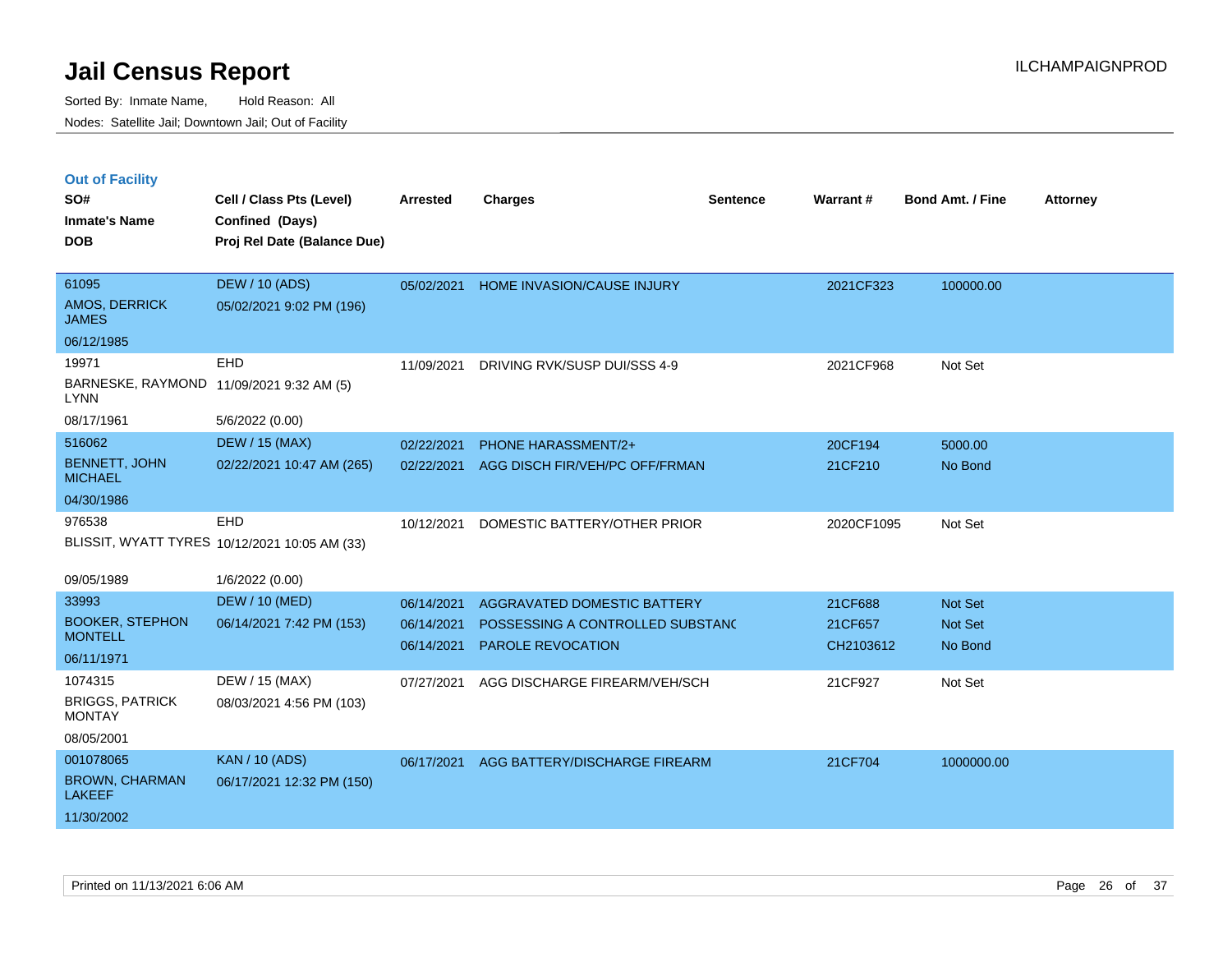Sorted By: Inmate Name, Hold Reason: All Nodes: Satellite Jail; Downtown Jail; Out of Facility

| roaco. Oatomto dan, Downtown dan, Oat or Fability |                             |            |                                    |                 |            |                         |                 |
|---------------------------------------------------|-----------------------------|------------|------------------------------------|-----------------|------------|-------------------------|-----------------|
| SO#                                               | Cell / Class Pts (Level)    | Arrested   | <b>Charges</b>                     | <b>Sentence</b> | Warrant#   | <b>Bond Amt. / Fine</b> | <b>Attorney</b> |
| <b>Inmate's Name</b>                              | Confined (Days)             |            |                                    |                 |            |                         |                 |
| <b>DOB</b>                                        | Proj Rel Date (Balance Due) |            |                                    |                 |            |                         |                 |
|                                                   |                             |            |                                    |                 |            |                         |                 |
| 1038554                                           | <b>KAN / 15 (MAX)</b>       | 08/18/2021 | <b>ARMED HABITUAL CRIMINAL</b>     |                 | 21CF1162   | Not Set                 |                 |
| <b>BROWN, CORRION</b><br><b>DEVONTAE</b>          | 08/18/2021 5:40 PM (88)     | 08/18/2021 | DELIVERY OF OR POSSESSION OF W/INT |                 | 21CF1009   | No Bond                 |                 |
| 04/19/1995                                        |                             |            |                                    |                 |            |                         |                 |
| 1071662                                           | KAN / 15 (MAX)              | 12/07/2020 | FELON POSS/USE FIREARM PRIOR       |                 | 20CF1418   | 250000.00               |                 |
| <b>BROWN, JAWON</b><br>EDWARD                     | 12/14/2020 6:02 PM (335)    |            |                                    |                 |            |                         |                 |
| 04/21/2000                                        |                             |            |                                    |                 |            |                         |                 |
| 1038579                                           | <b>KAN / 15 (MAX)</b>       | 08/18/2021 | FELON POSS/USE WEAPON/FIREARM      |                 | 21CF1010   | <b>Not Set</b>          |                 |
| <b>BROWN, MARKEL</b><br><b>RIKKI</b>              | 08/18/2021 2:05 PM (88)     |            |                                    |                 |            |                         |                 |
| 01/06/1995                                        |                             |            |                                    |                 |            |                         |                 |
| 1003006                                           | KAN / 15 (MAX)              | 08/19/2021 | FELON POSS/USE MACHINE GUN         |                 | 21CF1011   | No Bond                 |                 |
| <b>BROWN, ROCKEITH</b><br><b>JAVONTE</b>          | 08/19/2021 12:55 AM (87)    |            |                                    |                 |            |                         |                 |
| 07/23/1991                                        |                             |            |                                    |                 |            |                         |                 |
| 001078361                                         | KAN / 10 (MED)              | 09/08/2021 | AGG UUW/LOADED/NO FCCA/FOID        |                 | 21CF1084   | Not Set                 |                 |
| <b>BUFORD, DESHAWN</b><br><b>MICHAEL</b>          | 09/08/2021 10:11 PM (67)    |            |                                    |                 |            |                         |                 |
| 02/23/1997                                        |                             |            |                                    |                 |            |                         |                 |
| 987334                                            | DEW / 15 (MAX)              | 03/10/2021 | ATTEMPT (FIRST DEGREE MURDER)      |                 | 19CF689    | Not Set                 |                 |
| CAIN, ISAIAH<br><b>DEPRIEST</b>                   | 03/10/2021 2:22 PM (249)    |            |                                    |                 |            |                         |                 |
| 12/23/1990                                        |                             |            |                                    |                 |            |                         |                 |
| 992962                                            | <b>DEW / 15 (ADS)</b>       | 05/25/2021 | MURDER/INTENT TO KILL/INJURE       |                 | 2018CF1045 | 1000000.00              |                 |
| CAMPBELL, KEITH<br><b>KNAQEEB</b>                 | 05/25/2021 1:19 PM (173)    |            |                                    |                 |            |                         |                 |
| 07/22/1991                                        |                             |            |                                    |                 |            |                         |                 |
| 1064992                                           | KAN / 15 (MAX)              | 09/20/2021 | ARMED VIOLENCE/CATEGORY I          |                 | 21CF1137   | Not Set                 |                 |
| CARTER, KEJUAN<br><b>JAVONTE</b>                  | 09/20/2021 11:42 PM (55)    |            |                                    |                 |            |                         |                 |
| 06/27/1998                                        |                             |            |                                    |                 |            |                         |                 |

Printed on 11/13/2021 6:06 AM Page 27 of 37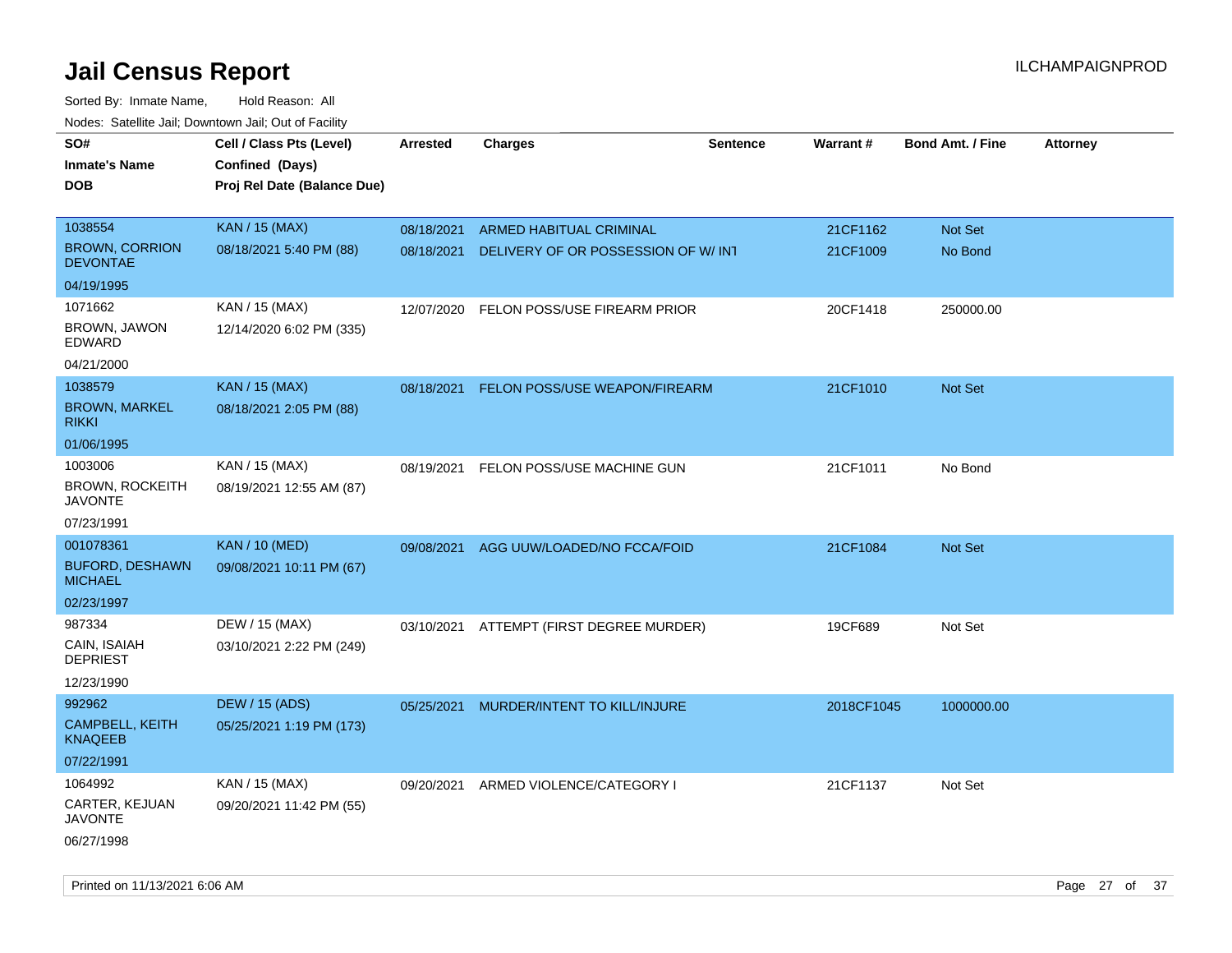| rougs. Calcinic Jan, Downtown Jan, Out of Facility   |                                                                            |                                        |                                                                                                         |                 |                                      |                               |                 |
|------------------------------------------------------|----------------------------------------------------------------------------|----------------------------------------|---------------------------------------------------------------------------------------------------------|-----------------|--------------------------------------|-------------------------------|-----------------|
| SO#<br><b>Inmate's Name</b><br><b>DOB</b>            | Cell / Class Pts (Level)<br>Confined (Days)<br>Proj Rel Date (Balance Due) | <b>Arrested</b>                        | <b>Charges</b>                                                                                          | <b>Sentence</b> | <b>Warrant#</b>                      | <b>Bond Amt. / Fine</b>       | <b>Attorney</b> |
| 1068848<br><b>CHATMAN, MICHAEL</b><br><b>DAISEAN</b> | <b>KAN / 15 (MAX)</b><br>02/06/2020 5:22 PM (647)                          |                                        | 02/06/2020 MURDER/INTENT TO KILL/INJURE                                                                 |                 | 20CF-156                             | No Bond                       |                 |
| 11/12/1999                                           |                                                                            |                                        |                                                                                                         |                 |                                      |                               |                 |
| 778242<br>CHILLIS, CENTRAIL<br><b>DERCO</b>          | EHD<br>10/19/2021 9:26 AM (26)                                             | 10/19/2021                             | DRIVING RVK/SUSP DUI/SSS 2ND                                                                            |                 | 2021CF33                             | Not Set                       |                 |
| 06/07/1985                                           | 11/17/2021 (0.00)                                                          |                                        |                                                                                                         |                 |                                      |                               |                 |
| 001078461<br>COLE, ERIC JOSE                         | <b>KAN / 10 (MED)</b><br>10/08/2021 12:25 AM (37)                          | 10/07/2021<br>10/07/2021<br>10/08/2021 | AGG UNLAWFUL USE WEAPON/PERSON<br>AGG DOMESTIC BATTERY/STRANGLE<br><b>HARASS WITNESS/FAMILY MBR/REP</b> |                 | 2021CF1209<br>2021CF1208<br>21CF1218 | No Bond<br>Not Set<br>Not Set |                 |
| 01/24/2002                                           |                                                                            |                                        |                                                                                                         |                 |                                      |                               |                 |
| 57733<br>CRAIG, ANTOINE<br>DARRELL                   | KAN / 15 (SPH)<br>02/25/2020 4:08 PM (628)                                 | 02/25/2020<br>02/25/2020               | <b>HOMICIDE</b><br>FELON POSS/USE WEAPON/FIREARM                                                        |                 | 2020-CF250<br>19CF-1827              | 2000000.00<br>80000.00        |                 |
| 10/09/1982                                           |                                                                            |                                        |                                                                                                         |                 |                                      |                               |                 |
| 001077939                                            | <b>DEW / 10 (MED)</b>                                                      | 05/10/2021                             | FIREARM/FOID INVALID/NOT ELIG                                                                           |                 | 21CF526                              | No Bond                       |                 |
| <b>CROSS, PATRICK</b><br><b>DONTRELLE</b>            | 05/10/2021 7:31 PM (188)                                                   | 06/02/2021                             | POSS STOLEN VEHICLE > \$25,000                                                                          |                 | 21CF612                              | Not Set                       |                 |
| 11/07/2001                                           |                                                                            |                                        |                                                                                                         |                 |                                      |                               |                 |
| 1061304                                              | DEW / 15 (MAX)                                                             | 10/11/2021                             | ARMED HABITUAL CRIMINAL                                                                                 |                 | 21CF1226                             | No Bond                       |                 |
| DORRIS, KEMION                                       | 10/11/2021 7:30 PM (34)                                                    | 10/11/2021                             | ARMED HABITUAL CRIMINAL                                                                                 |                 | 21CF1227                             | No Bond                       |                 |
| <b>DAETOCE</b><br>11/19/1997                         |                                                                            | 10/11/2021                             | HOME INVASION/FIREARM                                                                                   |                 | 21CF1228                             | No Bond                       |                 |
| 1076663<br>DYE, KENNE YAKIEM                         | <b>DEW / 15 (MAX)</b><br>07/15/2020 11:49 AM (487)                         | 07/15/2020                             | *ARMED HABITUAL CRIMINAL                                                                                |                 | 2020-CF783                           | 500000.00                     |                 |
| 05/30/1988                                           |                                                                            |                                        |                                                                                                         |                 |                                      |                               |                 |
| 27428                                                | EHD                                                                        | 09/21/2021                             | DRIVING RVK/SUSP DUI/SSS 3RD                                                                            |                 | 2020CF1368                           | Not Set                       |                 |
| FRANKLIN, TYRONE<br>Senior                           | 09/21/2021 9:27 AM (54)                                                    | 09/21/2021                             | DRIVING RVK/SUSP DUI/SSS 3RD                                                                            |                 | 2021CF435                            | Not Set                       |                 |
| 09/12/1966                                           | 12/19/2021 (0.00)                                                          |                                        |                                                                                                         |                 |                                      |                               |                 |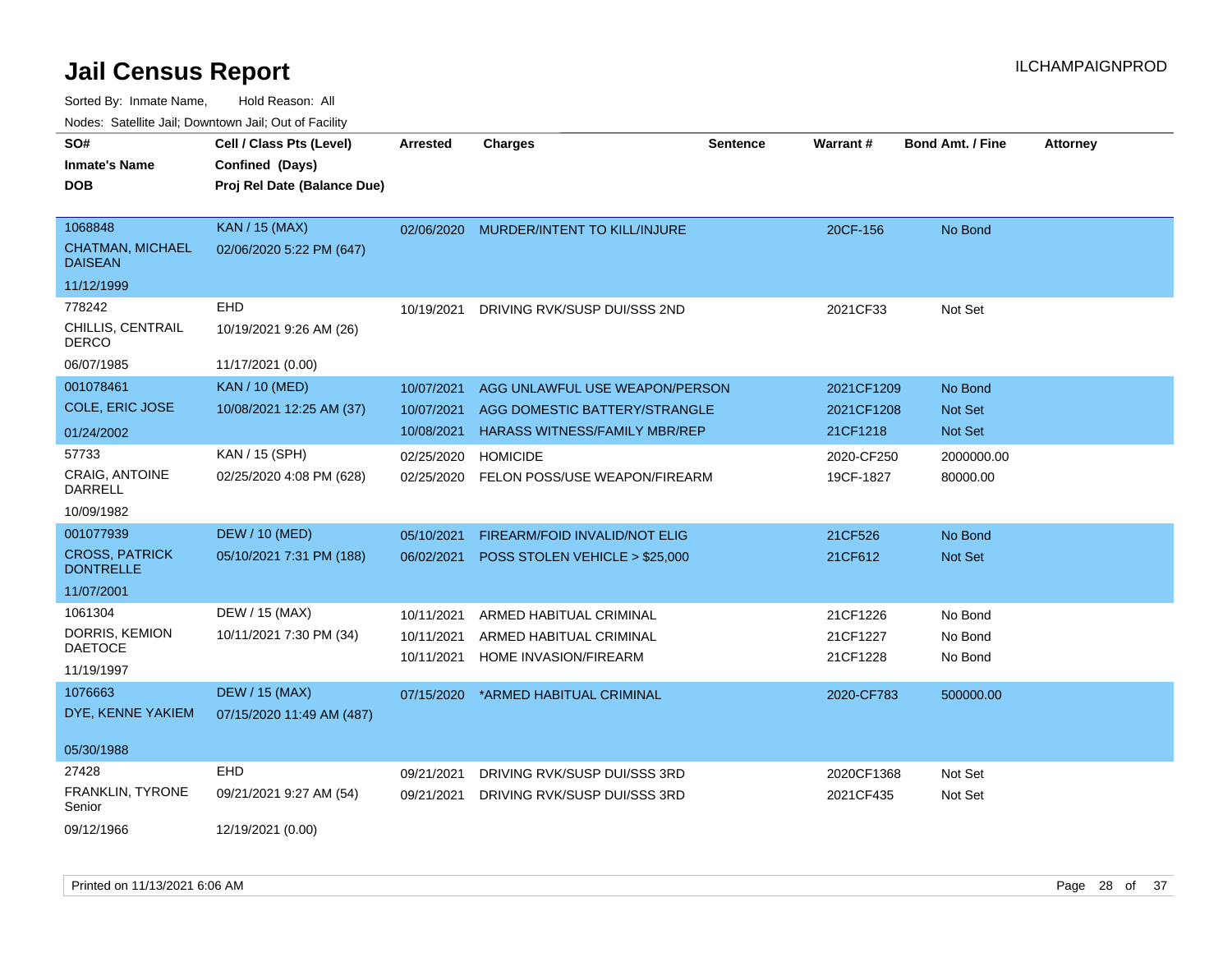| SO#<br><b>Inmate's Name</b><br><b>DOB</b>                | Cell / Class Pts (Level)<br>Confined (Days)<br>Proj Rel Date (Balance Due) | <b>Arrested</b>          | <b>Charges</b>                                                | <b>Sentence</b> | Warrant#            | Bond Amt. / Fine   | <b>Attorney</b> |
|----------------------------------------------------------|----------------------------------------------------------------------------|--------------------------|---------------------------------------------------------------|-----------------|---------------------|--------------------|-----------------|
| 60154<br>GARCIA-MEZA,<br><b>CARLOS</b>                   | <b>EHD</b><br>10/20/2021 9:23 AM (25)                                      | 10/20/2021               | AGG DUI/LIC SUSP OR REVOKED                                   |                 | 2021cf261           | Not Set            |                 |
| 03/06/1983                                               | 1/16/2022 (0.00)                                                           |                          |                                                               |                 |                     |                    |                 |
| 001077363<br>GARY, DAKOTA<br><b>TREVON</b><br>12/31/2001 | KAN / 25 (SPH)<br>10/30/2020 10:41 AM (380)                                | 10/30/2020               | HOME INVASION/FIREARM                                         |                 | 20CF1202            | 500000.00          |                 |
| 1065946                                                  | <b>KAN / 10 (MED)</b>                                                      | 09/04/2021               | AGG BATTERY/DISCHARGE FIREARM                                 |                 | 21CF1057            | 750000.00          |                 |
| <b>GODBOLT, DESMOND</b><br><b>DEVONTAE</b>               | 09/04/2021 1:17 AM (71)                                                    | 09/04/2021               | RESIST/OBSTRUCTING A PEACE OFFICEF                            |                 | 21CM407             | Not Set            |                 |
| 11/15/1997                                               |                                                                            |                          |                                                               |                 |                     |                    |                 |
| 1070256<br>GORDON, TYRONE                                | <b>KAN / 10 (MED)</b><br>06/09/2021 7:11 AM (158)                          | 06/09/2021<br>06/09/2021 | BURGLARY W/O CAUSING DAMAGE<br>RETAIL THEFT/DISP MERCH/<\$300 | $3y/6m$ (DOC)   | 18CF1193<br>19CM336 | 5000.00<br>5000.00 |                 |
| 03/16/2000                                               |                                                                            |                          |                                                               |                 |                     |                    |                 |
| 1070118                                                  | <b>KAN / 15 (MAX)</b>                                                      | 08/31/2021               | AGGRAVATED DOMESTIC BATTERY                                   |                 | 21CF1049            | No Bond            |                 |
| <b>GRAHAM, CORTEZ</b><br><b>LAMON</b>                    | 08/31/2021 9:32 PM (75)                                                    | 09/02/2021               | PROBATION VIOLATION                                           |                 | 21CF55              | Not Set            |                 |
| 03/31/1976                                               |                                                                            |                          |                                                               |                 |                     |                    |                 |
| 1000641<br><b>GRANT, CEDRIC</b><br><b>DYSHAWN</b>        | <b>KAN / 10 (MED)</b><br>09/14/2021 6:32 PM (61)                           | 09/14/2021               | ARMED HABITUAL CRIMINAL                                       |                 | 21CF1116            | No Bond            |                 |
| 01/03/1991                                               |                                                                            |                          |                                                               |                 |                     |                    |                 |
| 1076506                                                  | <b>KAN / 15 (MAX)</b>                                                      | 09/17/2021               | AGG UUW/PERSON/CM THREAT VIOL                                 |                 | 21CF1131            | Not Set            |                 |
|                                                          | GRAY, JAMARH EMERE 09/17/2021 10:41 AM (58)                                | 09/20/2021               | <b>DOMESTIC BATTERY</b>                                       |                 | 21CM430             | Not Set            |                 |
| 06/21/2003                                               |                                                                            |                          |                                                               |                 |                     |                    |                 |
| 001078364                                                | KAN / 15 (MAX)                                                             | 09/09/2021               | <b>HOME INVASION</b>                                          |                 | 21CF1081            | Not Set            |                 |
| HAWKINS, ELIJA<br><b>TALON</b><br>10/20/2001             | 09/09/2021 2:03 AM (66)                                                    |                          |                                                               |                 |                     |                    |                 |
|                                                          |                                                                            |                          |                                                               |                 |                     |                    |                 |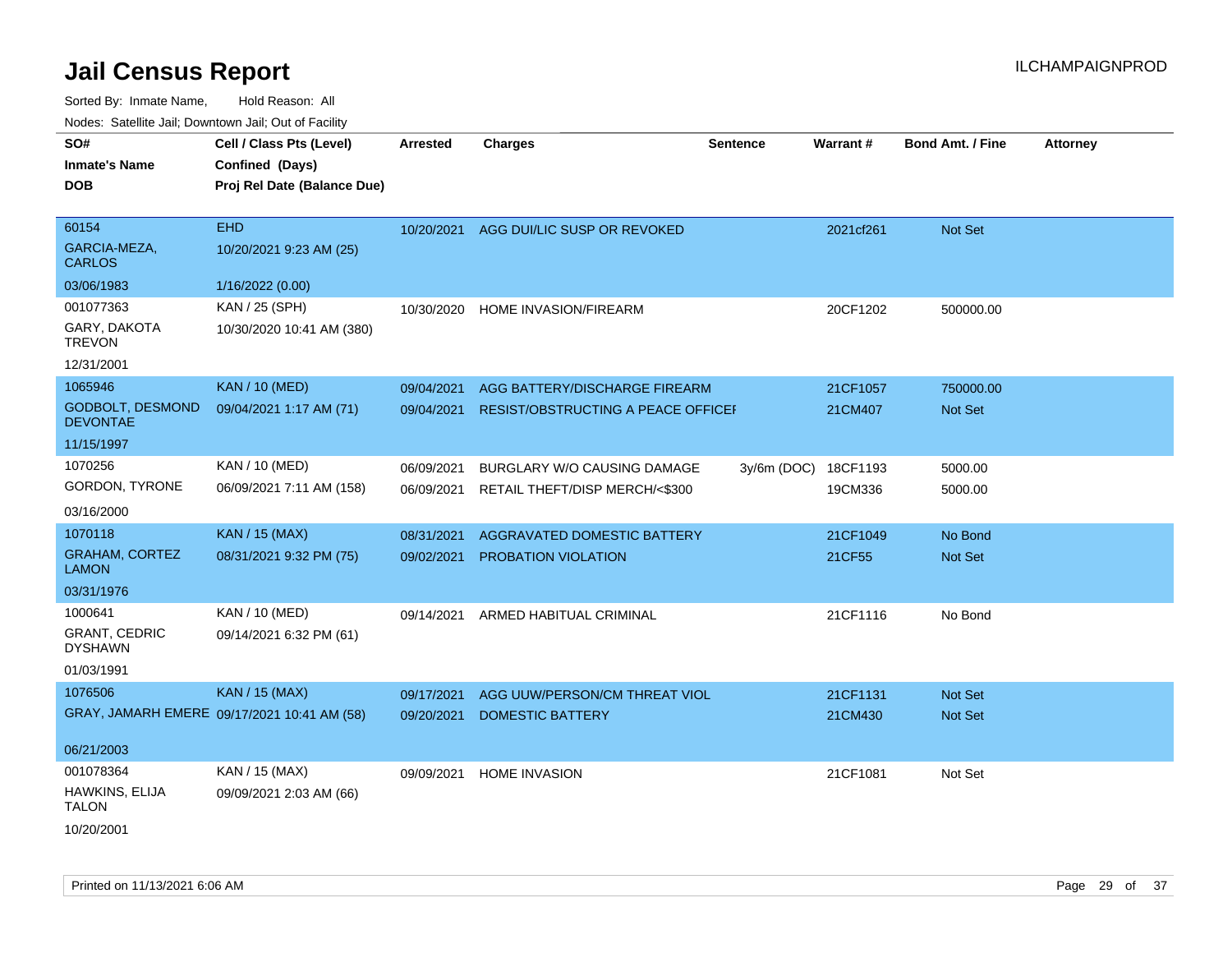| SO#<br><b>Inmate's Name</b>             | Cell / Class Pts (Level)<br>Confined (Days) | <b>Arrested</b> | <b>Charges</b>                           | <b>Sentence</b> | Warrant#   | <b>Bond Amt. / Fine</b> | <b>Attorney</b> |
|-----------------------------------------|---------------------------------------------|-----------------|------------------------------------------|-----------------|------------|-------------------------|-----------------|
| <b>DOB</b>                              | Proj Rel Date (Balance Due)                 |                 |                                          |                 |            |                         |                 |
| 1045186                                 | <b>DEW / 15 (MAX)</b>                       | 08/16/2021      | ARMED VIOLENCE/CATEGORY I                |                 | 21CF934    | 1000000.00              |                 |
| HOLBROOK, JOHNNIE                       | 08/16/2021 11:07 AM (90)                    | 08/16/2021      | <b>FELON POSS/USE WEAPON/FIREARM</b>     |                 | 19CF968    | Not Set                 |                 |
| <b>MATHIS</b>                           |                                             | 08/16/2021      | AGG FLEEING POLICE/21 MPH OVER           |                 | 21CF988    | <b>Not Set</b>          |                 |
|                                         |                                             | 08/16/2021      | FELON POSS/USE WEAPON/FIREARM            |                 | 21CF989    | <b>Not Set</b>          |                 |
| 07/19/1996                              |                                             |                 |                                          |                 |            |                         |                 |
| 001078383                               | KAN / 15 (MAX)                              |                 | 09/14/2021 UNLAWFUL USE OF A WEAPON      | 4y (DOC)        | 21CF1110   | Not Set                 |                 |
| HUGHES, TYDERRIUS<br><b>DEQUON</b>      | 09/14/2021 3:22 PM (61)                     |                 |                                          |                 |            |                         |                 |
| 12/16/1996                              |                                             |                 |                                          |                 |            |                         |                 |
| 001078146                               | <b>DEW / 15 (MAX)</b>                       | 07/09/2021      | AGG BATTERY/DISCHARGE FIREARM            |                 | 21CF795    | 1000000.00              |                 |
| HUNT, TEIGAN<br><b>JAZAIREO</b>         | 07/09/2021 12:41 PM (128)                   |                 | 07/09/2021 ARMED ROBBERY/ARMED W/FIREARM |                 | 21CF806    | <b>Not Set</b>          |                 |
| 05/14/2003                              |                                             |                 |                                          |                 |            |                         |                 |
| 989743                                  | DEW / 15 (ADS)                              | 04/13/2021      | AGG DISCHARGE FIREARM/VEH/SCH            |                 | 21CF400    | Not Set                 |                 |
| JACKSON, STEVE<br><b>ALLEN</b>          | 04/13/2021 2:45 AM (215)                    | 04/13/2021      | AGGRAVATED DOMESTIC BATTERY              |                 | 21CF399    | Not Set                 |                 |
| 06/04/1991                              |                                             |                 |                                          |                 |            |                         |                 |
| 50495                                   | <b>EHD</b>                                  | 08/10/2021      | DRIVING RVK/SUSP DUI/SSS 10-14           |                 | 2020CF997  | Not Set                 |                 |
| <b>JENKINS, ARNOLD</b><br><b>FARRIS</b> | 08/10/2021 9:08 AM (96)                     | 08/10/2021      | DRIVING RVK/SUSP DUI/SSS 10-14           |                 | 2019CF1363 | <b>Not Set</b>          |                 |
| 04/19/1962                              | 2/4/2022 (0.00)                             |                 |                                          |                 |            |                         |                 |
| 001077709                               | EHD                                         | 07/06/2021      | DRIVING RVK/SUSP DUI/SSS 4-9             |                 | 2021CF167  | Not Set                 |                 |
| JINKINS, DEWAYNE<br>ALLEN               | 07/06/2021 9:00 AM (131)                    |                 |                                          |                 |            |                         |                 |
| 01/02/1967                              | 1/1/2022 (0.00)                             |                 |                                          |                 |            |                         |                 |
| 1076450                                 | <b>DEW / 15 (MAX)</b>                       | 06/25/2020      | MURDER/INTENT TO KILL/INJURE             |                 | 2020-CF703 | 750000.00               |                 |
| <b>JONES, CARLOS</b><br><b>ANTONIO</b>  | 06/25/2020 2:13 PM (507)                    | 11/02/2020      | <b>HOME INVASION/FIREARM</b>             |                 | 20CF1204   | 500000.00               |                 |
| 11/18/2001                              |                                             |                 |                                          |                 |            |                         |                 |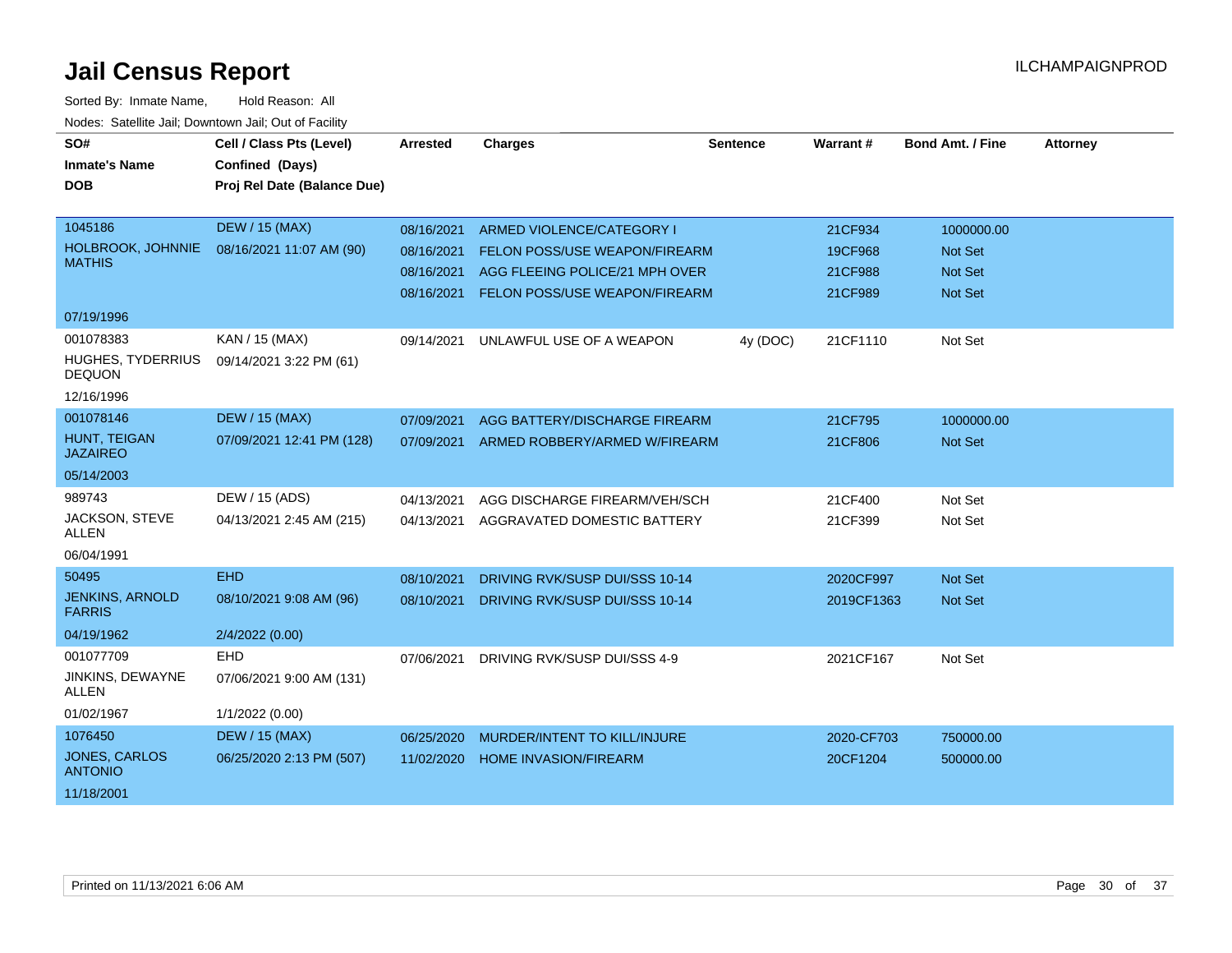| ivouss. Saleline Jali, Downtown Jali, Out of Facility |                             |                 |                                   |                 |           |                         |                 |
|-------------------------------------------------------|-----------------------------|-----------------|-----------------------------------|-----------------|-----------|-------------------------|-----------------|
| SO#                                                   | Cell / Class Pts (Level)    | <b>Arrested</b> | <b>Charges</b>                    | <b>Sentence</b> | Warrant#  | <b>Bond Amt. / Fine</b> | <b>Attorney</b> |
| <b>Inmate's Name</b>                                  | Confined (Days)             |                 |                                   |                 |           |                         |                 |
| <b>DOB</b>                                            | Proj Rel Date (Balance Due) |                 |                                   |                 |           |                         |                 |
|                                                       |                             |                 |                                   |                 |           |                         |                 |
| 001077877                                             | <b>DEW / 10 (MED)</b>       | 04/24/2021      | AGG DISCHARGE FIREARM/OCC BLDG    |                 | 21CF459   | Not Set                 |                 |
| <b>JORDAN, PATRICK</b><br><b>RODEL</b>                | 04/24/2021 3:53 PM (204)    |                 |                                   |                 |           |                         |                 |
| 10/22/2002                                            |                             |                 |                                   |                 |           |                         |                 |
| 998873                                                | <b>EHD</b>                  | 10/12/2021      | DRIVING RVK/SUSP DUI/SSS 3RD      |                 | 2021CF235 | Not Set                 |                 |
| KINCAID, AMANDA<br><b>MICHELLE</b>                    | 10/12/2021 11:31 AM (33)    |                 |                                   |                 |           |                         |                 |
| 01/07/1990                                            | 1/9/2022 (0.00)             |                 |                                   |                 |           |                         |                 |
| 001078401                                             | <b>DEW / 10 (ADS)</b>       | 09/19/2021      | UNLAWFUL VEHICULAR INVASION       |                 | 21CF1134  | Not Set                 |                 |
| <b>KNIGHT, ERIC</b>                                   | 09/19/2021 7:32 PM (56)     | 09/19/2021      | <b>HRSMT/THREATEN PERSON/KILL</b> |                 | 2021CF561 | 50000.00                |                 |
| 07/11/1991                                            |                             | 09/21/2021      | <b>BURGLARY</b>                   |                 | 21CF1139  | Not Set                 |                 |
| 1064445                                               | DEW / 15 (MAX)              | 04/23/2021      | FELON POSS/USE FIREARM/PAROLE     |                 | 21CF899   | Not Set                 |                 |
| LARUE, TERENCE                                        | 04/23/2021 11:18 AM (205)   | 04/23/2021      | AGG DISCHARGE FIREARM/OCC VEH     |                 | 2021CF295 | 500000.00               |                 |
| <b>TRAMEL</b>                                         |                             | 04/23/2021      | POSSESS 15<100 GRAMS COCAINE      |                 | 19CF1052  | 10000.00                |                 |
| 12/23/1998                                            |                             |                 |                                   |                 |           |                         |                 |
| 001078237                                             | <b>KAN / 15 (ADS)</b>       | 08/03/2021      | AGG DISCHARGE FIREARM/OCC VEH     |                 | 21CF928   | No Bond                 |                 |
| <b>LAWS, TERON</b><br><b>RAMONTE</b>                  | 08/03/2021 6:29 PM (103)    |                 |                                   |                 |           |                         |                 |
| 04/03/2001                                            |                             |                 |                                   |                 |           |                         |                 |
| 001078470                                             | DEW / 15 (MAX)              | 10/10/2021      | MURDER/INTENT TO KILL/INJURE      |                 | 21CF1221  | Not Set                 |                 |
| LEE, AMAHRION<br><b>JA'MERE</b>                       | 10/10/2021 1:23 PM (35)     |                 |                                   |                 |           |                         |                 |
| 11/05/2002                                            |                             |                 |                                   |                 |           |                         |                 |
| 001078170                                             | <b>KAN / 10 (MED)</b>       | 09/07/2021      | AGG UNLAWFUL USE OF WEAPON/VEH    |                 | 21CF1060  | Not Set                 |                 |
| LEMONS, DEANGELO<br><b>DEVELLE</b>                    | 09/07/2021 12:49 AM (68)    |                 |                                   |                 |           |                         |                 |
| 05/29/2003                                            |                             |                 |                                   |                 |           |                         |                 |
| 56792                                                 | DEW / 10 (MED)              | 02/02/2021      | ARMED HABITUAL CRIMINAL           |                 | 2021CF141 | 500000.00               |                 |
| LILLARD, LAWRENCE<br><b>TYRONE</b>                    | 02/02/2021 2:11 PM (285)    | 02/22/2021      | DRIVING ON REVOKED LICENSE        |                 | 21TR426   | 5000.00                 |                 |
| 10/20/1982                                            |                             |                 |                                   |                 |           |                         |                 |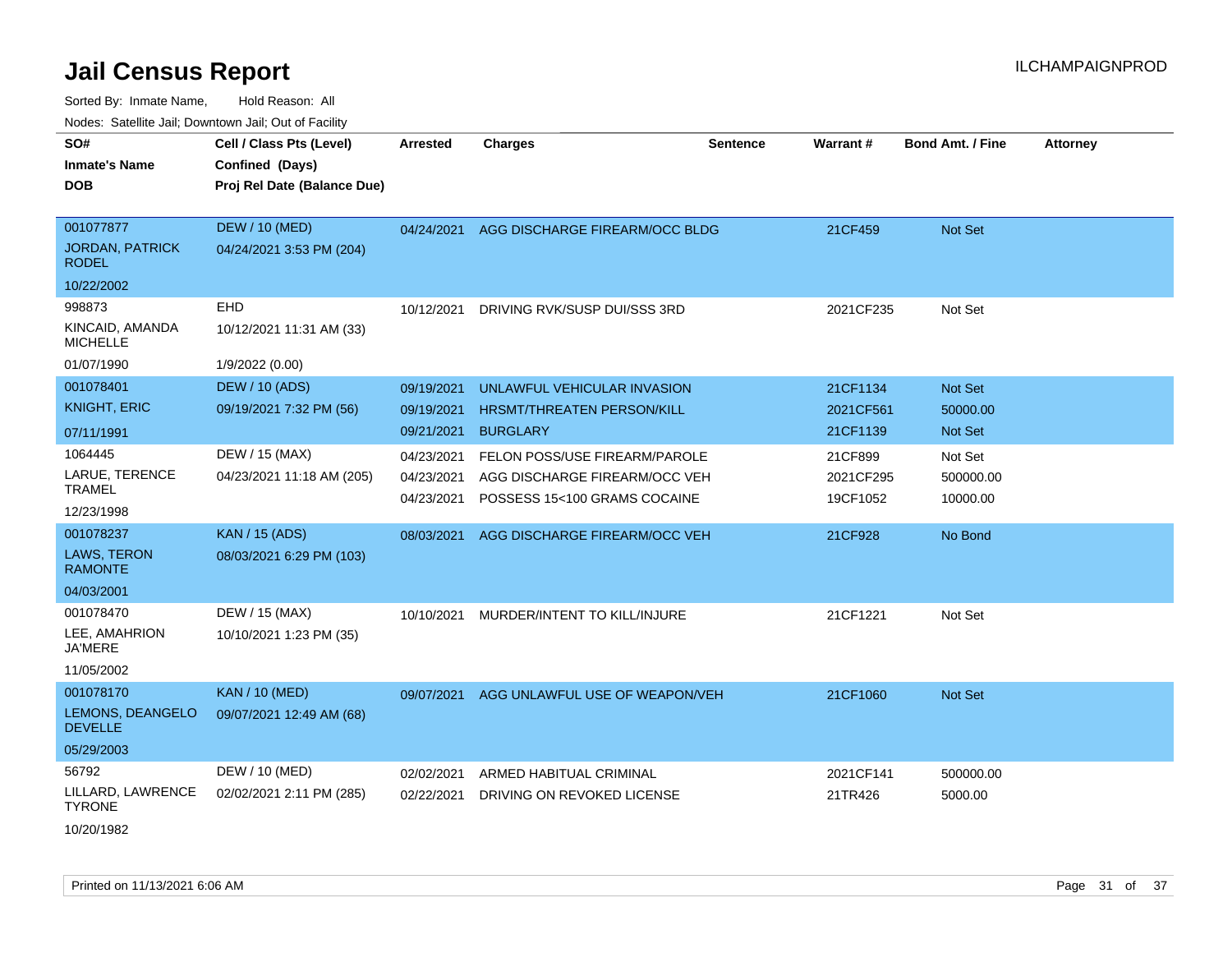Sorted By: Inmate Name, Hold Reason: All

| Nodes: Satellite Jail; Downtown Jail; Out of Facility |  |
|-------------------------------------------------------|--|
|                                                       |  |

| SO#                                             | Cell / Class Pts (Level)                     | <b>Arrested</b> | <b>Charges</b>                           | Sentence | Warrant#     | <b>Bond Amt. / Fine</b> | <b>Attorney</b> |
|-------------------------------------------------|----------------------------------------------|-----------------|------------------------------------------|----------|--------------|-------------------------|-----------------|
| <b>Inmate's Name</b>                            | Confined (Days)                              |                 |                                          |          |              |                         |                 |
| <b>DOB</b>                                      | Proj Rel Date (Balance Due)                  |                 |                                          |          |              |                         |                 |
|                                                 |                                              |                 |                                          |          |              |                         |                 |
| 001078407                                       | <b>EHD</b>                                   | 09/21/2021      | DRIVING ON SUSPENDED LICENSE             |          | 2019TR16777  | <b>Not Set</b>          |                 |
| LOVE, BRANDON<br><b>TERRELL</b>                 | 09/21/2021 11:26 AM (54)                     |                 |                                          |          |              |                         |                 |
| 06/13/1994                                      | 12/19/2021 (0.00)                            |                 |                                          |          |              |                         |                 |
| 46837                                           | KAN / 15 (MAX)                               | 09/07/2021      | RESIDENTIAL BURGLARY                     |          | 2019-CF-1207 | 25000.00                |                 |
| MARCRUM, JEFFERY<br>LEE.                        | 09/07/2021 11:43 AM (68)                     |                 |                                          |          |              |                         |                 |
| 11/17/1968                                      |                                              |                 |                                          |          |              |                         |                 |
| 1011046                                         | <b>KAN / 15 (ADS)</b>                        |                 | 04/10/2021 ATTEMPT (FIRST DEGREE MURDER) |          | 21CF392      | Not Set                 |                 |
| <b>MILES, DARRION</b><br><b>ANTONIO KEVONTA</b> | 04/11/2021 12:46 AM (217)                    |                 |                                          |          |              |                         |                 |
| 03/18/1990                                      |                                              |                 |                                          |          |              |                         |                 |
| 001077278                                       | DEW / 15 (MAX)                               | 10/06/2020      | MURDER/INTENT TO KILL/INJURE             |          | 2020CF146    | 2000000.00              |                 |
| MILLER, D'ANDRE                                 | 10/06/2020 12:49 PM (404)                    | 10/06/2020      | AGG FLEEING POLICE/21 MPH OVER           |          | 2019CF1171   | 50000.00                |                 |
| 09/08/1986                                      |                                              |                 |                                          |          |              |                         |                 |
| 963426                                          | <b>EHD</b>                                   | 09/14/2021      | ACCIDENT INJURY/DEATH/11-403             |          | 2020CF1367   | Not Set                 |                 |
| MITCHELL, MARCELL<br><b>MARTELL</b>             | 09/14/2021 9:03 AM (61)                      |                 |                                          |          |              |                         |                 |
| 12/19/1987                                      | 12/10/2021 (0.00)                            |                 |                                          |          |              |                         |                 |
| 1026477                                         | KAN / 15 (ADS)                               | 09/21/2021      | AGG DISCHARGE FIREARM/OCC VEH            |          | 21CF1138     | Not Set                 |                 |
| NEWBILL, DEVONTRE<br><b>LAMONT</b>              | 09/21/2021 2:27 AM (54)                      | 09/22/2021      | PROBATION VIOLATION                      |          | 20CF577      | Not Set                 |                 |
| 11/22/1993                                      |                                              |                 |                                          |          |              |                         |                 |
| 1072907                                         | <b>KAN</b>                                   | 07/14/2021      | ATTEMPT (FIRST DEGREE MURDER)            |          | 2021-CF-832  | 2000000.00              |                 |
|                                                 | NIKOLAEV, YEVGENIY 07/14/2021 10:10 PM (123) |                 |                                          |          |              |                         |                 |
| 10/06/1983                                      |                                              |                 |                                          |          |              |                         |                 |
| 001077928                                       | EHD                                          | 09/01/2021      | AGG DOMESTIC BATTERY/STRANGLE            |          | 2021CF515    | Not Set                 |                 |
| PATTON, MICHAEL<br><b>RYAN</b>                  | 09/01/2021 9:43 AM (74)                      |                 |                                          |          |              |                         |                 |
| 08/15/1994                                      | 12/31/2021 (0.00)                            |                 |                                          |          |              |                         |                 |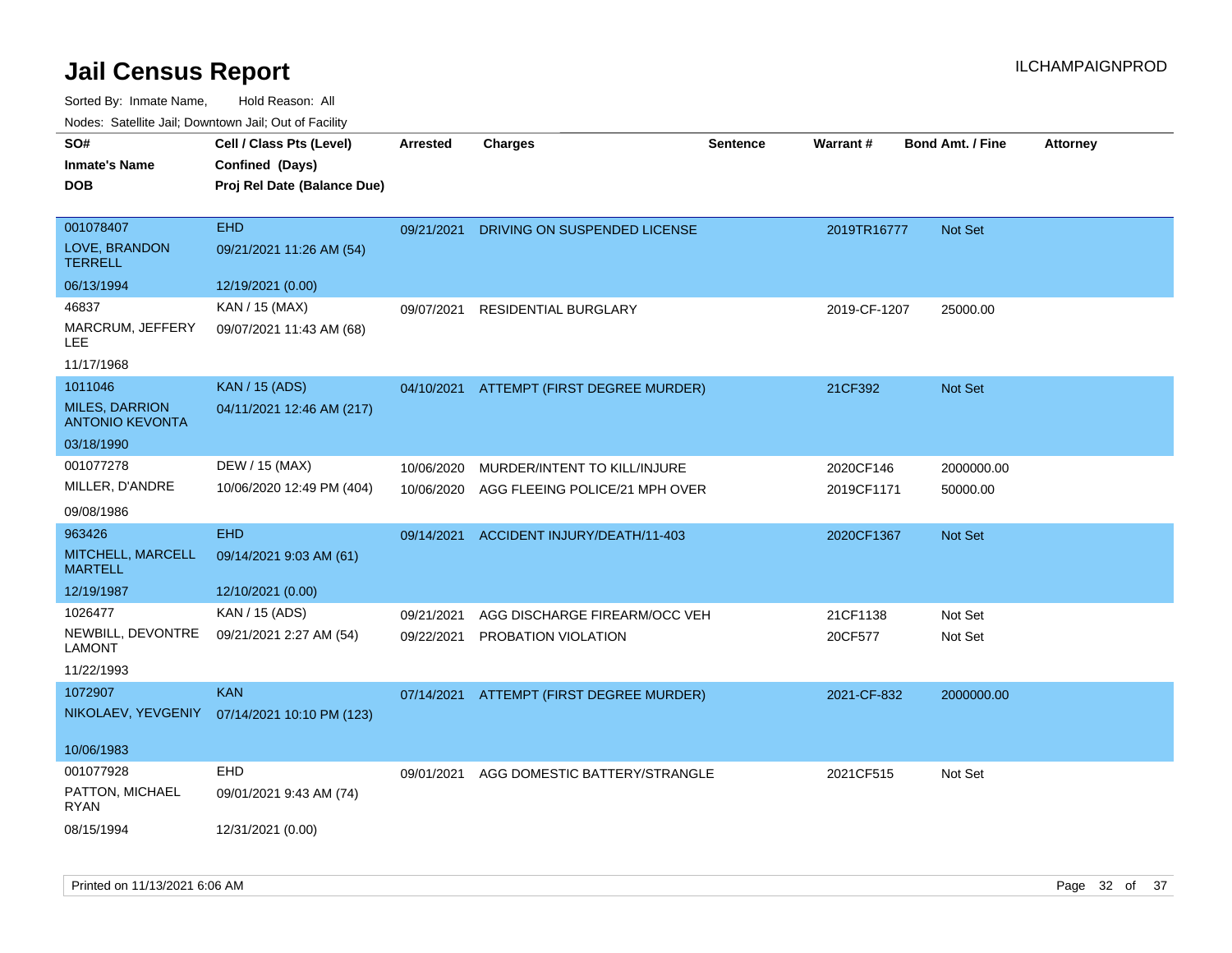| SO#                                       | Cell / Class Pts (Level)                      | <b>Arrested</b> | <b>Charges</b>                 | <b>Sentence</b> | Warrant#    | <b>Bond Amt. / Fine</b> | <b>Attorney</b> |
|-------------------------------------------|-----------------------------------------------|-----------------|--------------------------------|-----------------|-------------|-------------------------|-----------------|
| <b>Inmate's Name</b>                      | Confined (Days)                               |                 |                                |                 |             |                         |                 |
| <b>DOB</b>                                | Proj Rel Date (Balance Due)                   |                 |                                |                 |             |                         |                 |
|                                           |                                               |                 |                                |                 |             |                         |                 |
| 001078063                                 | <b>DEW / 15 (MAX)</b>                         | 06/15/2021      | AGG CRIM SEX ASSAULT/WEAPON    |                 | 2021CF678   | 1000000.00              |                 |
|                                           | PERRY, ROBERT Junior 06/15/2021 4:37 PM (152) | 06/15/2021      | <b>ROBBERY</b>                 |                 | 2021CF159   | 25000.00                |                 |
| 12/21/1990                                |                                               |                 |                                |                 |             |                         |                 |
| 1072761                                   | <b>EHD</b>                                    | 11/03/2021      | DRIVING ON SUSPENDED LICENSE   |                 | 2020TR5958  | Not Set                 |                 |
| POWELL, KYESHA<br><b>MONAE</b>            | 11/03/2021 10:01 AM (11)                      |                 |                                |                 |             |                         |                 |
| 07/14/2000                                | 12/17/2021 (0.00)                             |                 |                                |                 |             |                         |                 |
| 001077614                                 | <b>KAN / 15 (MAX)</b>                         | 01/17/2021      | ATTEMPT (FIRST DEGREE MURDER)  |                 | 21CF66      | Not Set                 |                 |
| <b>DEVON</b>                              | ROBINSON, DONTRELL 01/17/2021 3:08 PM (301)   |                 |                                |                 |             |                         |                 |
| 09/22/2002                                |                                               |                 |                                |                 |             |                         |                 |
| 1025241                                   | <b>EHD</b>                                    | 11/03/2021      | DOMESTIC BATTERY/OTHER PRIOR   |                 | 2020CF817   | Not Set                 |                 |
| ROBINSON-PEARSON,<br><b>BRIA SHANTERA</b> | 11/03/2021 9:34 AM (11)                       |                 |                                |                 |             |                         |                 |
| 05/24/1993                                | 11/16/2021 (0.00)                             |                 |                                |                 |             |                         |                 |
| 1061216                                   | <b>KAN / 10 (MED)</b>                         | 06/22/2021      | <b>HOME INVASION/FIREARM</b>   |                 | 21CF727     | <b>Not Set</b>          |                 |
| <b>RUNGE, ANDRE</b><br><b>MARSEAN</b>     | 06/22/2021 4:42 PM (145)                      |                 |                                |                 |             |                         |                 |
| 12/05/1997                                |                                               |                 |                                |                 |             |                         |                 |
| 650295                                    | PIA / 50 (MAX)                                | 04/22/2020      | <b>CRIMINAL SEXUAL ASSAULT</b> |                 | 2020-CF407  | 750000.00               |                 |
| SANDAGE, JERALD                           | 04/22/2020 6:30 AM (571)                      | 04/22/2020      | CRIMINAL SEXUAL ASSAULT        |                 | 2020-CF408  | 750000.00               |                 |
| <b>EUGENE</b>                             |                                               | 04/22/2020      | <b>CRIMINAL SEXUAL ABUSE</b>   |                 | 2020-CF409  | 750000.00               |                 |
| 06/07/1971                                |                                               | 04/22/2020      | CRIMINAL SEXUAL ASSAULT        |                 | 2020-CF410  | 750000.00               |                 |
|                                           |                                               | 04/22/2020      | <b>OFFICIAL MISCONDUCT</b>     |                 | 2019-CF1811 | 25000.00                |                 |
| 1062194                                   | <b>DEW / 15 (MAX)</b>                         | 02/27/2020      | MURDER/OTHER FORCIBLE FELONY   |                 | 20CF-247    | 1000000.00              |                 |
| SIMMONS, MICHAEL<br><b>JAMAL</b>          | 02/27/2020 1:11 PM (626)                      | 09/23/2020      | AGG BATTERY/DISCHARGE FIREARM  |                 | 20CF1061    | Not Set                 |                 |
| 11/03/1997                                |                                               |                 |                                |                 |             |                         |                 |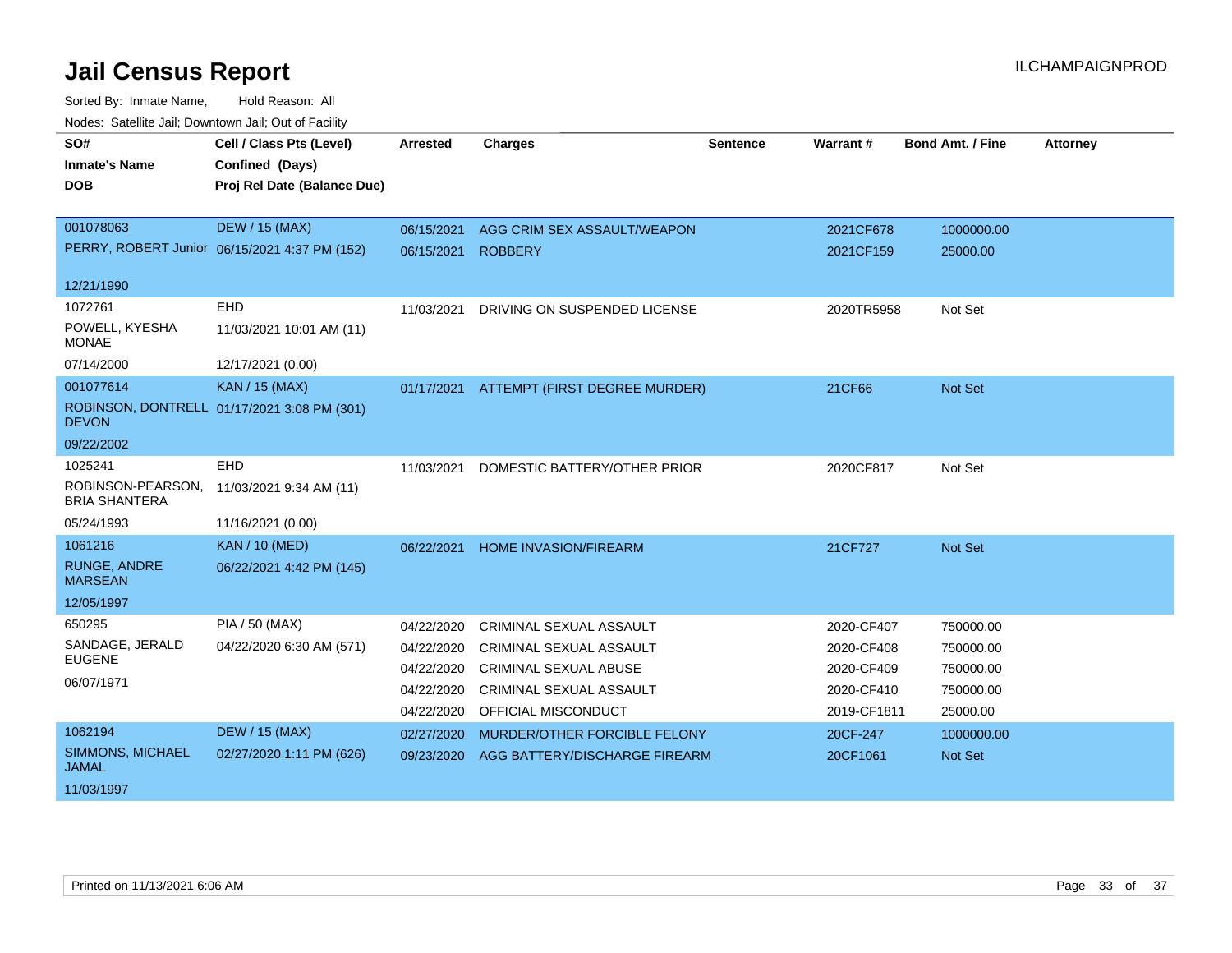| SO#                                     | Cell / Class Pts (Level)                     | <b>Arrested</b> | <b>Charges</b>                           | <b>Sentence</b> | <b>Warrant#</b> | <b>Bond Amt. / Fine</b> | <b>Attorney</b> |
|-----------------------------------------|----------------------------------------------|-----------------|------------------------------------------|-----------------|-----------------|-------------------------|-----------------|
| <b>Inmate's Name</b>                    | Confined (Days)                              |                 |                                          |                 |                 |                         |                 |
| <b>DOB</b>                              | Proj Rel Date (Balance Due)                  |                 |                                          |                 |                 |                         |                 |
|                                         |                                              |                 |                                          |                 |                 |                         |                 |
| 55331                                   | <b>DEW / 15 (MAX)</b>                        | 07/31/2021      | ARMED HABITUAL CRIMINAL                  |                 | 21CF900         | Not Set                 |                 |
| <b>SMITH, TARRIO</b><br><b>TERRELLE</b> | 07/31/2021 2:22 AM (106)                     |                 |                                          |                 |                 |                         |                 |
| 04/25/1982                              |                                              |                 |                                          |                 |                 |                         |                 |
| 001077868                               | DEW / 15 (MAX)                               | 04/21/2021      | ARMED ROBBERY/ARMED W/FIREARM            |                 | 21CF445         | Not Set                 |                 |
| SPEARMENT,<br><b>KENTRELL</b>           | 04/21/2021 9:48 PM (207)                     | 08/19/2021      | FLEEING/ATTEMPT ELUDE OFFICER            |                 | 2021TR1053      | 1000.00                 |                 |
| 01/21/2002                              |                                              |                 |                                          |                 |                 |                         |                 |
| 001077854                               | <b>EHD</b>                                   | 09/15/2021      | DRIVING RVK/SUSP DUI/SSS 4-9             |                 | 2021CF306       | Not Set                 |                 |
| STUKINS, DANNY RAY                      | 09/15/2021 10:17 AM (60)                     |                 |                                          |                 |                 |                         |                 |
|                                         |                                              |                 |                                          |                 |                 |                         |                 |
| 07/05/1985                              | 3/13/2022 (0.00)                             |                 |                                          |                 |                 |                         |                 |
| 1046632                                 | KAN / 15 (MAX)                               | 09/14/2021      | ARMED VIOLENCE/CATEGORY II               |                 | 21CF912         | 750000.00               |                 |
|                                         | TATE, JAVON MARQUIS 09/14/2021 12:10 PM (61) |                 |                                          |                 |                 |                         |                 |
| 08/10/1996                              |                                              |                 |                                          |                 |                 |                         |                 |
| 949990                                  | <b>DEW / 15 (MAX)</b>                        | 07/27/2021      | AGG DISCHARGE FIREARM/OCC VEH            |                 | 2021CF829       | 750000.00               |                 |
| <b>THATCH, CALVIN</b><br><b>ANTHONY</b> | 07/27/2021 5:12 PM (110)                     | 07/27/2021      | <b>WARRANT OUT OF COUNTY</b>             |                 | 21TR49          | 1500.00                 |                 |
| 07/09/1986                              |                                              |                 |                                          |                 |                 |                         |                 |
| 985100                                  | <b>EHD</b>                                   | 11/10/2021      | DUI ALC/INTOX COMPOUND/DRUG              |                 | 2021DT161       | Not Set                 |                 |
| THROWER, DUANE                          | 11/10/2021 8:50 AM (4)                       |                 |                                          |                 |                 |                         |                 |
| 04/23/1972                              | 11/13/2021 (0.00)                            |                 |                                          |                 |                 |                         |                 |
| 001077662                               | <b>DEW / 15 (MAX)</b>                        | 02/03/2021      | ARMED ROBBERY/ARMED W/FIREARM            |                 | 21CF123         | 250000.00               |                 |
| <b>TIPSORD, NOAH LEE</b>                | 02/03/2021 4:33 PM (284)                     |                 |                                          |                 |                 |                         |                 |
|                                         |                                              |                 |                                          |                 |                 |                         |                 |
| 08/14/1998                              |                                              |                 |                                          |                 |                 |                         |                 |
| 1033031                                 | KAN / 15 (MAX)                               |                 | 08/19/2020 *AGG BATTERY W/FIREARM/PERSON |                 | 2020-CF923      | 500000.00               |                 |
| TOMS, ANDREW<br><b>CHUCKY</b>           | 08/19/2020 5:59 PM (452)                     |                 |                                          |                 |                 |                         |                 |
| 09/28/1978                              |                                              |                 |                                          |                 |                 |                         |                 |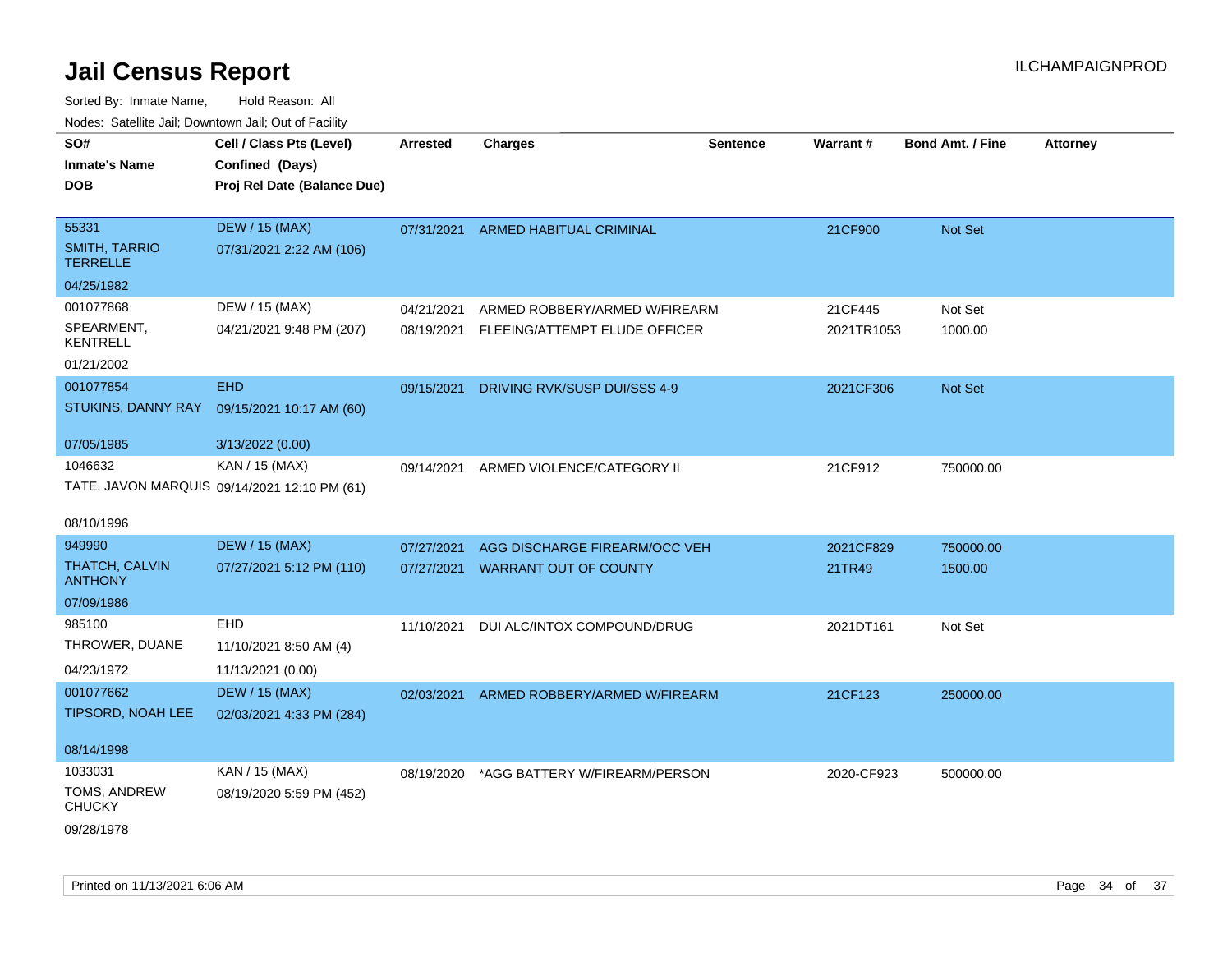| SO#                                            | Cell / Class Pts (Level)    | <b>Arrested</b> | <b>Charges</b>                       | <b>Sentence</b> | Warrant#   | <b>Bond Amt. / Fine</b> | <b>Attorney</b> |
|------------------------------------------------|-----------------------------|-----------------|--------------------------------------|-----------------|------------|-------------------------|-----------------|
| <b>Inmate's Name</b>                           | Confined (Days)             |                 |                                      |                 |            |                         |                 |
| <b>DOB</b>                                     | Proj Rel Date (Balance Due) |                 |                                      |                 |            |                         |                 |
|                                                |                             |                 |                                      |                 |            |                         |                 |
| 27007                                          | KAN / 15 (MAX)              | 09/19/2021      | DOMESTIC BATTERY/OTHER PRIOR         |                 | 21CF1133   | No Bond                 |                 |
| <b>TUELL, ROBERT</b><br><b>STEPHEN</b>         | 09/19/2021 9:51 AM (56)     |                 |                                      |                 |            |                         |                 |
| 09/25/1967                                     |                             |                 |                                      |                 |            |                         |                 |
| 001078263                                      | KAN / 10 (ADS)              | 08/11/2021      | AGG BATTERY/PUBLIC PLACE             |                 | 2020CF420  | 7500.00                 |                 |
| TURK, BRANDON<br>LARSHAWN                      | 08/11/2021 6:23 PM (95)     | 08/11/2021      | RECEIVE/POSS/SELL STOLEN VEH         |                 | 2020CF928  | 200000.00               |                 |
| 10/18/1995                                     |                             |                 |                                      |                 |            |                         |                 |
| 64700                                          | <b>KAN / 10 (MED)</b>       | 09/07/2021      | UNLAWFUL USE OF A WEAPON             |                 | 21CF1074   | Not Set                 |                 |
| <b>TURNER, ADAM</b><br><b>ANTONIO</b>          | 09/08/2021 12:49 AM (67)    |                 |                                      |                 |            |                         |                 |
| 08/29/1985                                     |                             |                 |                                      |                 |            |                         |                 |
| 001078386                                      | KAN / 10 (MED)              | 09/14/2021      | POSSESSION OF STOLEN FIREARM         |                 | 2021CF1099 | 250000.00               |                 |
| TURNER, AMARIO                                 | 09/14/2021 11:42 PM (61)    |                 |                                      |                 |            |                         |                 |
| 09/23/2002                                     |                             |                 |                                      |                 |            |                         |                 |
| 1050636                                        | <b>KAN / 15 (MAX)</b>       | 09/24/2021      | <b>FELON POSS/USE WEAPON/FIREARM</b> |                 | 21CF1154   | <b>Not Set</b>          |                 |
| TURNER, TIMOTHY<br><b>SEANTEZ</b>              | 09/24/2021 9:18 PM (51)     |                 |                                      |                 |            |                         |                 |
| 09/27/1994                                     |                             |                 |                                      |                 |            |                         |                 |
| 1040925                                        | KAN / 10 (MED)              | 10/05/2021      | AGG BATTERY/DISCHARGE FIREARM        |                 | 2021CF1105 | 1000000.00              |                 |
| <b>WEATHERALL,</b><br><b>JOHNNY EARL JAMES</b> | 10/05/2021 4:17 PM (40)     |                 |                                      |                 |            |                         |                 |
| 04/29/1994                                     |                             |                 |                                      |                 |            |                         |                 |
| 1062558                                        | <b>DEW / 10 (MED)</b>       | 10/02/2021      | FELON POSS/USE WEAPON/FIREARM        |                 | 21CF1185   | <b>Not Set</b>          |                 |
| <b>WELLS, JIAMANTE</b><br><b>AMORE</b>         | 10/02/2021 8:29 PM (43)     |                 |                                      |                 |            |                         |                 |
| 09/02/1995                                     |                             |                 |                                      |                 |            |                         |                 |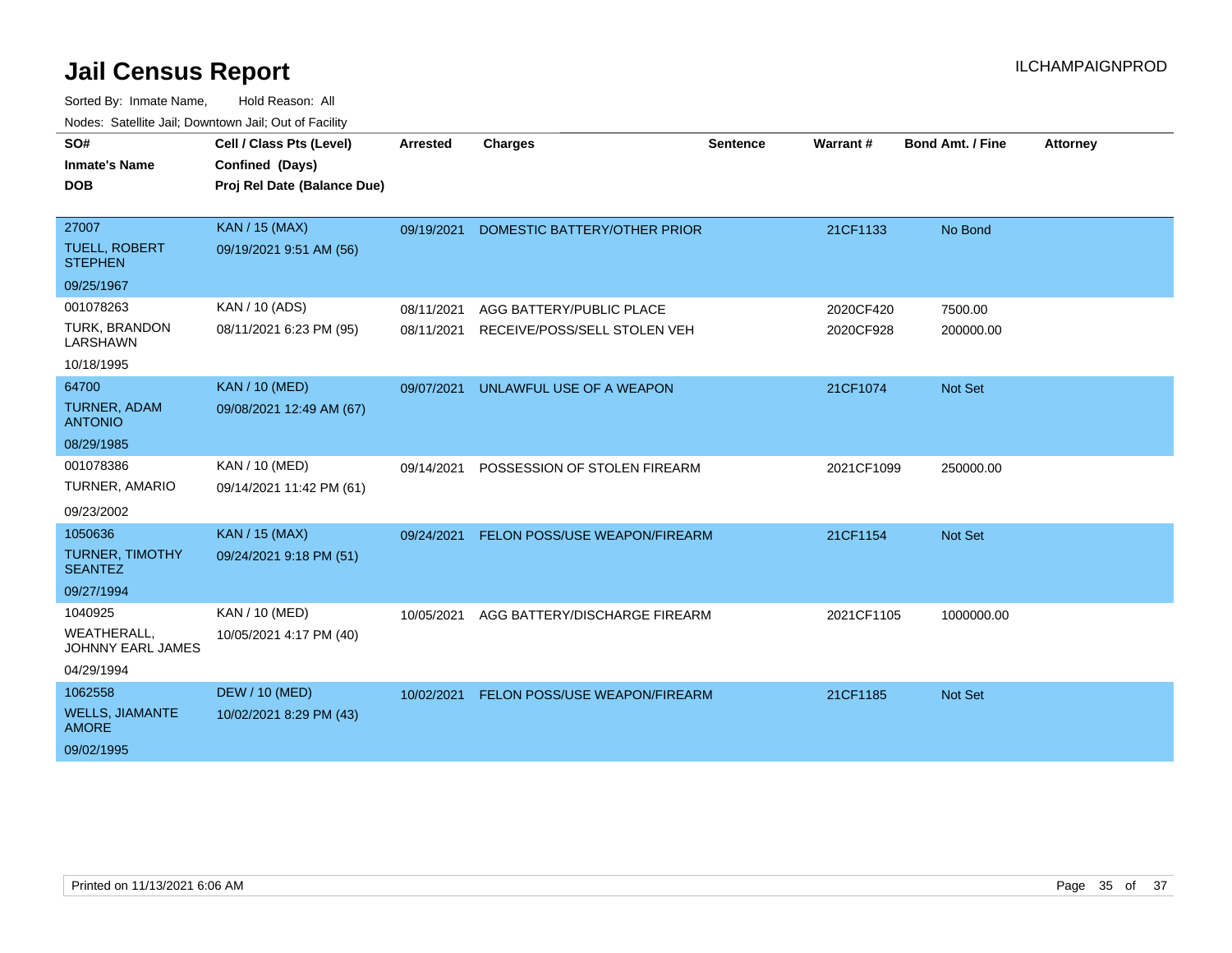| SO#<br><b>Inmate's Name</b><br><b>DOB</b>                                                                    | Cell / Class Pts (Level)<br>Confined (Days)<br>Proj Rel Date (Balance Due)                     | Arrested                                                                         | <b>Charges</b>                                                                                                                                                                                      | <b>Sentence</b> | Warrant#                                                                                  | <b>Bond Amt. / Fine</b>                                                               | <b>Attorney</b> |
|--------------------------------------------------------------------------------------------------------------|------------------------------------------------------------------------------------------------|----------------------------------------------------------------------------------|-----------------------------------------------------------------------------------------------------------------------------------------------------------------------------------------------------|-----------------|-------------------------------------------------------------------------------------------|---------------------------------------------------------------------------------------|-----------------|
| 1002033<br><b>WEST, ANTONIO</b><br><b>DEONTA</b><br>04/15/1992<br>1022068<br><b>WILKINS, MICHAEL</b><br>CARL | <b>KAN / 15 (MAX)</b><br>09/08/2021 11:01 PM (67)<br>DEW / 15 (ADS)<br>10/10/2021 5:07 AM (35) | 09/08/2021<br>09/08/2021<br>09/08/2021<br>09/08/2021<br>09/08/2021<br>10/10/2021 | DRIVING ON SUSPENDED LICENSE<br>ARMED ROBBERY/ARMED W/FIREARM<br>AGG UNLAWFUL USE OF WEAPON/VEH<br><b>OBSTRCT JUSTICE/LEAVE STATE</b><br>ARMED VIOLENCE/CATEGORY I<br>FELON POSS/USE WEAPON/FIREARM |                 | 2019-TR-11944<br>2020-CF-1406<br>2021-CF-AWOW<br>2021-CF-AWOW<br>2021-CF-AWOW<br>21CF1212 | 5000.00<br>500000.00<br><b>Not Set</b><br><b>Not Set</b><br><b>Not Set</b><br>Not Set |                 |
| 07/10/1992<br>001077508<br><b>WILLIAMS, CALVIN</b><br><b>TIMOTHY</b><br>10/23/2002                           | <b>DEW / 15 (ADS)</b><br>12/10/2020 8:55 PM (339)                                              | 12/10/2020                                                                       | MURDER/STRONG PROB KILL/INJURE                                                                                                                                                                      |                 | 2020CF1293                                                                                | No Bond                                                                               |                 |
| 539662<br>WILLIAMS, JAVONTAE<br><b>DEMAR</b><br>07/28/1991                                                   | KAN / 10 (MED)<br>08/14/2021 1:28 AM (92)                                                      | 08/14/2021<br>08/14/2021<br>08/14/2021<br>08/14/2021                             | AGGRAVATED BATTERY<br>AGGRAVATED DOMESTIC BATTERY<br>DOM BTRY/CONTACT/1-2 PRECONV<br><b>CITY OV ARREST</b>                                                                                          |                 | 21CF979<br>2020CF1098<br>2021CF770<br>2017OV893                                           | No Bond<br>25000.00<br>250000.00<br>1000.00                                           |                 |
| 1019420<br><b>WILLIAMS,</b><br><b>MARSHAWN ANTONIO</b><br>06/02/1994                                         | <b>KAN / 10 (MED)</b><br>02/19/2021 6:15 PM (268)                                              |                                                                                  | 02/19/2021 METH DELIVERY/15<100 GRAMS                                                                                                                                                               |                 | 21CF205                                                                                   | Not Set                                                                               |                 |
| 1037579<br>WILLIAMS, STEVEN<br>PATRICK, Second<br>11/25/1994                                                 | KAN / 10 (MED)<br>08/17/2021 8:16 PM (89)                                                      | 08/17/2021                                                                       | FELON POSS/USE WEAPON/FIREARM                                                                                                                                                                       |                 | 2019CF73                                                                                  | No Bond                                                                               |                 |
| 545746<br><b>WOODS, MICHAEL</b><br><b>LACKENDRICK</b><br>10/06/1996                                          | <b>KAN / 15 (ADS)</b><br>08/07/2021 8:40 AM (99)                                               | 08/07/2021<br>08/07/2021                                                         | FELON POSS/USE WEAPON/FIREARM<br><b>BURGLARY</b><br>08/07/2021 WARRANT OUT OF COUNTY                                                                                                                |                 | 21CF949<br>2020CF597<br>2020TR9119                                                        | Not Set<br>50000.00<br>5000.00                                                        |                 |
| <b>Total Out of Facility: 83</b>                                                                             |                                                                                                | Males: 80                                                                        | Females: 3<br>Unknown: 0                                                                                                                                                                            |                 |                                                                                           |                                                                                       |                 |